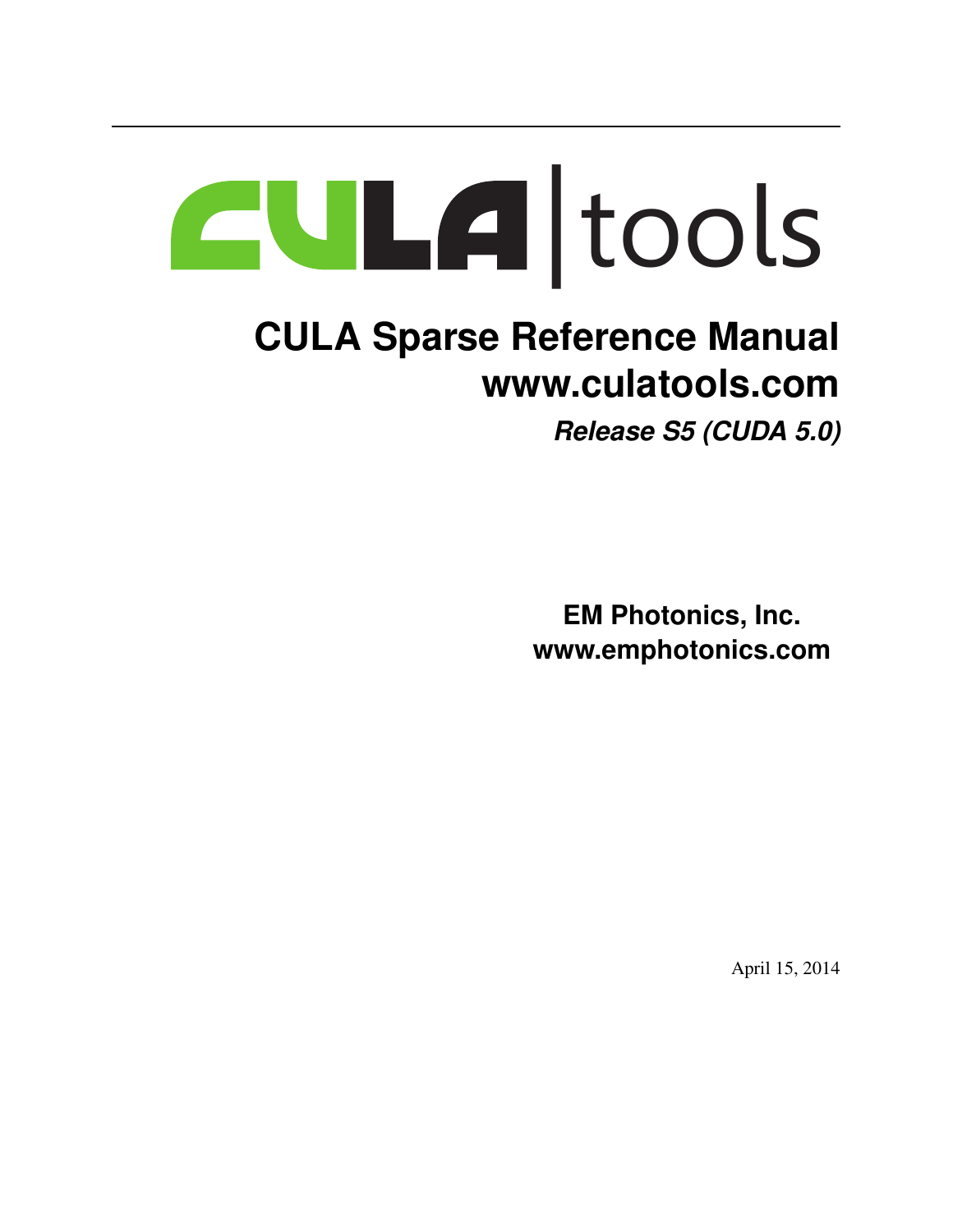# **CONTENTS**

| $\mathbf{1}$   | 1.1<br>1.2<br>1.3 | $\mathbf{1}$<br><b>Introduction</b><br>$\mathbf{1}$<br>$\overline{2}$<br>$\overline{2}$ |
|----------------|-------------------|-----------------------------------------------------------------------------------------|
|                |                   |                                                                                         |
| $\overline{2}$ |                   | $\overline{\mathbf{3}}$<br><b>Getting Started</b>                                       |
|                | 2.1               | 3                                                                                       |
|                | 2.2               | $\overline{3}$                                                                          |
|                | 2.3               | 3                                                                                       |
|                | 2.4               | $\overline{4}$                                                                          |
|                | 2.5               | $\overline{4}$                                                                          |
| $\mathbf{3}$   |                   | 6<br><b>Using the API</b>                                                               |
|                | 3.1               | 6                                                                                       |
|                | 3.2               | 6                                                                                       |
|                | 3.3               | $\overline{7}$                                                                          |
|                | 3.4               | $\overline{7}$                                                                          |
|                | 3.5               | $\overline{7}$                                                                          |
|                | 3.6               | 8                                                                                       |
|                | 3.7               | 11                                                                                      |
|                | 3.8               | 11                                                                                      |
|                | 3.9               | 12                                                                                      |
|                | 3.10              | 12                                                                                      |
|                | 3.11              | 12                                                                                      |
|                | 3.12              | 13                                                                                      |
|                | 3.13              | 13                                                                                      |
|                | 3.14              | 14                                                                                      |
|                | 3.15              | 14                                                                                      |
|                |                   |                                                                                         |
| 4              |                   | <b>Type Definitions</b><br>15                                                           |
|                | 4.1               | 15                                                                                      |
|                | 4.2               | 15                                                                                      |
|                | 4.3               | 16                                                                                      |
|                | 4.4               | 16                                                                                      |
|                | 4.5               | 17                                                                                      |
|                | 4.6               | 17                                                                                      |
|                | 4.7               | 17                                                                                      |
|                | 4.8               | 18                                                                                      |
|                | 4.9               | 18                                                                                      |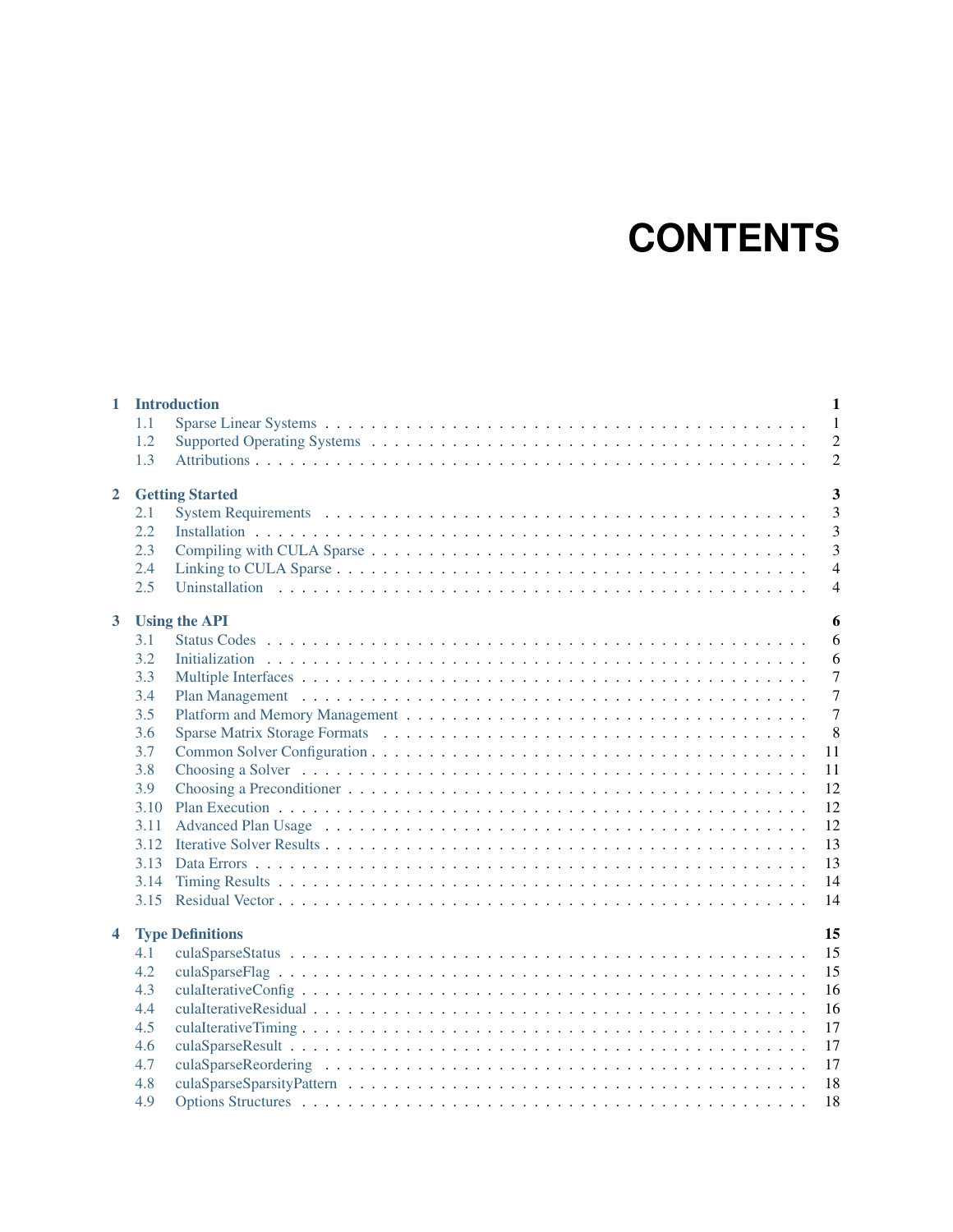|   | 5.1                                                                                                                                                                                                                                   |          |
|---|---------------------------------------------------------------------------------------------------------------------------------------------------------------------------------------------------------------------------------------|----------|
|   |                                                                                                                                                                                                                                       | 19       |
|   | 5.2                                                                                                                                                                                                                                   | 20       |
|   | 5.3                                                                                                                                                                                                                                   | 20       |
| 6 | <b>Data Formats</b>                                                                                                                                                                                                                   | 22       |
|   | 6.1<br><b>CSR Data Format</b>                                                                                                                                                                                                         | 22       |
|   | 6.2                                                                                                                                                                                                                                   | 22       |
|   | 6.3<br>CSC Data Format response to the contract of the contract of the contract of the contract of the contract of the contract of the contract of the contract of the contract of the contract of the contract of the contract of th | 23       |
|   | 6.4                                                                                                                                                                                                                                   | 23       |
| 7 | <b>Iterative Preconditioners</b>                                                                                                                                                                                                      | 25       |
|   | 7.1                                                                                                                                                                                                                                   | 25       |
|   | 7.2                                                                                                                                                                                                                                   | 25       |
|   | 7.3                                                                                                                                                                                                                                   | 26       |
|   | 7.4                                                                                                                                                                                                                                   | 27       |
|   | 7.5                                                                                                                                                                                                                                   | 27       |
|   | 7.6                                                                                                                                                                                                                                   | 28       |
|   | 7.7                                                                                                                                                                                                                                   | 28       |
|   |                                                                                                                                                                                                                                       |          |
| 8 | <b>Iterative Solvers</b>                                                                                                                                                                                                              | 30       |
|   | 8.1                                                                                                                                                                                                                                   | 30       |
|   | 8.2                                                                                                                                                                                                                                   | 30<br>31 |
|   | 8.3<br>8.4                                                                                                                                                                                                                            | 32       |
|   | 8.5                                                                                                                                                                                                                                   | 32       |
|   | 8.6                                                                                                                                                                                                                                   | 33       |
|   |                                                                                                                                                                                                                                       |          |
| 9 | <b>Legacy Naming Conventions</b>                                                                                                                                                                                                      | 34       |
|   | <b>10 Auxiliary Routines</b>                                                                                                                                                                                                          | 35       |
|   | <b>11 Performance and Accuracy</b>                                                                                                                                                                                                    | 36       |
|   |                                                                                                                                                                                                                                       | 36       |
|   |                                                                                                                                                                                                                                       | 37       |
|   | <b>12 API Example</b>                                                                                                                                                                                                                 | 38       |
|   |                                                                                                                                                                                                                                       |          |
|   | <b>13 Configuring Your Environment</b>                                                                                                                                                                                                | 40       |
|   |                                                                                                                                                                                                                                       | 40       |
|   |                                                                                                                                                                                                                                       | 41       |
|   | <b>14 Common Errors</b>                                                                                                                                                                                                               | 43       |
|   | 14.1                                                                                                                                                                                                                                  | 43       |
|   | 14.2                                                                                                                                                                                                                                  | 43       |
|   | 14.3                                                                                                                                                                                                                                  | 44       |
|   | 14.4                                                                                                                                                                                                                                  | 45       |
|   | 14.5                                                                                                                                                                                                                                  | 45       |
|   | 14.6                                                                                                                                                                                                                                  | 46       |
|   | 14.7                                                                                                                                                                                                                                  | 46       |
|   | 14.8                                                                                                                                                                                                                                  | 46       |
|   |                                                                                                                                                                                                                                       |          |
|   | <b>15 Support Options</b>                                                                                                                                                                                                             | 48       |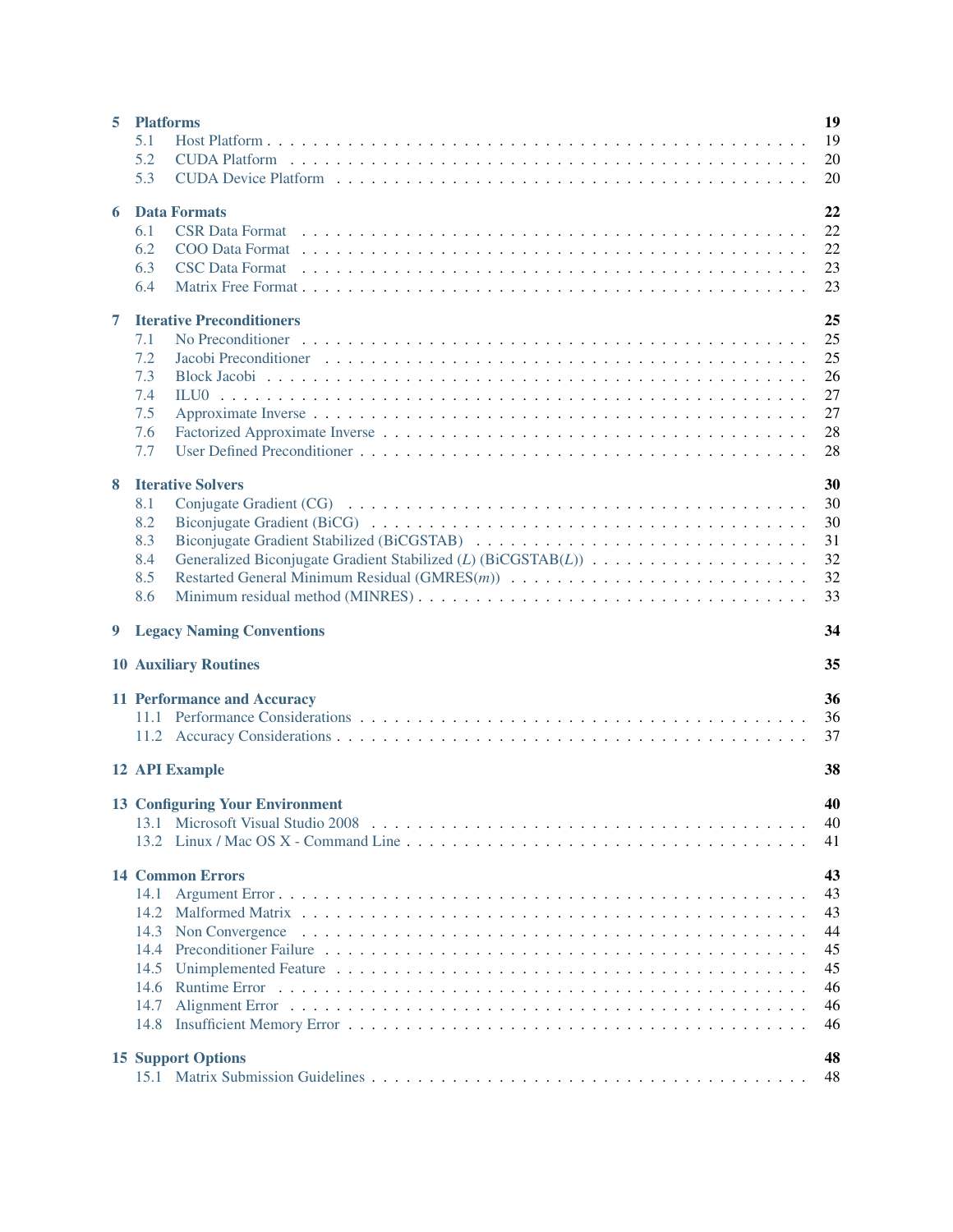|              | <b>16 Routine Selection Flowcharts</b>                                                                                       | 49 |
|--------------|------------------------------------------------------------------------------------------------------------------------------|----|
|              |                                                                                                                              |    |
|              |                                                                                                                              |    |
| 17 Changelog |                                                                                                                              | 52 |
|              |                                                                                                                              |    |
|              |                                                                                                                              |    |
|              |                                                                                                                              |    |
|              |                                                                                                                              |    |
|              |                                                                                                                              |    |
|              | 17.6 Release S1 Beta 2 CUDA 4.0 (September 27, 2011) $\ldots \ldots \ldots \ldots \ldots \ldots \ldots \ldots \ldots \ldots$ |    |
|              |                                                                                                                              |    |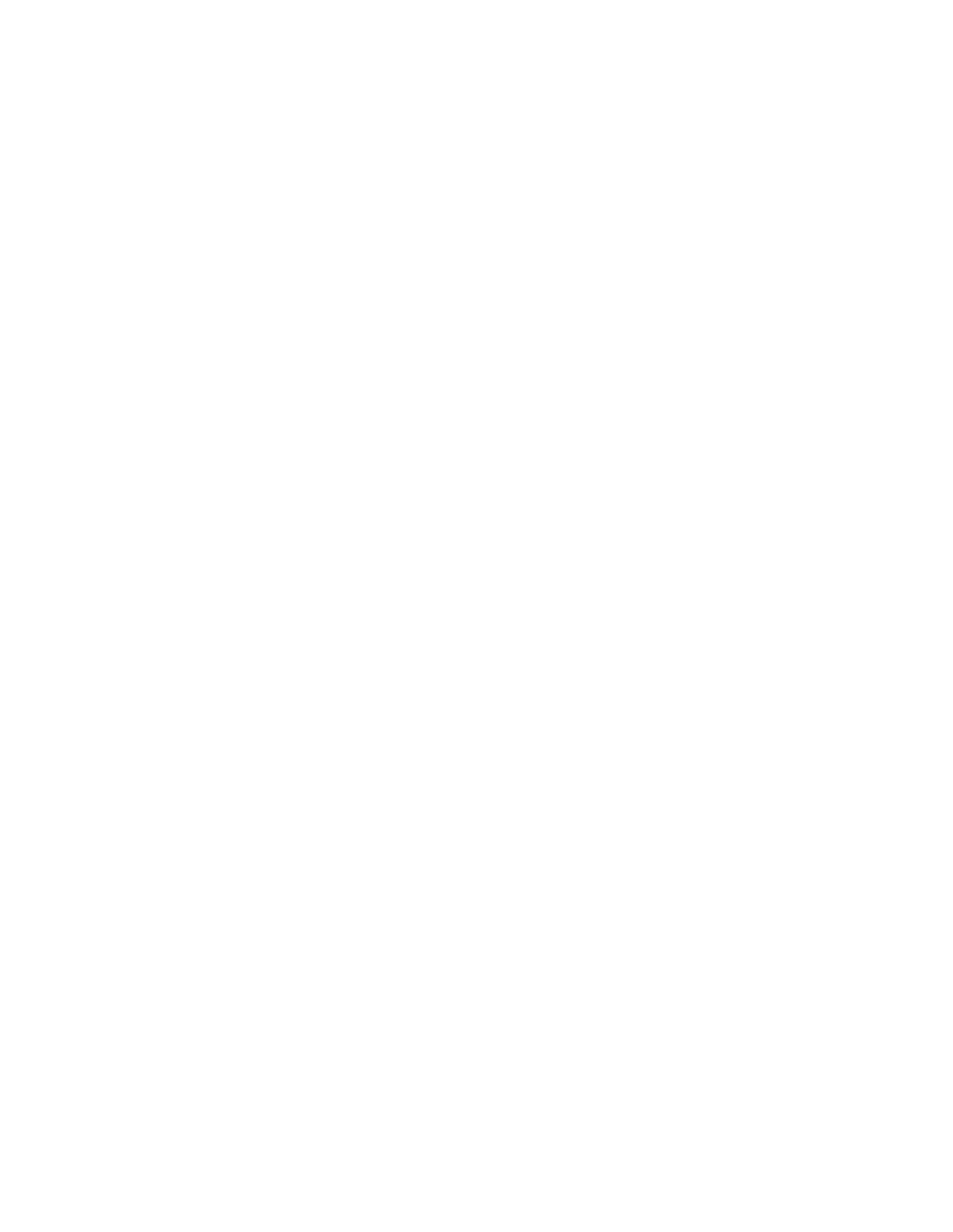# **INTRODUCTION**

<span id="page-5-0"></span>This guide documents *CULA Sparse's* programming interface. *CULA Sparse*™ is an implementation of sparse linear algebra routines for multi-core CPUs and *CUDA*-enabled NVIDIA graphics processing units (GPUs). This guide is split into the following sections:

- *[Using the API](#page-10-0)* A high level overview of how to use configure, use, and interpret the results from the iterative solvers in the *CULA Sparse* library.
- *[Type Definitions](#page-19-0)* A description of the all data types used the library.
- *[Platforms](#page-23-0)* An overview of the computation platforms available in the library.
- *[Data Formats](#page-26-0)* An overview of the data formats avaialable in the library.
- *[Iterative Preconditioners](#page-29-0)* An overview of the preconditioners available in the library.
- *[Iterative Solvers](#page-34-0)* A description of the iterative solvers functions available in the library.
- *[Auxiliary Routines](#page-39-0)* A description of the auxiliary functions available in the library.
- *[Performance and Accuracy](#page-40-0)* Information on how to maximize the performance of the library. Also includes a handful of performance charts.
- *[Common Errors](#page-47-0)* Solutions to errors commonly encountered when using the API.

# <span id="page-5-1"></span>**1.1 Sparse Linear Systems**

Many problems in science and engineering, particularly those related to partial differential equations (PDEs), can be represented by a linear system where only a few elements in the matrix are non-zero. For these systems, it would be wasteful, in both storage and computation, to represent all of the elements. To address these common problems, storage formats and methods have been developed to solve sparse matrices with minimal memory and computation requirements. These methods can be broken into two main categories: direct methods and iterative methods.

Direct methods, common for dense matrices, attempt to solve system in a two-step process. Typical algorithms include LU and QR factorization where the linear system is transformed into an equivalent system that can be solved using Gaussian elimination. Direct methods can also be applied to sparse systems but algorithms become increasingly complex in an attempt to minimize storage and computation.

The other class of sparse solvers, and those currently implemented in *CULA Sparse*, are iterative methods. These methods attempt to coverage on solution to the system  $Ax = b$  by continuously iterating over new solutions until a solution's residual, typically defined as  $||b-Ax||/||b||$ , is under a given tolerance. At each step, a solution is calculated using a technique specific to the given algorithm. Because it is possible for iterative methods to fail to find a solution, they are commonly configured with a maximum number of iterations.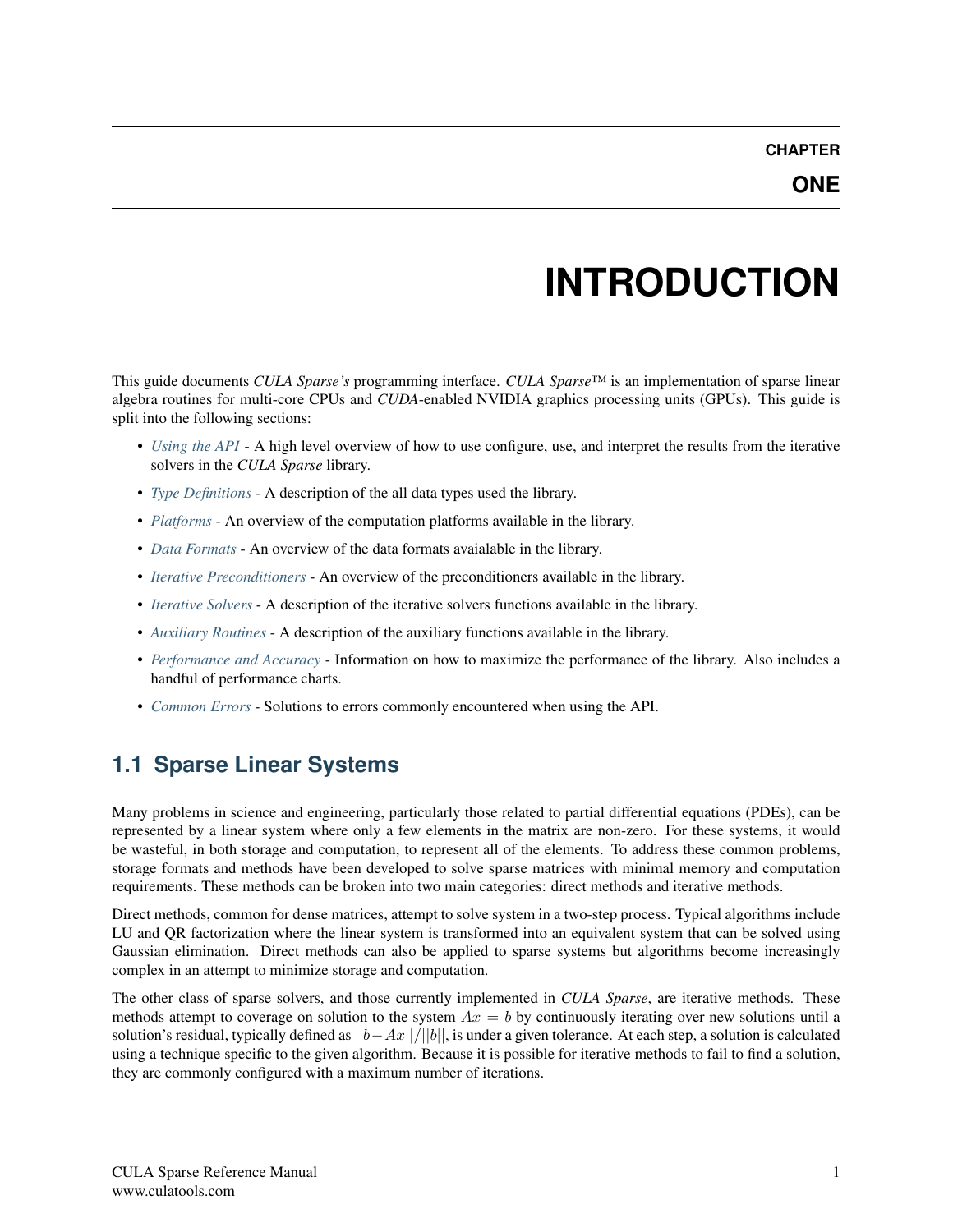A common method to improve the speed at which a solution converges is called preconditioning. These methods attempt, at each iteration, to transform the original linear system into a new equivalent system that can more readily be solved. This adds overhead, in both memory and time per iteration, but will often result in a shorter end-to-end solution time.

# <span id="page-6-0"></span>**1.2 Supported Operating Systems**

*CULA Sparse* intends to support the full range of operating systems that are supported by *CUDA*. Installers are currently available for Windows and Linux in 64-bit versions. *CULA Sparse* has been tested on the following systems:

- Windows Vista / 7
- Ubuntu Linux 10.04 (and newer)
- Red Hat Enterprise Linux 5.7 (and newer)
- Fedora 16

Please provide feedback on any other systems on which you attempt to use *CULA Sparse*. Although we are continually testing *CULA Sparse* on other systems, at present we officially support the above list. If your system is not listed, please let us know through the provided feedback channels.

# <span id="page-6-1"></span>**1.3 Attributions**

This work has been made possible by the NASA Small Business Innovation Research (SBIR) program. We recognize NVIDIA for their support.

*CULA Sparse* is built on NVIDIA *CUDA* and NVIDIA *CUSPARSE*.

*CULA Sparse* uses COLAMD, covered by the GNU LGPL license. The source code for COLAMD is used in an unmodified fashion; a copy of this code is distributed in the src/suitesparse directory of this package.

*CULA Sparse* uses Thrust, released in the *CUDA* toolkit and covered by the Apache 2.0 license. The Thrust code is used in unmodified form and is covered by the license at <http://www.apache.org/licenses/LICENSE-2.0.html>

Many of the algorithms and methods from this library were developed based on Yousef Saad's textbook "Iterative Methods for Sparse Linear Systems".

*CULA Sparse* uses the Intel® Math Kernel Library (MKL) internally. For more information, please see the MKL product page at <http://www.intel.com/software/products/mkl>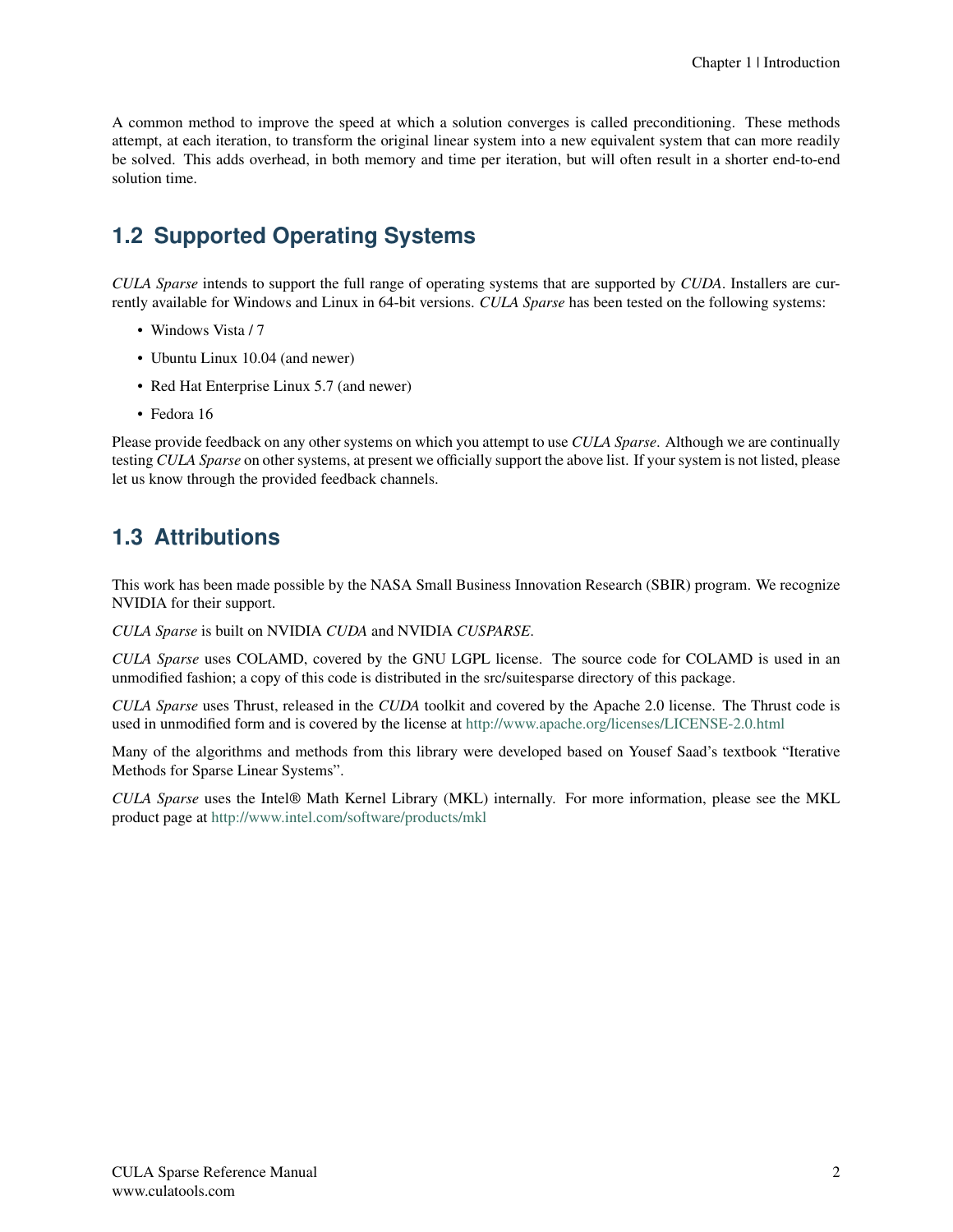**CHAPTER**

**TWO**

# **GETTING STARTED**

# <span id="page-7-1"></span><span id="page-7-0"></span>**2.1 System Requirements**

While not required, *CULA Sparse* can optionally utilize *CUDA*-enabled GPUs to perform accelerated linear algebra operations. To use these functions an NVIDIA GPU with *CUDA* support is required. A list of supported GPUs can be found on [NVIDIA's CUDA Enabled webpage.](http://www.nvidia.com/object/cuda_learn_products.html)

Support for *CUDA* accelerated double-precision operations requires a GPU that supports *CUDA* Compute Model 1.3. To find out what Compute Model your GPU supports, please refer to the [NVIDIA CUDA Programming Guide.](http://developer.download.nvidia.com/compute/cuda/2_21/toolkit/docs/NVIDIA_CUDA_Programming_Guide_2.2.1.pdf)

# <span id="page-7-2"></span>**2.2 Installation**

Installation is completed via the downloadable installation packages. To install *CULA Sparse*, refer to the section below that applies to your system.

### Windows

Run the *CULA Sparse* installer and when prompted select the location to which to install. The default install location is *c:\Program Files\CULA\S#*, where S# represents the release number of *CULA Sparse*.

#### Linux

It is recommended that you run the *CULA Sparse* installer as an administrator in order to install to a system-level directory. The default install location is */usr/local/culasparse*.

### Mac OS X Leopard

Open the *CULA Sparse* .dmg file and run the installer located inside. The default install location is */usr/local/culasparse*.

Note: You may wish to set up environment variables to common *CULA Sparse* locations. More details are available in the *[Configuring Your Environment](#page-44-0)* chapter.

# <span id="page-7-3"></span>**2.3 Compiling with CULA Sparse**

*CULA Sparse* presents two main *C* headers, *cula\_sparse.h* and *cula\_sparse\_legacy.h*. You must include one of these headers in your *C* source file to use *CULA Sparse*. These main headers rely on three supplemental headers,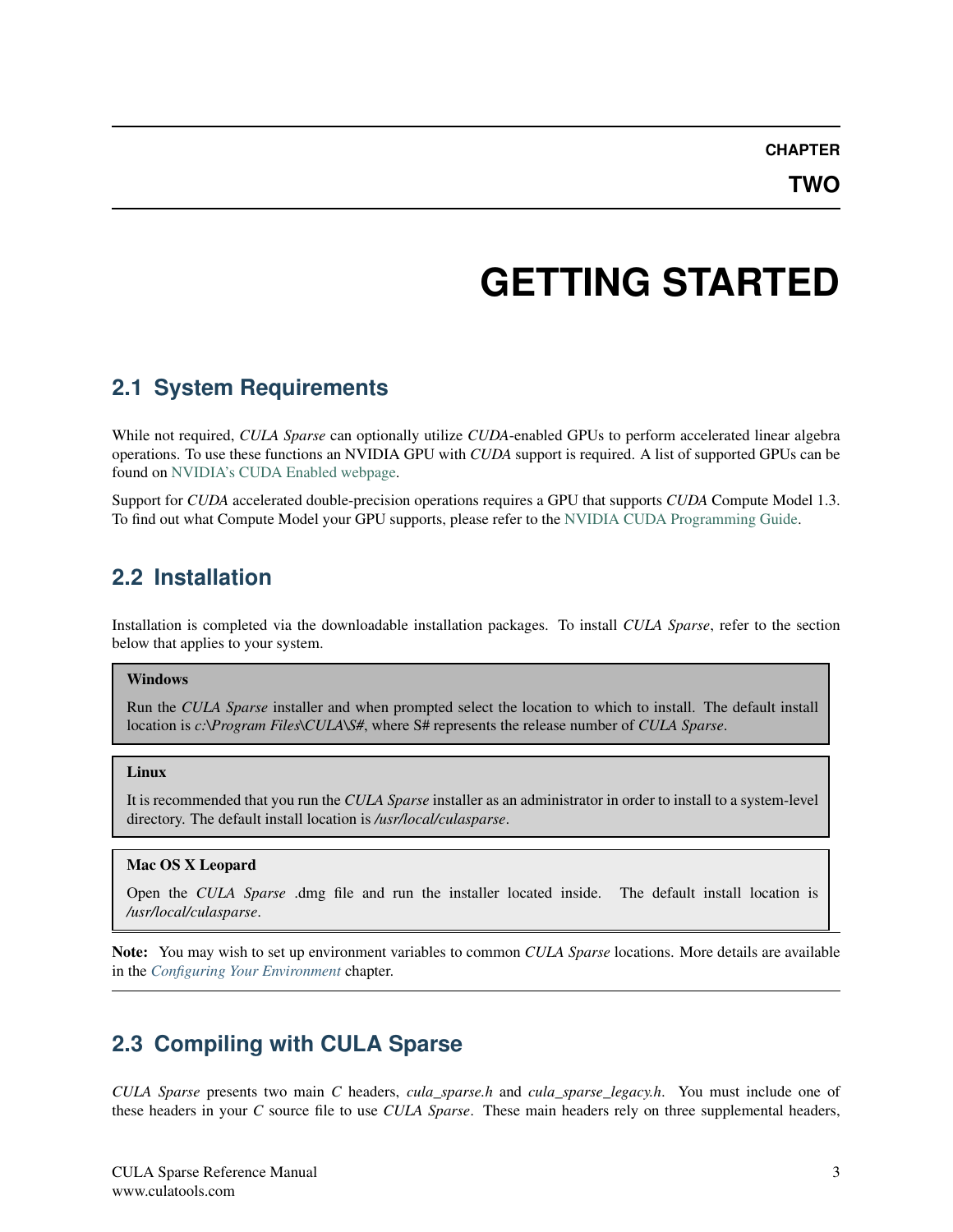*cula\_sparse\_common.h*, *cula\_sparse\_options.h*, and *cula\_sparse\_defs.h*. These files are included automatically by the main *C* headers and shouldn't typically be included directly by users.

# <span id="page-8-0"></span>**2.4 Linking to CULA Sparse**

*CULA Sparse* provides a link-time stub library, but is otherwise built as a shared library. Applications should link against the following libraries:

### Windows

Choose to link against cula\_sparse.lib as a link-time option.

### Linux / Mac OS X Leopard

Add -1 -lcula\_sparse to your program's link line.

*CULA Sparse* is built as a shared library, and as such it must be visible to your runtime system. This requires that the shared library is located in a directory that is a member of your system's runtime library path. For more detailed information regarding operating-system-specific linking procedures, please refer to the *[Configuring Your Environment](#page-44-0)* chapter.

The *CULA Sparse's* example projects are a good resource for learning how to set up *CULA Sparse* for your own project.

Note: *CULA Sparse* is built against NVIDIA *CUDA 6.0* and ships with a copy of the *CUDA 6.0* redistributable files. If you have a different version of CUDA installed, you must ensure that the CUDA runtime libraries shipped with *CULA Sparse* are the first visible copies to your *CULA Sparse* program. This can be accomplished by placing the *CULA Sparse bin* path earlier in your system PATH than any CUDA *bin* path. If a non-*CUDA 6.0* runtime loads first, you will experience *CULA Sparse* errors.

*CULA Sparse* is also built against Intel OpenMP 5 and ships with a copy of the Intel OpenMP 5 runtime redistributable file.

# <span id="page-8-1"></span>**2.5 Uninstallation**

After installation, *CULA Sparse* leaves a record to uninstall itself easily. To uninstall *CULA Sparse*, refer to the section below that applies to your system.

### Windows

From the Start Menu, navigate to the *CULA Sparse* menu entry under *Programs*, and select the Uninstall option. The *CULA Sparse* uninstaller will remove *CULA Sparse* from your system.

### Linux

Run the *CULA Sparse* installer, providing an 'uninstall' argument. e.g. ./cula.run uninstall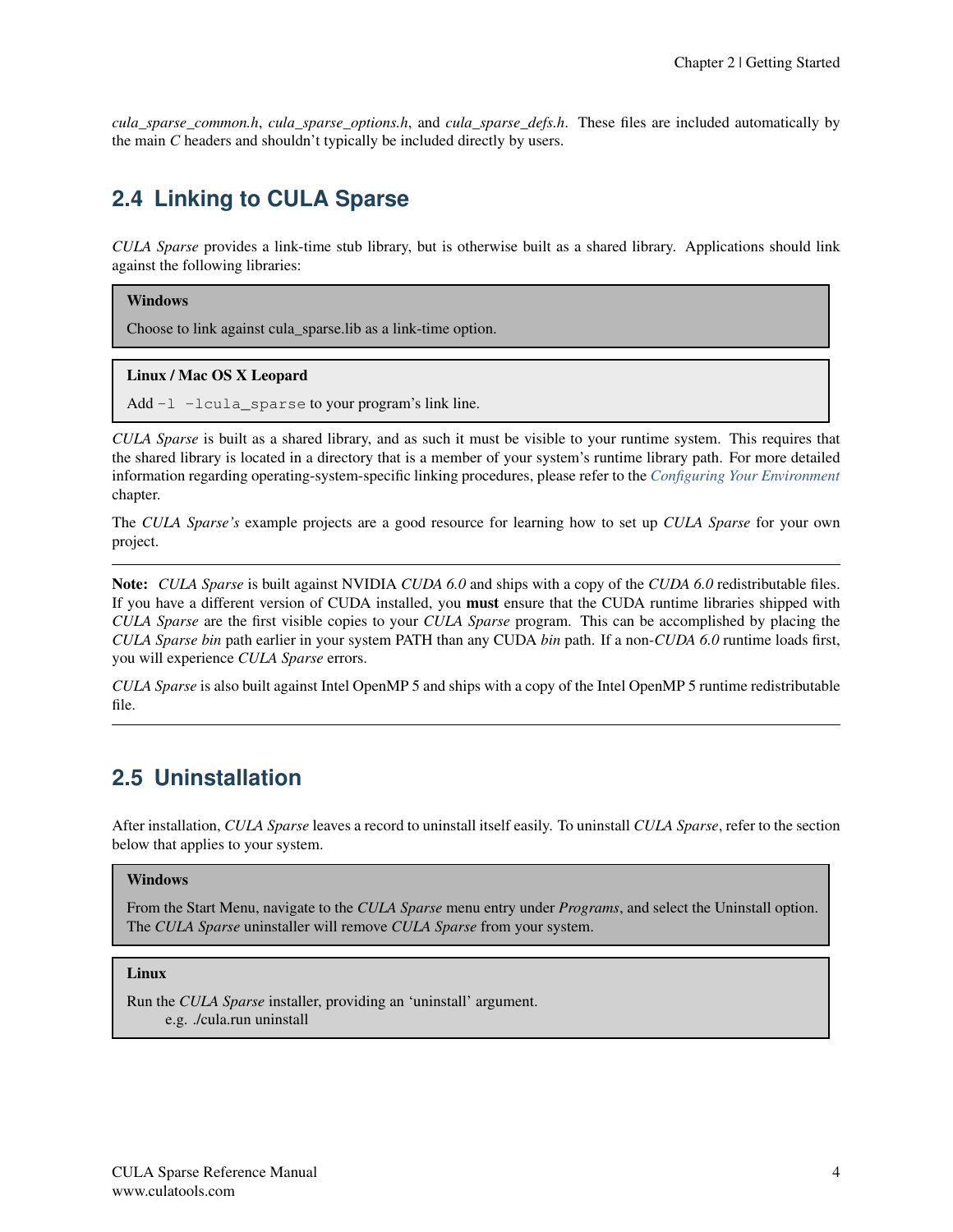### Mac OS X Leopard

There is no uninstallation on OS X, but you can remove the folder to which you installed *CULA Sparse* for a complete uninstall.

Note: If you have created environment variables with references to *CULA Sparse*, you may wish to remove them after uninstallation.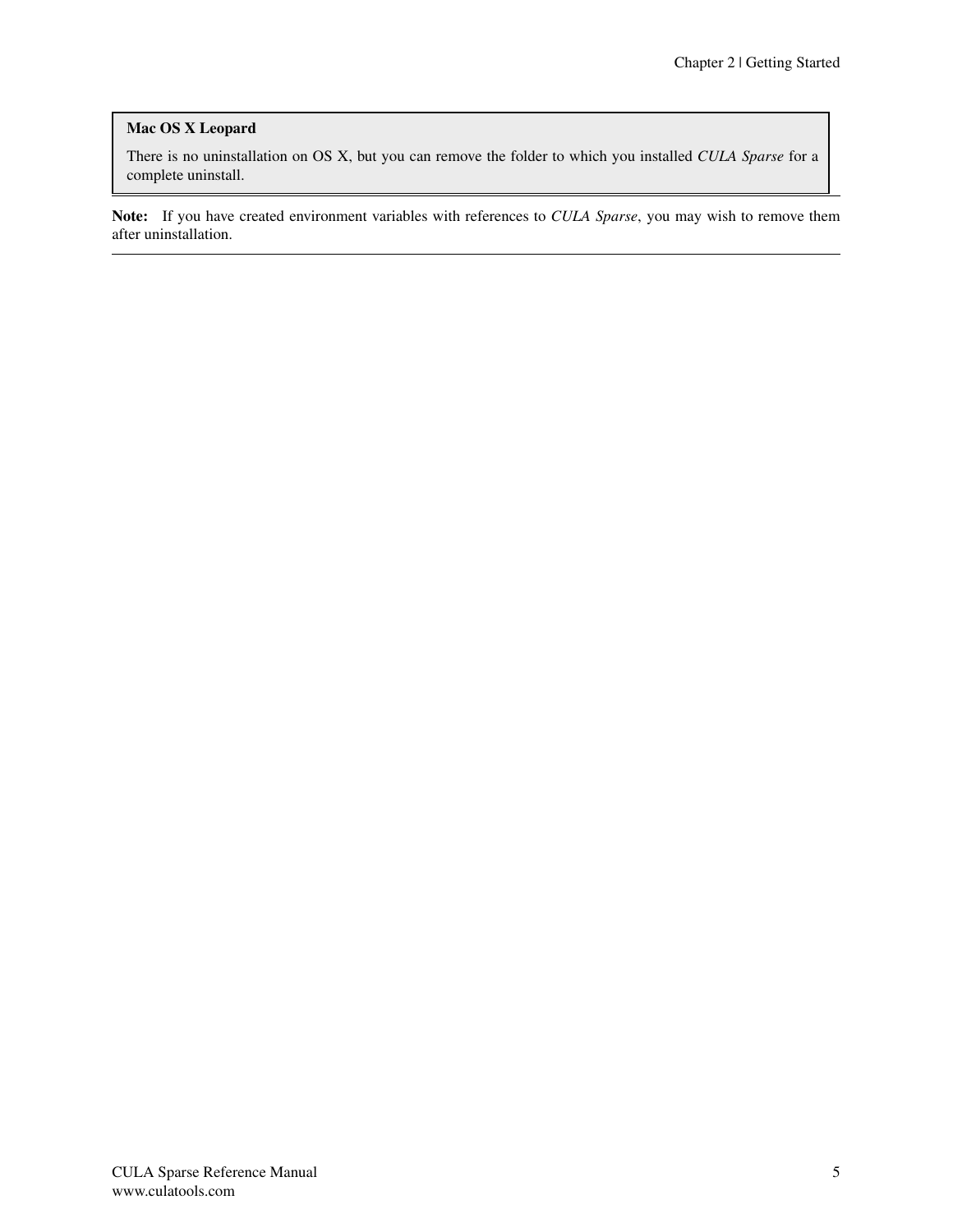# **USING THE API**

<span id="page-10-0"></span>This chapter describes, at a high level, how to use the *CULA Sparse* API. Basic information about how to initialize and configure an iterative solver is discussed. Furthermore, we introduce how to collect and interpret the results from the iterative solvers as well any error condition that may occur.

Further specifics are found in the subsequent chapters.

# <span id="page-10-1"></span>**3.1 Status Codes**

To convey the status of a given function call, all *CULA Sparse* functions return a culaSparseStatus code.

The culaSparseStatus return code is unique to the *CULA Sparse* library. It is a high level status code used to indicate if the associated call has completed successfully. It conveys non-specific information such as:

- Success condition
- Non-convergence condition
- Parameter errors
- GPU runtime errors
- Out of memory errors

Additional information regarding the last status code may be obtain by examining the string returned by culaSparseGetLastStatusString. This routine will return a string with in-depth information regarding the actual error. For example, on an argument error it will report which parameter is in error and why.

# <span id="page-10-2"></span>**3.2 Initialization**

The *CULA Sparse* library is initialized by calling the culaSparseCreate() function to create a library handle. This handle provides serialized thread-safe access and is used as input to all *CULA Sparse* library functions. When using *CULA Sparse* on multiple host threads, it is recommended to create a handle for each thread.

```
#include <cula_sparse.h>
// create library handle
culaSparseHandle handle;
culaSparseStatus status = culaSparseCreate(&handle);
// run library functions
// ...
```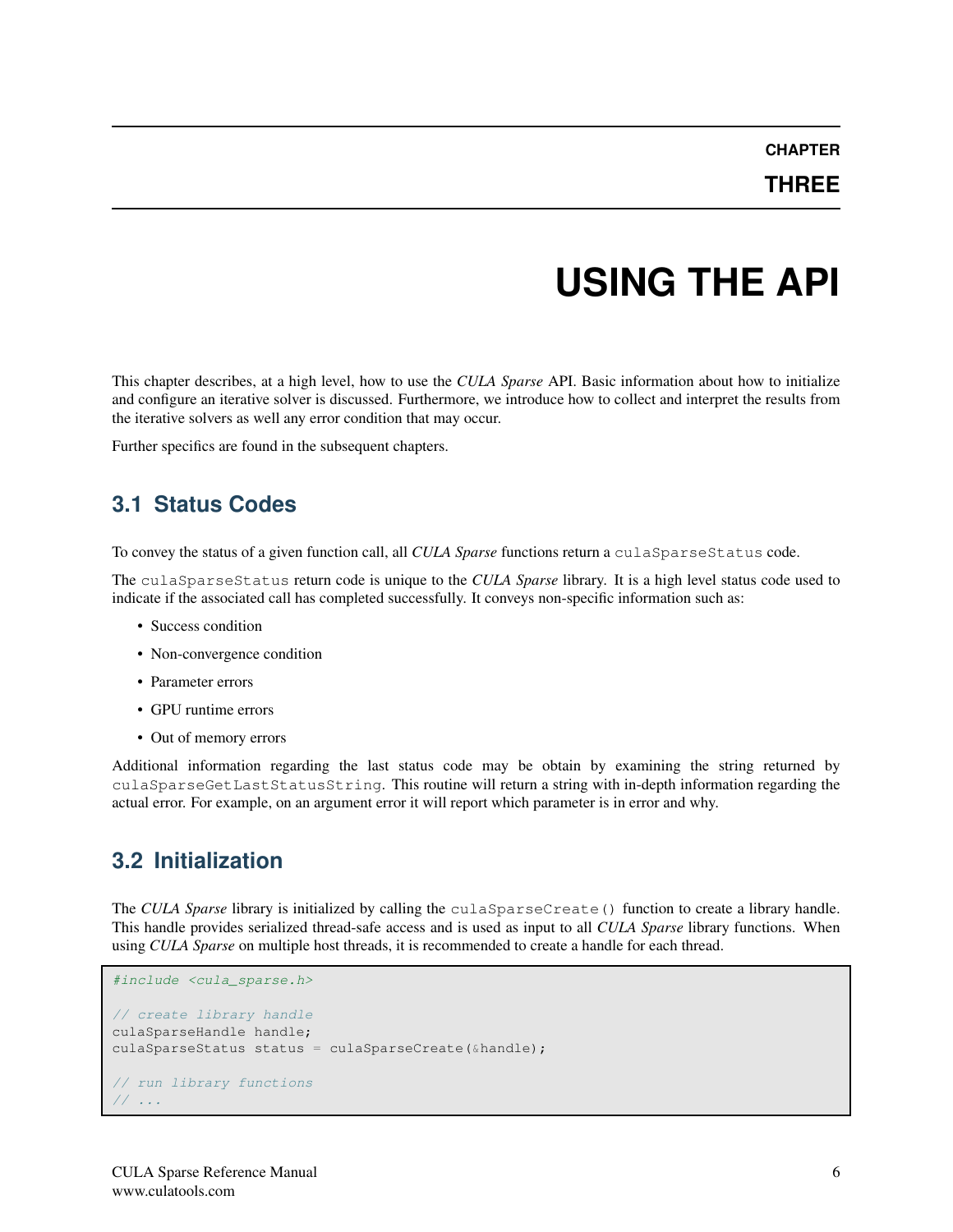// clean up library handle culaSparseDestroy(handle);

### <span id="page-11-0"></span>**3.3 Multiple Interfaces**

The *CULA Sparse* library offers two main interfaces:

- the "plan interface" found in *cula\_sparse.h*
- the "legacy interface" found in *cula\_sparse\_legacy.h*

Prior to *CULA Sparse* version S5, the legacy interface was the only interface available and was named cula\_sparse.h. However, this was succeeded by the plan interface found in the current version of cula\_sparse.h. The plan interface offers a vastly reduced number of functions, improved performance, and better control compared to the legacy interfaces. The old-style interface is still available in the cula\_sparse.h header.

The general usage pattern of the plan interface requires the user to create a "plan" object which is then associated with a platform, data format, solver method, and preconditioning strategy. One all options have been set, the plan is executed with the specified settings. The plan interface offers the benefit that data is cached within the plan. For example, if a plan with the *ilu0* preconditioner is executed with the *gmres* solver, changing the plan to be associated with the *bicgstab* solver will not require the *ilu0* preconditioner to be regenerated.

In the legacy interface, all state is encapsulated within a single function call. While this is fundamentally simple to use, the increased flexibility of the plan interface is lost.

### <span id="page-11-1"></span>**3.4 Plan Management**

When using the standard *CULA Sparse* interface, users must create a *plan* to describe the platform, preconditioner, and solver to be used. Multiple plans may be associated with one library handle.

```
#include <cula_sparse.h>
// create plan
culaSparseStatus status = culaSparseCreatePlan(handle, &plan);
// set up and execute plan
// ...
// clean up plan
status = culaSparseDestroyPlan(plan);
```
# <span id="page-11-2"></span>**3.5 Platform and Memory Management**

The first step of using a plan is to associate with an execution platform.

In *CULA Sparse*, the *Host* and *Cuda* platform (e.g. culaSparseSetHostPlatform() and culaSparseSetCudaPlatform()) will interpret pointers to matrices and vectors as data allocated on the host; that is, data allocated with malloc(), new, or std::vector. For the *Cuda* platform, *CULA Sparse* will automatically transfer the data to-and-from the accelerated device. This step is performed concurrently to other operations and in non-trivially small problems yields almost no performance impact for this transfer.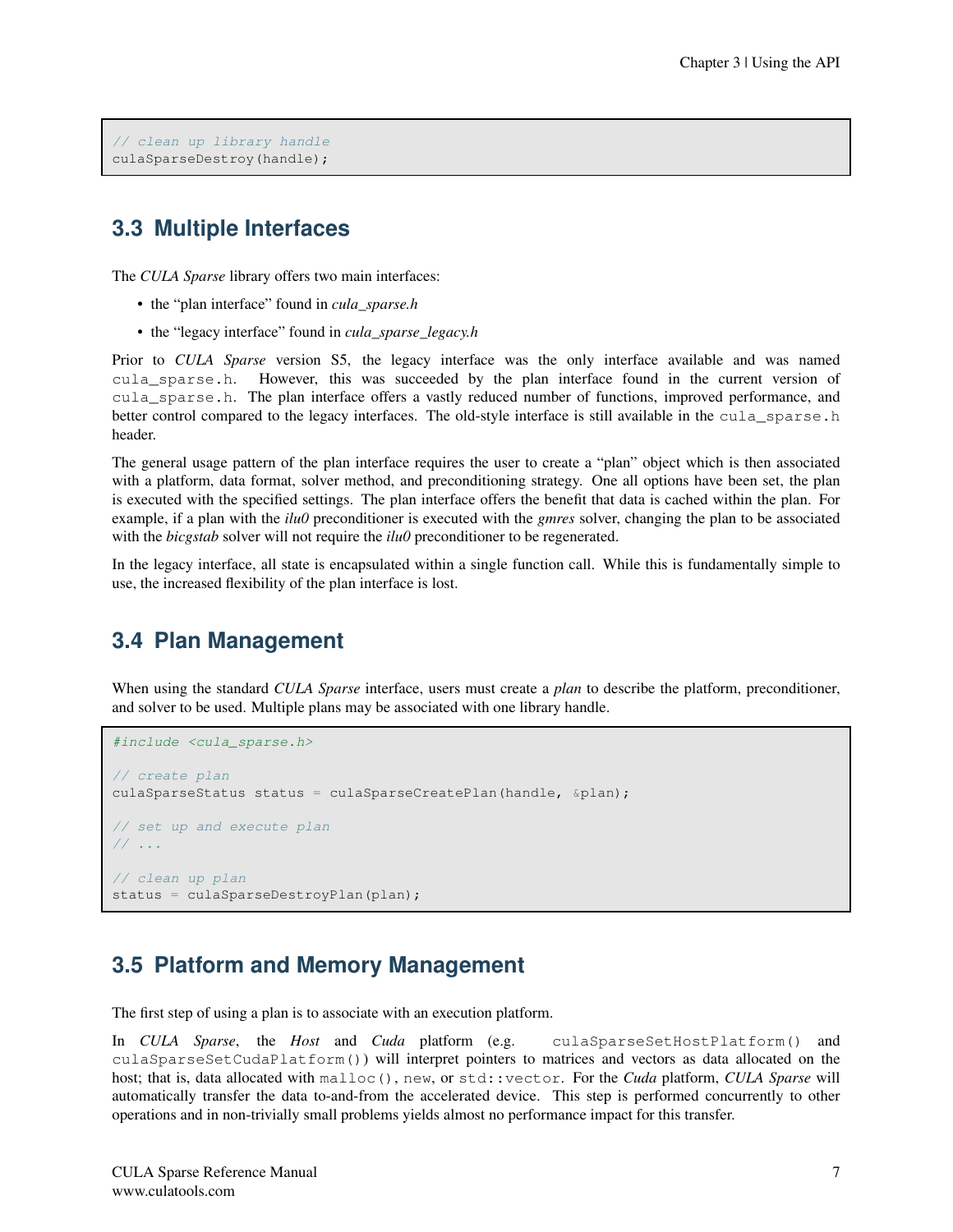Alternatively, the *CudaDevice* platform (e.g. culaSparseSetPlatform()) only accept pointers to matrix and vector data allocated on a CUDA GPU; that is, data allocated with cudaMalloc(). When using this data interfaces, be sure that the *deviceId* field in the :c:func'culaSparseCudaDeviceOptions' options structure matches the CUDA device where allocation has occurred. This data interface is typically used when a sparse matrix has been assembled previously on the GPU. It is not recommended that users manager their own data in an attempt to gain performance.

```
// allocate solver data on host using malloc (C)
double* data = (double*) malloc(nnz * sizeof(double));
// allocate solver data on host using new[]
double* data = new double[nnz];
// allocate solver data on host using a std vector (C++)
std::vector<double> data(nnz);
// allocate solver data on a CUDA device using cudaMalloc
double* data;
cudaError_t status = cudaMalloc(&data, nnz * sizeof(double));
```
### <span id="page-12-0"></span>**3.6 Sparse Matrix Storage Formats**

*CULA Sparse* currently supports three major matrix storage formats: coordinate, compressed row, and compressed column. It is recommended to use the compressed row format when possible as internally, all input formats are converted to this format.

### **3.6.1 Coordinate Format (COO)**

In the coordinate format, a sparse matrix is represented by three vectors sized by the number of non-zero elements of the system. The common abbreviation for this length, nnz is used throughout the API and this document. In *CULA Sparse*, these vectors do not need to be sorted in any fashion, though higher performance is possible if they are sorted by row indices.

- values the non-zero data values within the matrix; length  $nnz$
- row index the associated row index of each non-zero element; length  $nnz$
- column index the associated column index of each non-zero element; length  $nnz$

Consider the following 3x3 matrix with 6 non-zero elements:

$$
A = \begin{pmatrix} 1.0 & 4.0 & 0.0 \\ 2.0 & 5.0 & 0.0 \\ 3.0 & 0.0 & 6.0 \end{pmatrix}
$$

In a zero-indexed coordinate format, this matrix can be represented by the three vectors:

values = 
$$
\begin{bmatrix} 1.0 & 2.0 & 3.0 & 4.0 & 5.0 & 6.0 \end{bmatrix}
$$
  
column index =  $\begin{bmatrix} 0 & 0 & 0 & 1 & 1 & 2 \end{bmatrix}$   
row index =  $\begin{bmatrix} 0 & 1 & 2 & 0 & 1 & 2 \end{bmatrix}$ 

In the *CULA Sparse* interface, the values are denoted as a, the column index as colInd, and the row index as rowInd.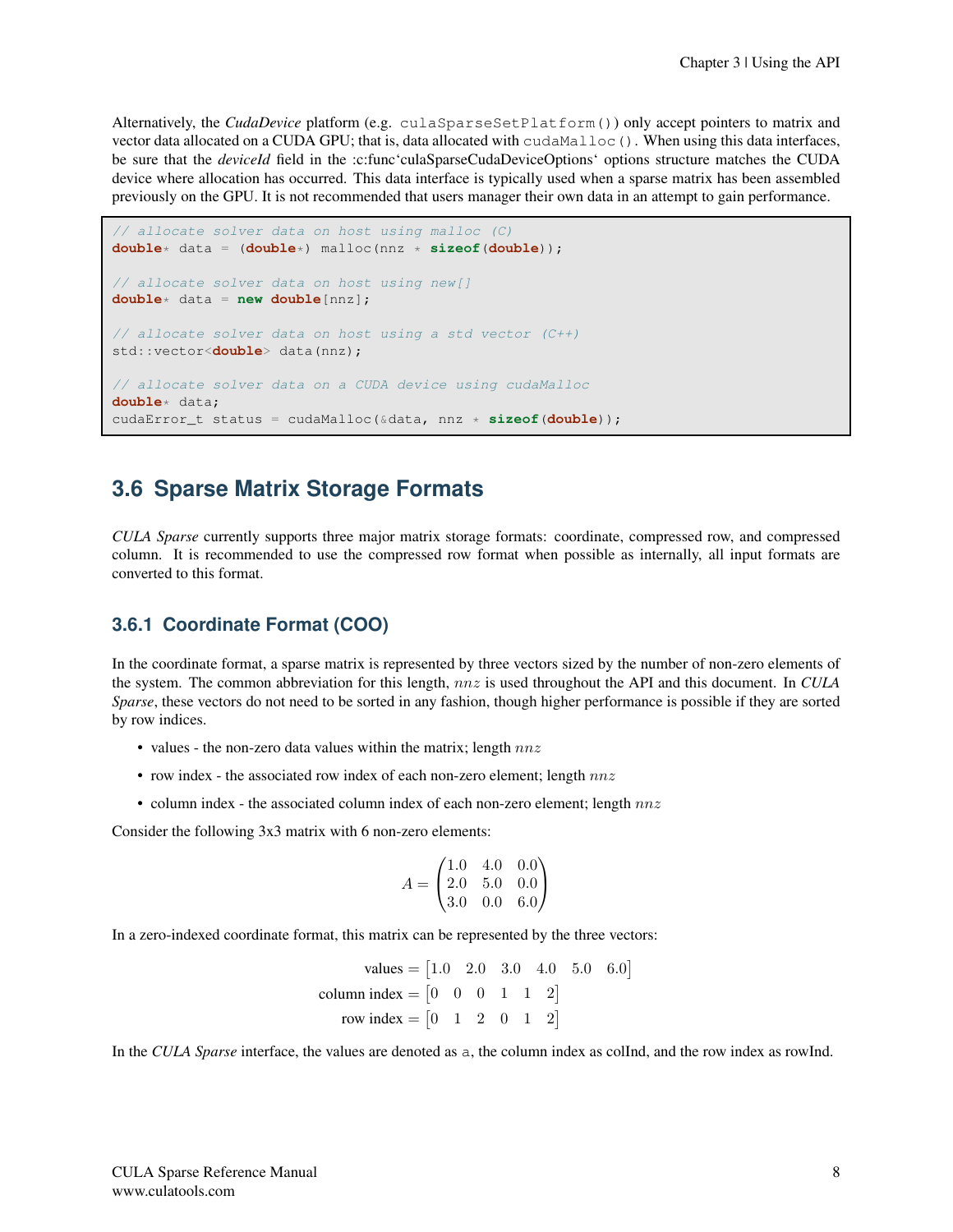### **3.6.2 Compressed Sparse Row (CSR) Format**

In the compressed sparse row format, the row index vector is replaced by a row pointer vector of size  $m + 1$ . This vector now stores the locations of values that start a row; the last entry of this vector points to one past the final data element. The column index is as in COO format.

Consider the same 3x3 matrix, a zero-indexed CSR format can be represented by three vectors:

values  $=$   $\begin{bmatrix} 1.0 & 4.0 & 2.0 & 5.0 & 3.0 & 6.0 \end{bmatrix}$ column index =  $\begin{bmatrix} 0 & 1 & 0 & 1 & 0 & 2 \end{bmatrix}$ row pointer  $=$   $\begin{bmatrix} 0 & 2 & 4 & 6 \end{bmatrix}$ 

In the *CULA Sparse* interface, the values are denoted as a, the column index as colInd, and the row pointer as rowPtr.

### **3.6.3 Compressed Sparse Column (CSC) Format**

In the compressed sparse column format, the column index vector is replaced by a column pointer vector of size  $n+1$ . This vector now stores the locations of values that start a column; the last entry of this vector points to one past the final data element. The row index is as in COO format. In *CULA Sparse*, the row indices must be sorted on a per-column basis.

Consider the same 3x3 matrix, a zero-indexed CSC format can be represented by three vectors:

values  $=$   $\begin{bmatrix} 1.0 & 2.0 & 3.0 & 4.0 & 5.0 & 6.0 \end{bmatrix}$ row index =  $\begin{bmatrix} 0 & 1 & 2 & 0 & 1 & 2 \end{bmatrix}$ column pointer  $= \begin{bmatrix} 0 & 3 & 5 & 6 \end{bmatrix}$ 

In the *CULA Sparse* interface, the values are denoted as a, the column pointer as colPtr, and the row index as rowInd.

### **3.6.4 Matrix Free Foramt**

In the matrix free format, the user provides a pointer to function that performs  $x' = A * x$  instead of explicitly calculating the value. This gives support for a number of exotic matrix storage formats. When using this format, only user definied preconditioners are available.

### **3.6.5 Indexing Formats**

*CULA Sparse* supports both 0 (C/C++) and 1 (Fortran) based indexing through the *indexing* field of the data format configuration structures. The default is zero-based indexing.

```
#include <cula_sparse.h>
// initialize format options
culaSparseCooOptions formatOpts;
culaSparseCooOptionsInit(handle, &formatOpts)
// change the indexing on host data to 1-based (Fortran style)
formatOpts.indexing = 1;
```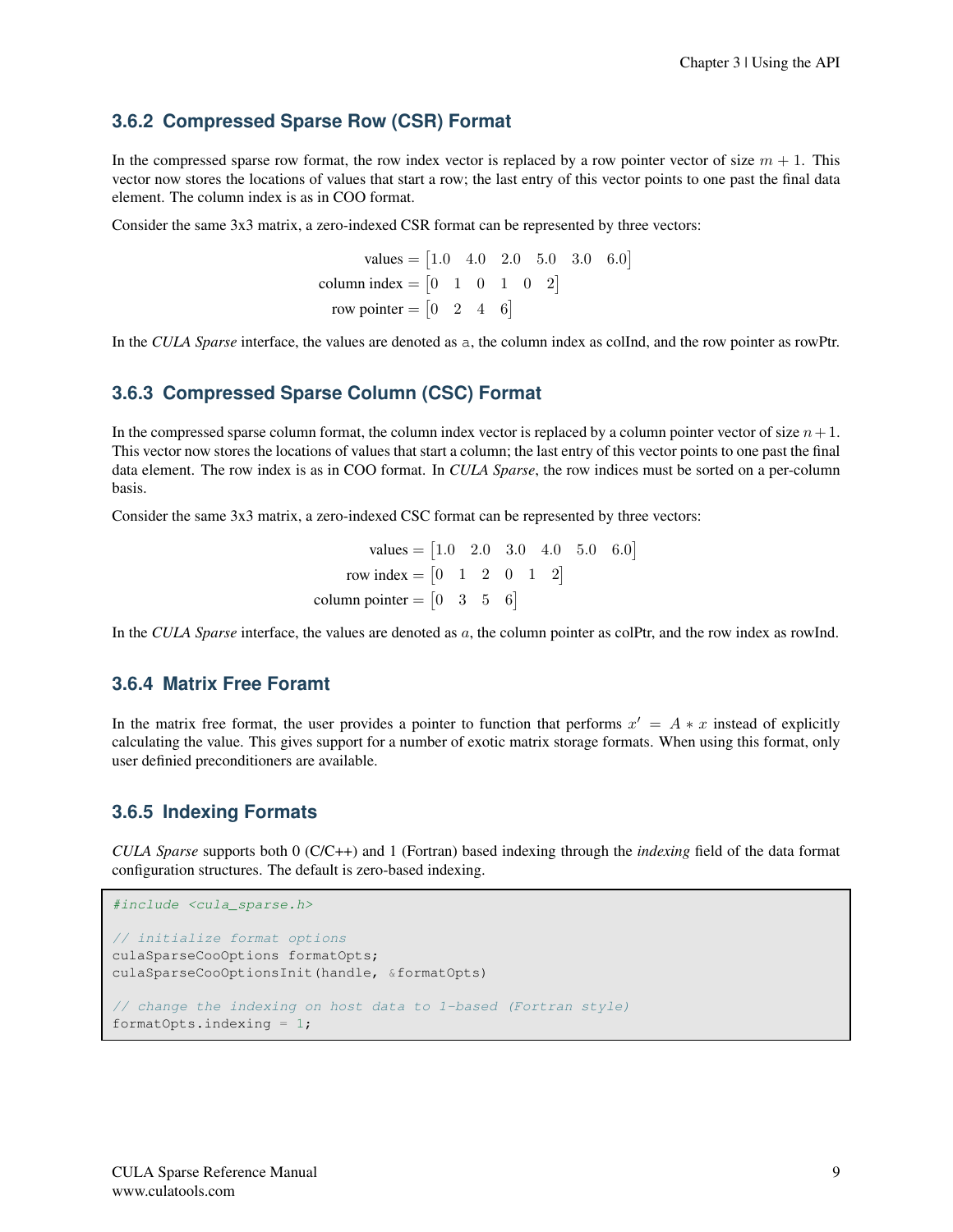### **3.6.6 Numerical Types**

| <b>Symbol</b> | <b>Interface Type</b>   | <b>Meaning</b>                          |
|---------------|-------------------------|-----------------------------------------|
| S             | float                   | single precision real floating point    |
| D             | double                  | double precision real floating point    |
| C             | culaSparseComplexFloat  | single precision complex floating point |
| Z             | culaSparseComplexDouble | double precision complex floating point |

*CULA Sparse* provides four data types with which you can perform computations.

Note: Many sparse linear systems will require double precision arithmetic to converge on an acceptable answer.

### **3.6.7 Complex Types**

The complex types provided by *CULA Sparse* are simple structs containing real and imaginary floating point elements. Additional steps are taken to insure the values are 16-byte aligned as required by many vector processing units.

It is possible to utilize C99 complex values for the *Host* and *Cuda* platforms or NVIDIA's cuComplex when using the *CudaDevice* platform. The pointers will simply need to be cast to the appropriate culaSparseCompelxFloat or culaSparseComplexDouble type when passed in the *CULA Sparse* API.

### **3.6.8 Setting The Data Format**

Using the plan interface, the data format and numeric type are chosen using the culaSparseSet{format}{storage}Data(...) routines.

Example selection:

```
#include <cula_sparse.h>
// initialize format options
culaSparseCooOptions formatOpts;
culaSparseCooOptionsInit(handle, &formatOpts)
// associate double precession compressed sparse row data with a plan
status = culaSparseSetDcsrData(handle, plan, &platformOpts, n, nnz, a, rowPtr, colInd, x, b);
```
Note: When interacting with platforms, both the *Host* and *Cuda* platforms use pointers to memory allocated on the CPU while the *CudaDevice* platform uses memory previously allocated by CUDA.

### **3.6.9 More Information**

For more information regarding these storage formats, we recommend reading Section 3.4, Storage Schemes, Yousef Saad's textbook "Iterative Methods for Sparse Linear Systems".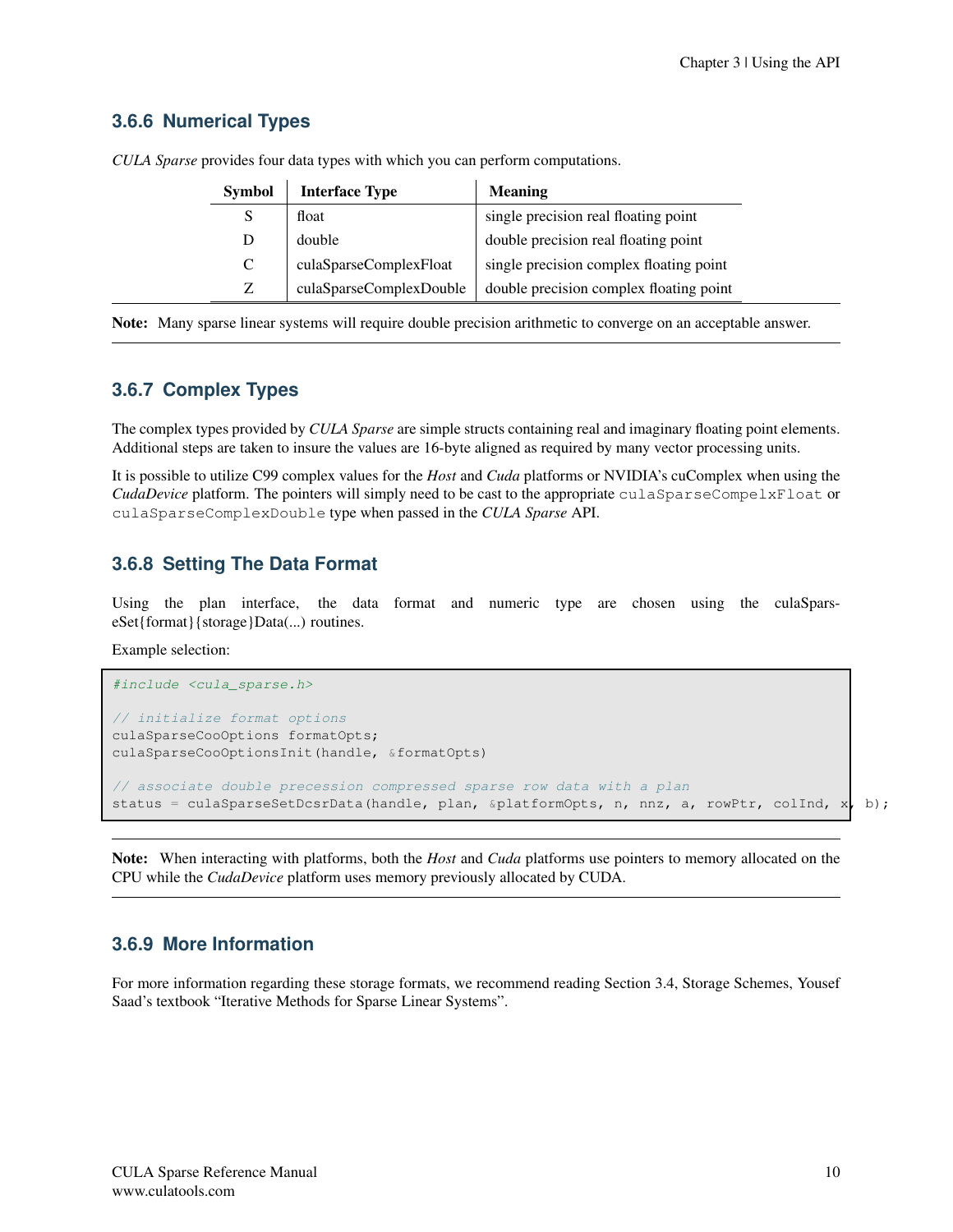### <span id="page-15-0"></span>**3.7 Common Solver Configuration**

All execution routines within *CULA Sparse* utilize a common configuration parameter to steer the execution of the solver. The configuration parameter is represented by the culaSparseConfig structure and is the first parameter to any solver function within the library. The configuration parameter informs the API of the desired solve by specifying:

- The relative tolerance at which a solve is considered as converged (relative to r0)
- The absolution tolerance at which solve is considered as converged
- The divergent tolerance at which solve is considered as diverged (relative to r0)
- The maximum number of iterations to attempt
- The maximum time to execute the solve
- Per-iterative result vector

More parameters may be added in the future.

Configuration parameters must be set up before a solver can be called. The configuration parameter is initialized by the culaSparseConfigInit() function. This function ensures that all parameters within this structure are set to reasonable defaults. After calling this function, you may set specific parameters to your needs.

Example configuration:

```
#include <cula_sparse.h>
// create configuration structure
culSparseConfig config;
// initialize values
culaIterativeConfigInit(&config);
// configure specific parameters
config.relativeTolerance = 1e-6;
config.maxIterations = 300;
config.maxRuntime = 10;
```
# <span id="page-15-1"></span>**3.8 Choosing a Solver**

Choosing a proper solver is typically determined by the class of the input data. For example, the CG method is only appropriate for symmetric positive definite matrices.

Using the plan interface, a solver is chosen the culaSparseSet  ${name}$  Solver() routines.

Example solver selection:

```
#include <cula_sparse.h>
// create default cg options
culaSparseCgOptions solverOpts;
culaSparseStatus status = culaSparseCgOptionsInit(handle, solverOpts);
// associate cg solver with the plan
status = culaSparseSetCgSolver(handle, plan, &solverOpts);
```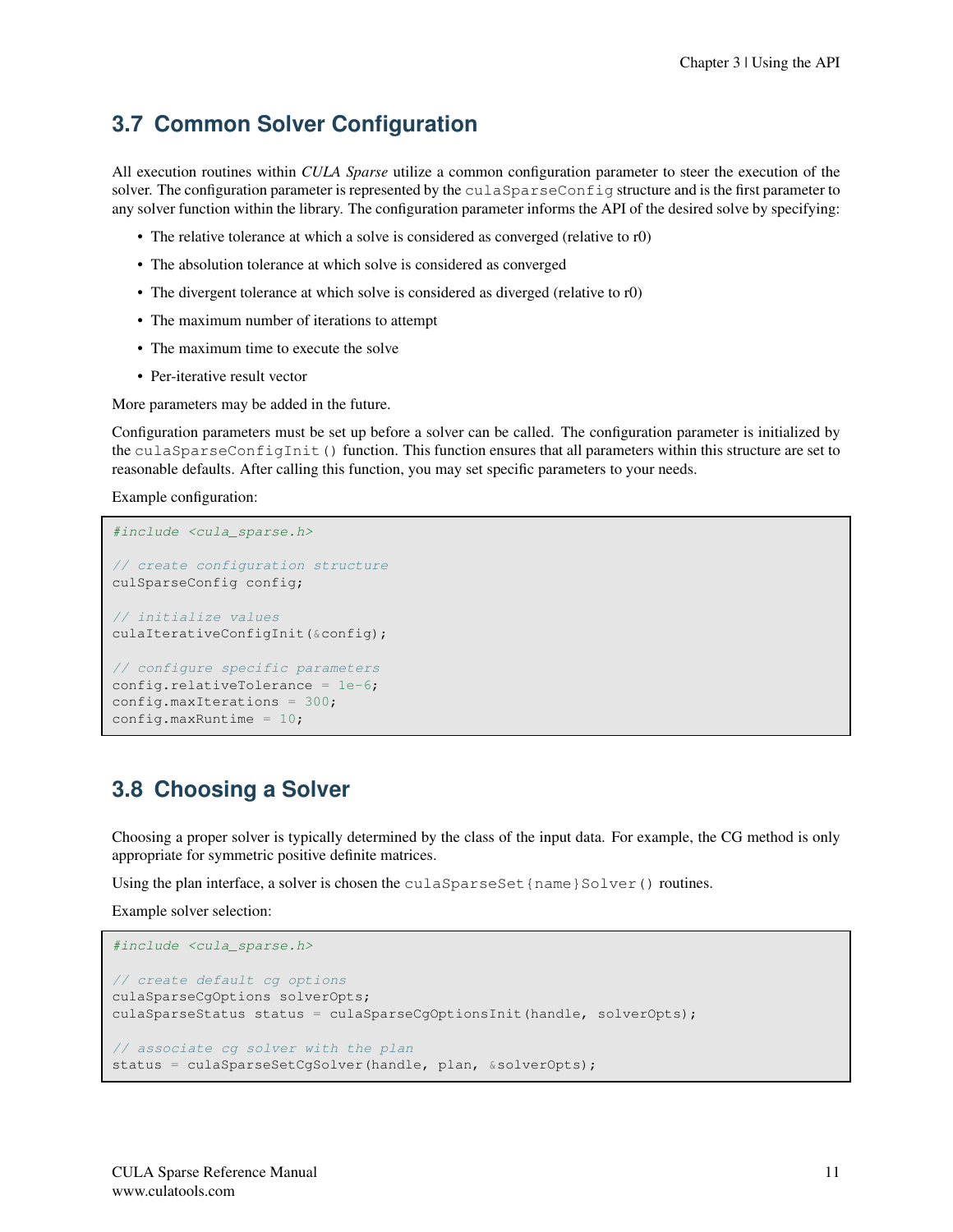As a general note, for any routine that takes an option or configuration parameter a null value (e.g. 0 or null ptr) will result in default options being selected.

### <span id="page-16-0"></span>**3.9 Choosing a Preconditioner**

Preconditioner selection is more of an art - the method chosen is tightly coupled to the specifics of the linear system. That is, the computational tradeoffs of generation and application of the preconditioner will be different for different systems.

Using the plan interface, a preconditioner is chosen the culaSparseSet{name}Preconditioner() routines.

For example:

```
#include <cula_sparse.h>
// create default ilu0 options
culaSparsesIlu0Options precondOpts;
culaSparseStatus status = culaSparseIlu0OptionsInit(handle, precondOpts);
// associate ilu0 solver with the plan
status = culaSparseSetIlu0Preconditioner(handle, plan, &precondOpts);
```
### <span id="page-16-1"></span>**3.10 Plan Execution**

Once a plan has been assembled, it can be executed using the culaSparseExecutePlan() routine. Note that no computation, other than parameter checking, is performed until the plan is executed. This routine is responsible for the actual data management, preconditioner generation, and the iterative solve.

For example:

```
#include <cula_sparse.h>
// information returned by the solver
culaSparseResults results;
// execute the plan
culaSparseStatus status = culaSparseExecutePlan(handle, plan, &config, &results);
```
### <span id="page-16-2"></span>**3.11 Advanced Plan Usage**

The plan data structure allows for some advanced usage that some users might useful:

- A plan may be executed multiple times
- Executing a plan with no data platform set will result in a culaSparseNoError status and a flag indicating culaSparseSolveNotExecuted
- Executing a plan with just the data platform cache the data preparation
- Executing a plan with just the data platform and the preconditioner will cache the data preparation the precondtioner generation
- Options may be out of scope when the plan is executed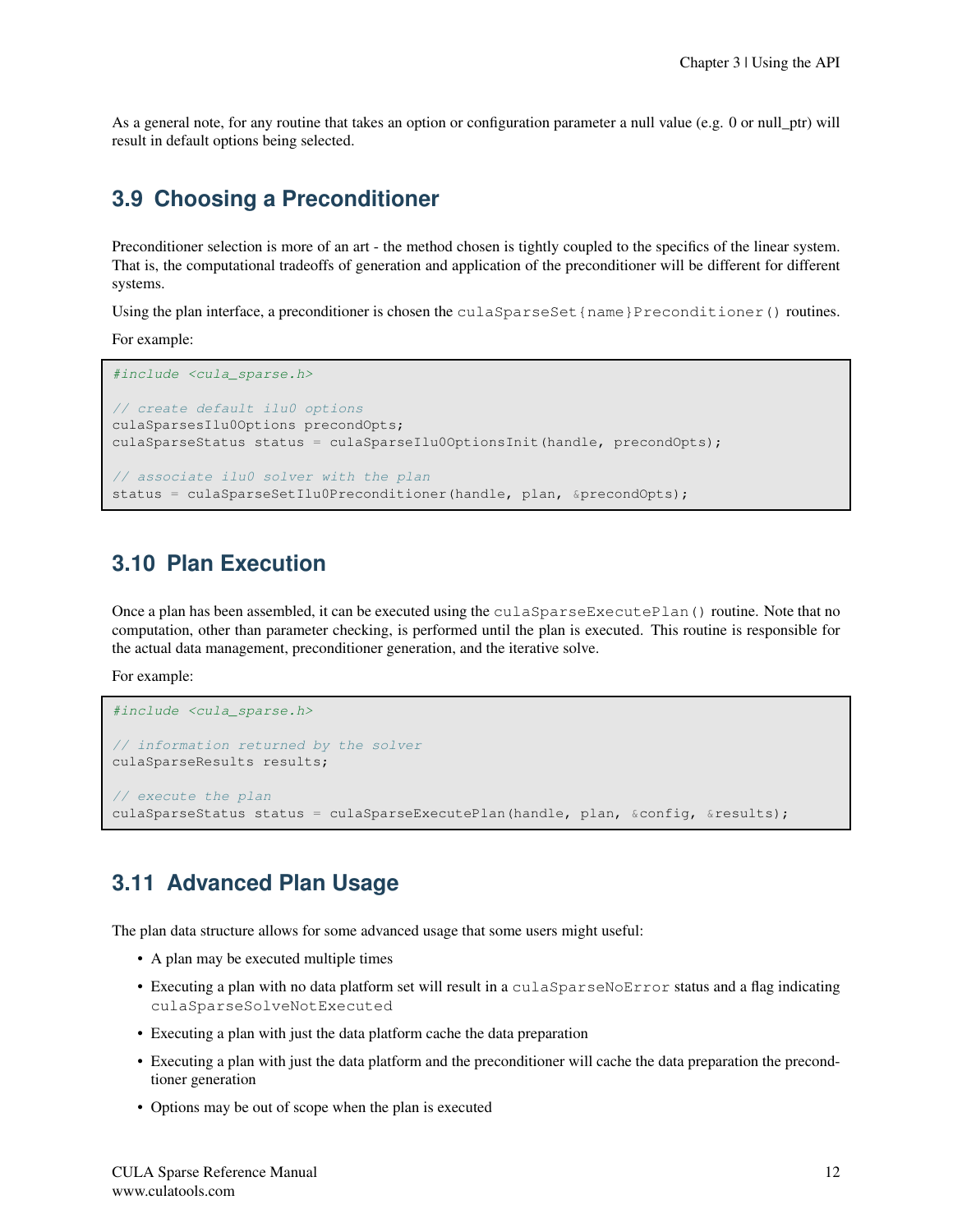- Input data must be in scope when the plan is executed
- If the input data changes after plan execution, the plan cache should be cleared by calling culaSparseClearPlanCache()

### <span id="page-17-0"></span>**3.12 Iterative Solver Results**

The culaSparseResult structure provides additional information regarding the computation such as:

- A flag that denotes why the solver converged, diverged, or failed to converge
- The number of iterations performed, regardless of whether this led to convergence
- The solution residual when the solve ended
- Timing information for the overhead, preconditioner generation, and solving

This structure is returned by the culaSparseExecutePlan routine.

*CULA Sparse* also provides a utility function for culaSparseResult, which is called culaSparseGetResultString(), that constructs a readable string of information that is suitable for printing. In many cases, this function is able to provide information beyond that which is available by inspection of the structure, and so it is recommended that it be used whenever attempting to debug a solver problem.

```
// allocate result string buffer
const int bufferSize = 256;
char buffer[bufferSize];
// fill buffer with result string
culaIterativeResultString( handle, &result, buffer, bufferSize );
// print result string to screen
printf( "%s\n", buffer );
```
Example output:

```
storage: compressed sparse row (cuda)
preconditioner: factorized approximate inverse
solver: cg
result flag: the maximum runtime was exceeded<br>iterations: 1673
iterations:
relative residual: 2.17918
absolute residual: 2637.75
overhead time: 0.00666568 s<br>precond. time: 1.268 s
precond. time:
solver time: 20.0115 s
total time: 21.2862 s
```
### <span id="page-17-1"></span>**3.13 Data Errors**

In *CULA Sparse*, the culaSparseNonConvergence return status is used to describe any condition for which the solver executed, but failed to converge on solution within the given configuration parameters.

Possible reasons for returning a culaSparseNonConvergence include:

• Maximum number of iterations exceeded without reaching desired tolerance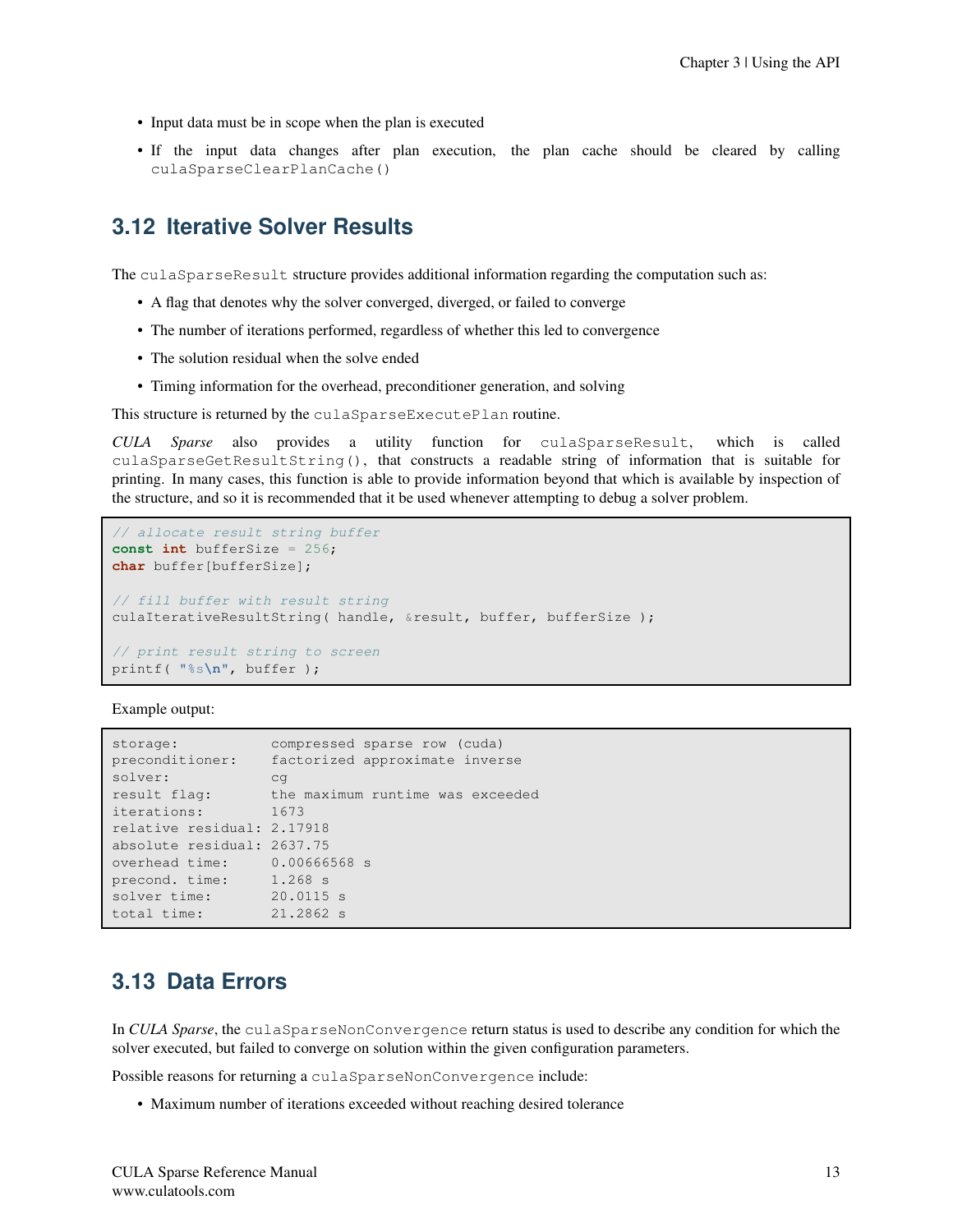- An internal scalar quantity became too large or small to continue
- The method stagnated
- Maximum runtime was

These possible reasons are enumerated by the flag field of the culaSparseFlag structure.

In some cases, a user may wish to get the best possible result in a fixed number of iterations. In such a case, a status can be interpreted as success if and only if the flag is culaSparseMaxIterationsReached. The residual should then be consulted to judge the quality of solution obtained in the budgeted number of iterations.

# <span id="page-18-0"></span>**3.14 Timing Results**

For convenience, the culaSparseResult result structure contains high precision timing information regarding the runtime of the iterative solver. This timing is broken down into three major components:

- Overhead This includes memory allocations, transfers to-and-from the GPU, and internal operations such as storage type conversion.
- Preconditioner The time taken to generate the requested preconditioner. This does not include the per-iteration time to apply the preconditioner; the per-iteration time of a preconditioner is included in the solver time.
- Solver This represents the time spent in the actual iteration loop

Additionally, the total time is returned which is a sum of these three values. All values are in seconds.

# <span id="page-18-1"></span>**3.15 Residual Vector**

For some users, it may be desirable to capture the relative residual of the solver at each iteration. *CULA Sparse* provides a mechanism to obtain this information, via a parameter in the configuration structure. This parameter, result.byIteration is normally set to NULL, but may be assigned by the user to specify an array into which the residual by iteration should be stored. It is up to the user to ensure that this location has enough memory to store the residual for each iteration; in practice this is achieved by ensuring that the specified array is long enough to store one double precision value for each requested iteration.



CULA Sparse Reference Manual www.culatools.com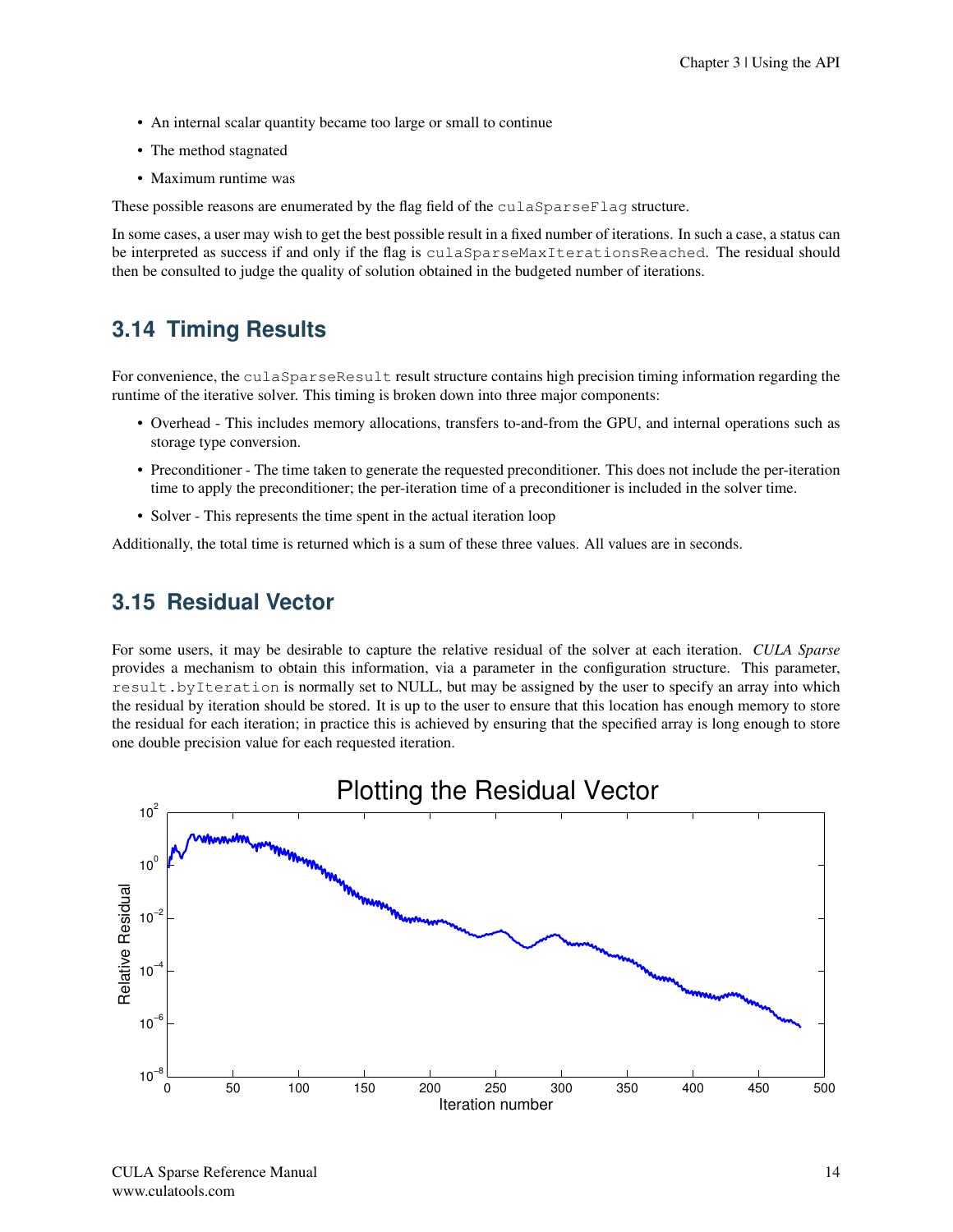# **TYPE DEFINITIONS**

<span id="page-19-0"></span>This function describes the various data types defined in the *CULA Sparse* library. These types are accepted as arguments by or returned by various interface functions in the library, which will be described later.

The data types are declared in the cula\_sparse\_defs.h header.

# <span id="page-19-1"></span>**4.1 culaSparseStatus**

The culaSparseStatus type is used for all status returns. All *CULA Sparse* functions return their statuses with the following values being defined:

| <b>Status Code</b>              | <b>Meaning</b>                                                        |
|---------------------------------|-----------------------------------------------------------------------|
| culaSparseNoError               | The command completed successfully                                    |
| culaSparseNonConvergence        | The iterative solver did not converge within the selected constraints |
| culaSparsePreconditionerError   | The selected preconditioner failed to generate                        |
| culaSparseArgumentError         | An invalid argument was passed to a function                          |
| culaSparseDataFormatError       | The matrix data format is malformed                                   |
| culaSparseInsufficientMemory    | There is insufficient memory to continue                              |
| culaSparseFeatureNotImplemented | The requested feature has not been implemented                        |
| culaSparseRuntimeError          | A runtime error has occurred                                          |
| culaSparseAlignmentError        | Unaligned data was encountered when required                          |
| culaSparseInteralError          | An internal error has occurred                                        |
| culaSparseHandleError           | An invalid reference handle was passed to a function                  |
| culaSparsePlanError             | An invalid execution plan was passed to a function                    |
| culaSparseUnspecifiedError      | An unspecified internal error has occurred                            |

For more information about various failure status conditions, see the *[Common Errors](#page-47-0)* chapter.

# <span id="page-19-2"></span>**4.2 culaSparseFlag**

The culaSparseFlag data type is an output enumeration containing a set of all possible convergence and nonconvergence cases that can be returned by the iterative solver routines. Possible elements include: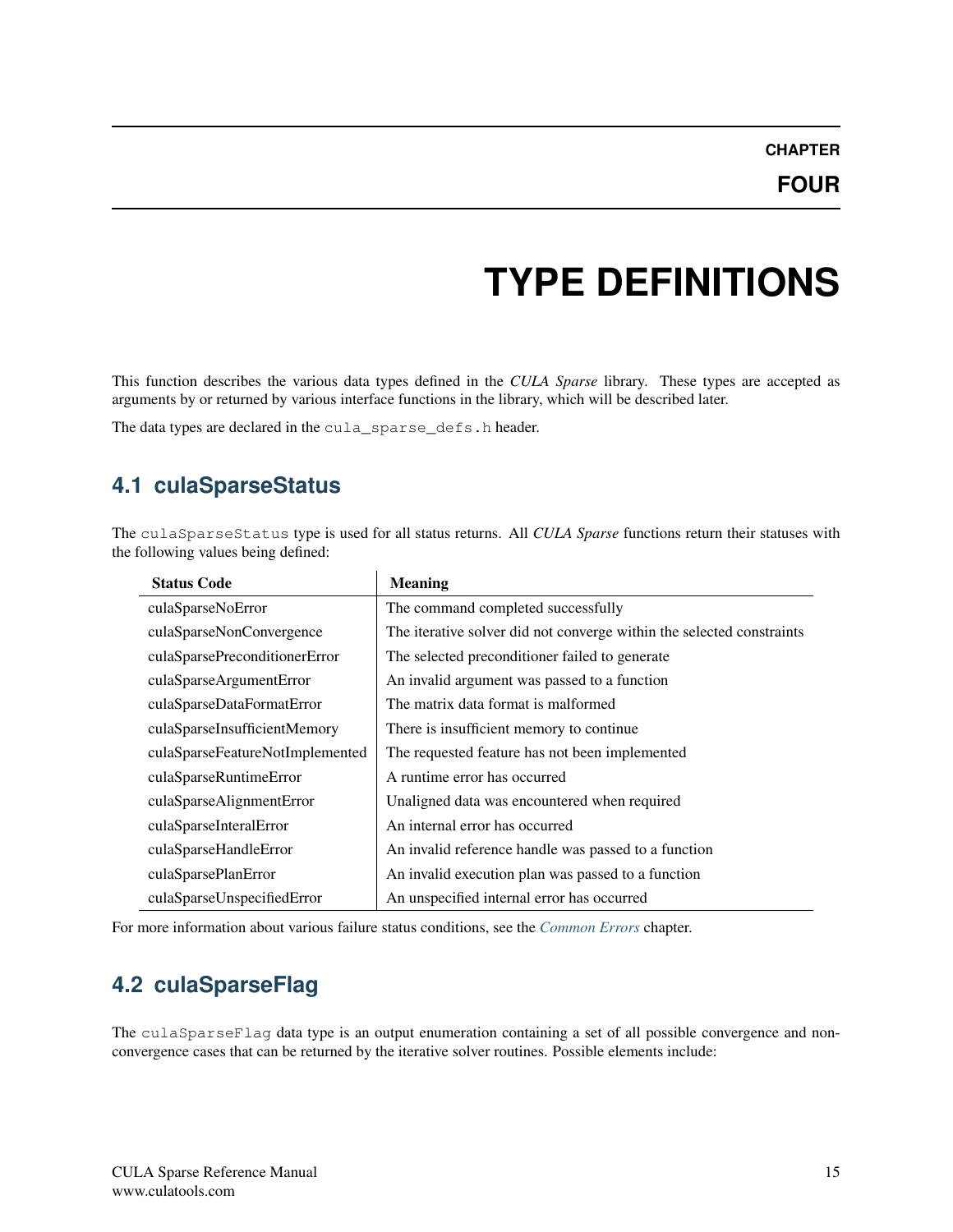| <b>Flag Value</b>               | <b>Meaning</b>                                                      |
|---------------------------------|---------------------------------------------------------------------|
| culaSparseConvergedToRelative   | The solver converged to the specified relative tolerance            |
| culaSparseConvergedToAbsolute   | The solver converged to the specified absolute tolerance            |
| culaSparseDiverged              | The solver diverged by exceeding the specified divergence tolerance |
| culaSparseMaxIterationsReached  | Maximum iterations reached without convergence                      |
| culaSparseMaxTimeReached        | Maximum execution time reached without convergence                  |
| culaSparseStagnation            | The solver stagnated                                                |
| culaSparseBreakdown             | An intermediate scalar value was out of range                       |
| culaSparseInterrupted           | The routine was manually interrupted                                |
| culaSparseSolveNotExecuted      | The solver was not executed                                         |
| culaSparseUnknownIterationError | An unknown iteration error was encountered                          |

For more information about various failure status conditions, see the *[Common Errors](#page-47-0)* chapter.

# <span id="page-20-0"></span>**4.3 culaIterativeConfig**

The culaIterativeConfig data type is an input structure that contains information that steers execution of iterative functions with the following fields:

| <b>Name</b>            | <b>Type</b> | <b>Description</b>                                                                                                                                                                                                    |
|------------------------|-------------|-----------------------------------------------------------------------------------------------------------------------------------------------------------------------------------------------------------------------|
| relativeTolerance      | double      | The relative tolerance for which convergence is achieved.                                                                                                                                                             |
| absoluteTolerance      | double      | The absolute tolerance for which convergence is achieved.                                                                                                                                                             |
| diverganceTolerance    | double      | The relative tolerance of the residual norm for which the iterative solver will<br>determine the server is diverging.                                                                                                 |
| maxIterations          | int         | The maximum number of iterations that the solver will attempt.                                                                                                                                                        |
| maxRuntime             | int         | The maximum time, in seconds, at which the solver will not begin a new<br>iteration. If set to 0, the solver will run until convergence or the maximum<br>number of iterations has been reached.                      |
| residualVector         | $double*$   | This parameter provides the means for a user to capture the residual at each<br>iteration. The specified array must be at least maxIter in length. This parameter<br>may be NULL if these quantities are not desired. |
| useInitialResultVector | int         | Indicates whether the 'x' vector in iterative solves should be used as given or<br>ignored. When ignored, the 'x' vector is considered a zero.                                                                        |
| useBestAnswer          | int         | Indicates whether the 'x' vector in iterative solves should return the final<br>answer or the best answer and its associated iteration number in the case of<br>non-convergence.                                      |
| useStagnationCheck     | int         | Indicates whether to check whether the iterative solve stagnated. This option<br>defaults to on; turning this option off will increase performance if a problem is<br>certain not to stagnate.                        |

# <span id="page-20-1"></span>**4.4 culaIterativeResidual**

The culaIterativeResidual data type is an output structure that contains information about the residual of an iterative function with the following fields: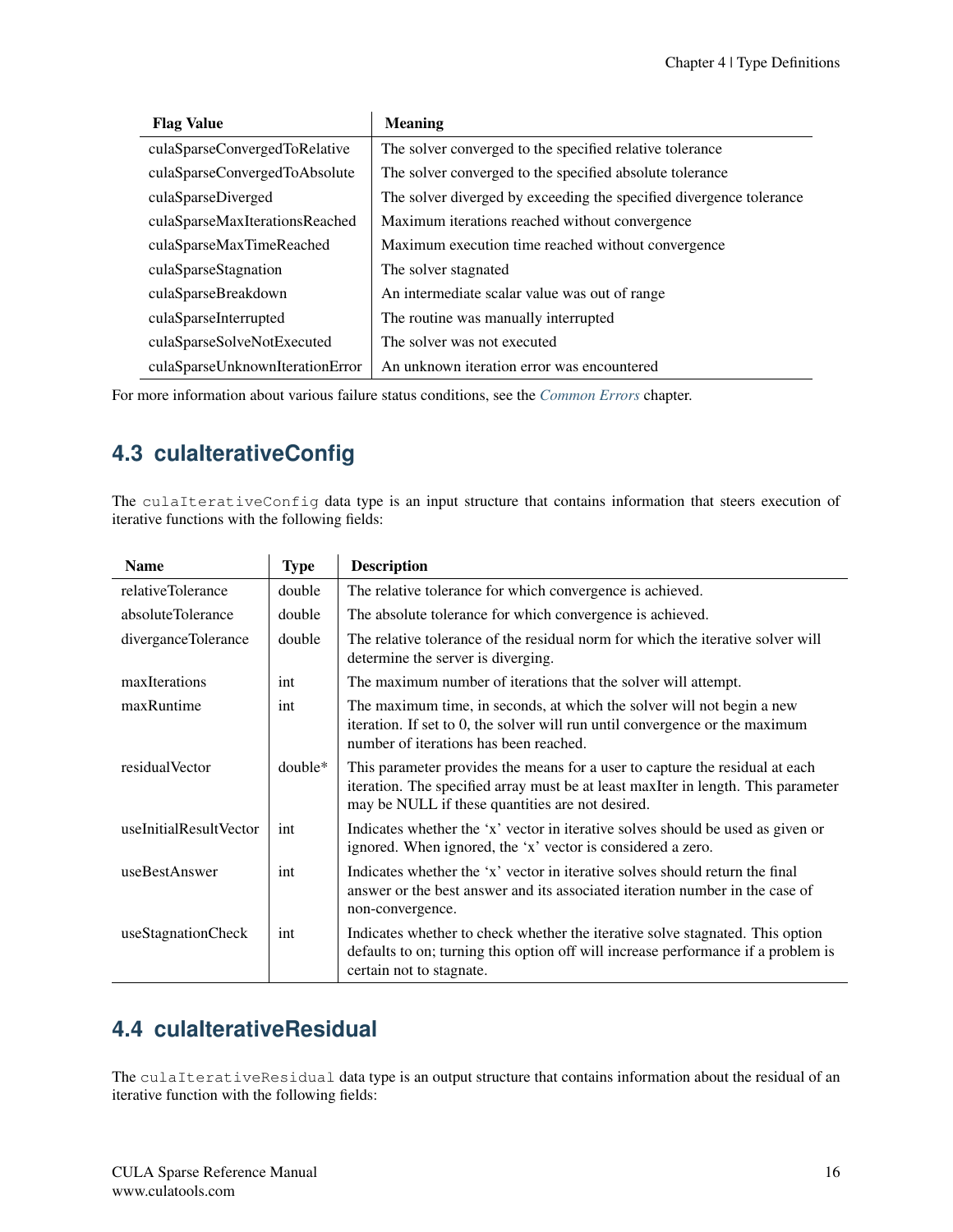| <b>Member</b> | Type      | <b>Description</b>                                     |
|---------------|-----------|--------------------------------------------------------|
| r0            | double    | The norm of the initial preconditioned residual vector |
| relative      | double    | The relative residual obtained by the solver           |
| absolute      | double    | The absolute residual obtained by the solver           |
| byIteration   | $double*$ | If requested, the residual at every step of iteration  |

For more information, see *[Residual Vector](#page-18-1)*.

# <span id="page-21-0"></span>**4.5 culaIterativeTiming**

The culaIterativeTiming data type is an output structure containing timing information for execution of an iterative function with the following fields:

| <b>Member</b>  | Type   | <b>Description</b>                                                                                             |
|----------------|--------|----------------------------------------------------------------------------------------------------------------|
| solve          | double | Time, in seconds, the solve portion of the iterative solver took to complete                                   |
| preconditioner | double | Time, in seconds, the preconditioner generative portion of the iterative solver<br>took to complete            |
| overhead       | double | Time, in seconds, of overhead needed by the iterative solver; includes memory<br>transfers to-and-from the GPU |
| total          | double | Time, in seconds, the entire iterative solver took to complete                                                 |

For more information see *[Timing Results](#page-18-0)*.

# <span id="page-21-1"></span>**4.6 culaSparseResult**

The culaSparseResult data type is an output structure containing information regarding the execution of the iterative solver and associated preconditioner. Fields in this data type include:

| <b>Name</b> | <b>Type</b>            | <b>Description</b>                                                                                   |
|-------------|------------------------|------------------------------------------------------------------------------------------------------|
| config      | culaSparseConfig       | Copy of the configuration a given solver was called with                                             |
| flag        | culaSparseFlag         | Enumeration containing information about the success or failure of the iterative<br>solver           |
| iterations  | int                    | Number of iterations taken by the iterative solver                                                   |
| residual    | culaSparseResidualInfo | Structure containing information about the residual                                                  |
| timing      | culaSparseTiming       | Structure containing timing information about the iterative solver and<br>associated preconditioners |
| code        | unsigned int           | Internal information code                                                                            |

# <span id="page-21-2"></span>**4.7 culaSparseReordering**

The culaSparseReordering data type is an enum that specifies a reordering strategy for the input data. For some matrices, reordering can introduce additional parallelism that can allow the solver or preconditioner to execute more efficiently on a parallel device.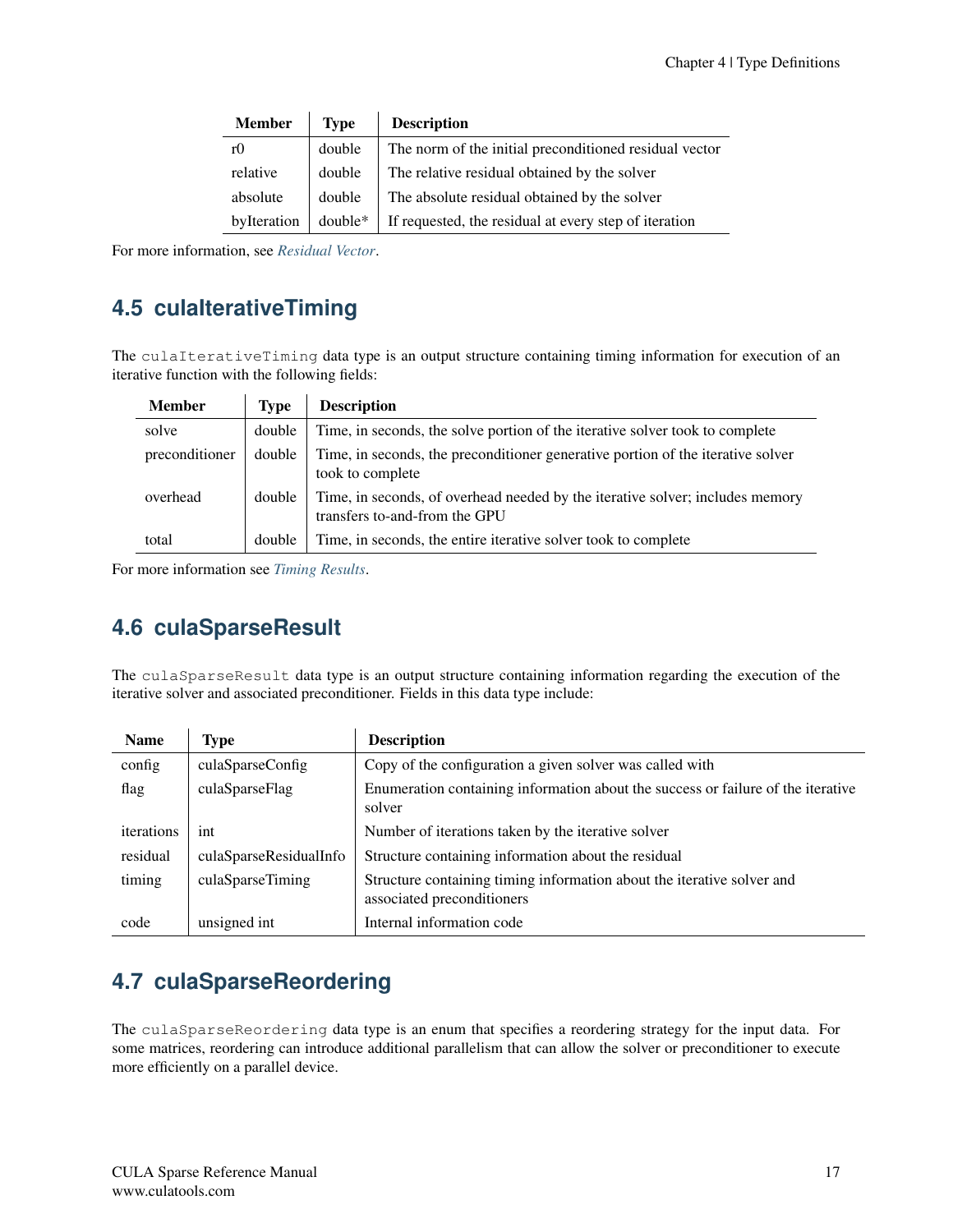| <b>Reordering Value</b>    | <b>Meaning</b>                                                      |
|----------------------------|---------------------------------------------------------------------|
| culaSparseNoReordering     | Do not do any reordering                                            |
| culaSparseAmdReordering    | Reorder using the approximate minimum degree ordering method        |
| culaSparseSymamdReordering | Reorder using the symmetric minimum degree ordering method (SYMAMD) |

Reordering can be expensive in terms of additional memory required. COLAMD requires approximately  $2.2*NNZ+$  $7*N+4*M$  extra elements of storage.

# <span id="page-22-0"></span>**4.8 culaSparseSparsityPattern**

The culaSparseSparsityPattern data type is an enum that specifies a sparsity pattern for some routines.

| <b>Sparsity Pattern Value</b> | <b>Meaning</b>                      |
|-------------------------------|-------------------------------------|
| culaSparseAPattern            | Uses the same sparsity pattern as A |
| culaSparseA2Pattern           | Uses a sparsity pattern of $A^2$    |
| culaSparseA3Pattern           | Uses a sparsity pattern of A^3      |
| culaSparseA4Pattern           | Uses a sparsity pattern of A^4      |

Pattern generation can be expensive if the resulting pattern has a large number of values.

# <span id="page-22-1"></span>**4.9 Options Structures**

Platform, solver, and preconditioner options structures allow you to steer the execution of a given platform, solver, and preconditioner. For documentation on individual options structures, see the corresponding solver or preconditioner section.

Initializing these structures is done with a method that matches the name of the associated solver or preconditioner with an Init appended.

```
// create options structure
culaSparseBicgOptions solverOpts;
// initialize values
culaSparseBicgOptionsInit(handle, &solverOpts);
// configure specific parameters (if applicable)
// ...
```
Several options structures have reserved parameters. These structures are implemented in this way so as to maintain uniformity in the solver parameter list and to provide compatibility for possible future code changes. We recommend that you make sure to call the options initialization function (as shown above) for all options in the case that any parameters are added to it in the future. For routines that take an option structure, a NULL pointer may be passed, in which case reasonable defaults will be assigned.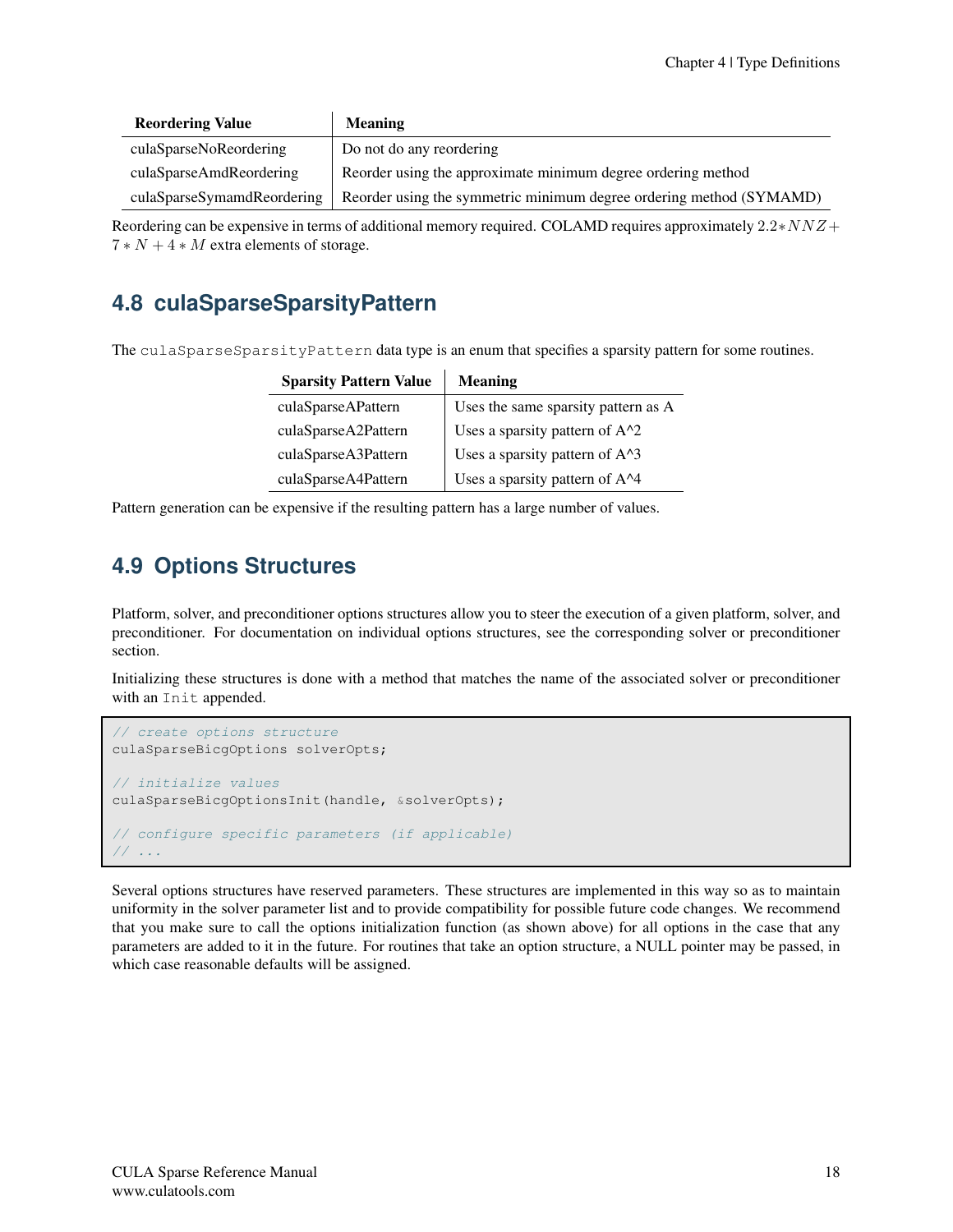# **PLATFORMS**

<span id="page-23-0"></span>*CULA Sparse* supports a number of processing platforms with different performance and data locality charactertics. Using the plan interface, this preference is set using a function call. These routines take a platform option parameter specific to the platform and have the form of culaSparseSet{Platform}(...) where the value enclosed by :c:type'{Platform}'s are one of the values outlined below.

| <b>Platform</b> | <b>Description</b>                                    |
|-----------------|-------------------------------------------------------|
| Host            | Use the multi-core host platform (host pointers)      |
| Cuda            | Use the CUDA-accelerated GPU platform (host pointers) |
| CudaDavice      | Use the CUDA-accelerated GPU platform (CUDA pointers) |

# <span id="page-23-1"></span>**5.1 Host Platform**

This platform uses the system's multi-core process for execution.

```
#include <cula_sparse.h>
// initialize host platform options
culaSparseHostOptions platformOpts;
culaSparseStatus status = culaSparseHostOptionsInit(handle, &precondOpts);
// set host platform
status = culaSparseSetHostPlatform(handle, &platformOpts);
```
# **5.1.1 culaSparseHostPlatformOptions**

| <b>Name</b> | Type                 | <b>Description</b>                                                                                                                                                       |
|-------------|----------------------|--------------------------------------------------------------------------------------------------------------------------------------------------------------------------|
| indexing    | int                  | Indicates whether the sparse indexing arrays are represented using $0(C/C++)$<br>or 1 (FORTRAN) based indexing.                                                          |
| reordering  | culaSparseReordering | Selects a reordering method to apply to the input matrix prior to any<br>processing. This operation is applied to a copy of the matrix rather than actual<br>input data. |
| debug       | int                  | Specifies whether to perform extra checks to aid in debugging.                                                                                                           |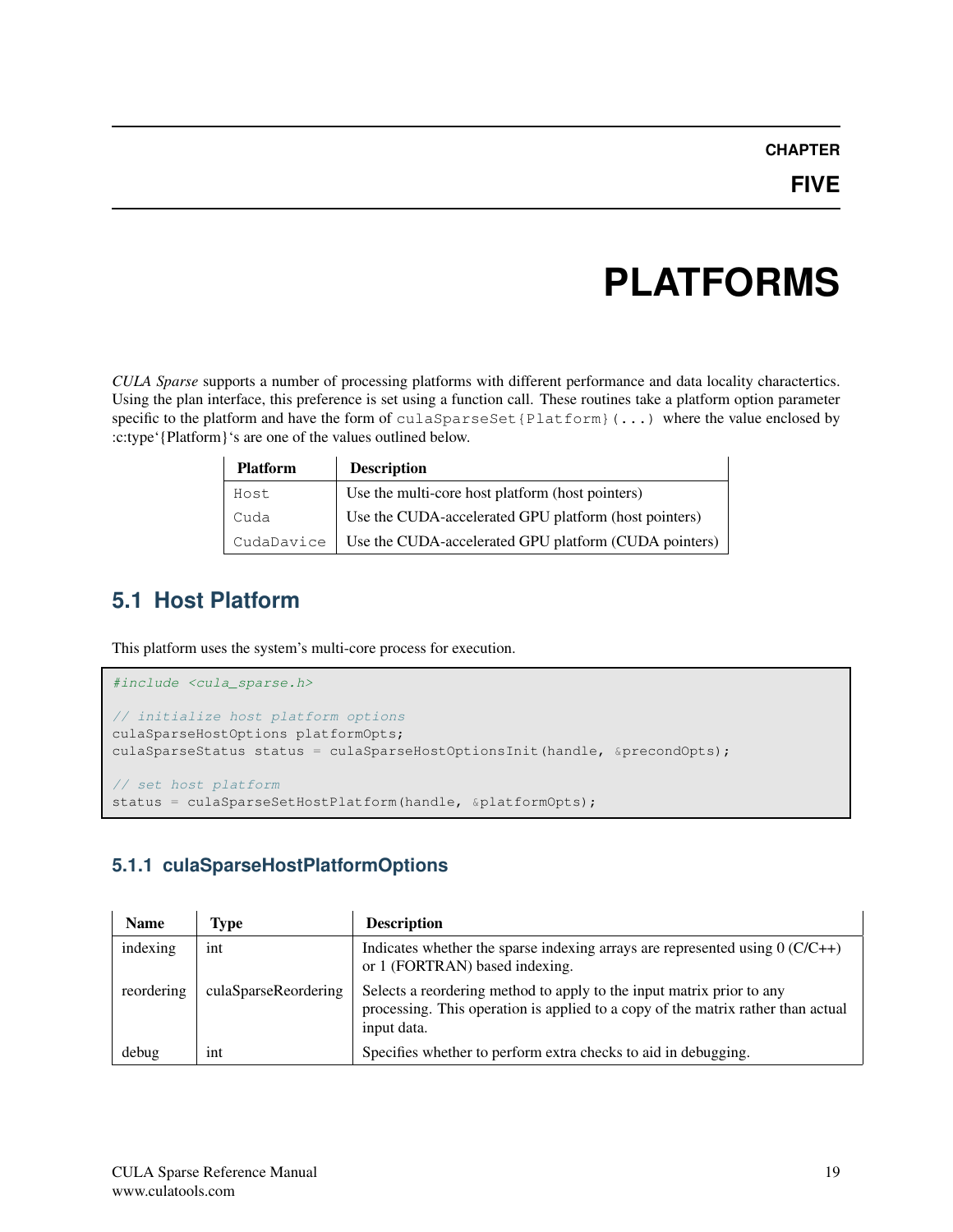# <span id="page-24-0"></span>**5.2 CUDA Platform**

This platform uses the NVIDIA CUDA platform for accelerated execution. All matrix and vector pointers reference by the data format objects are allocated on the host.

```
#include <cula_sparse.h>
// initialize CUDA platform options
culaSparseCudaOptions platformOpts;
culaSparseStatus status = culaSparseCudaOptionsInit(handle, &precondOpts);
// set CUDA platform
status = culaSparseSetCudaPlatform(handle, &platformOpts);
```
### **5.2.1 culaSparseCudaPlatformOptions**

| <b>Name</b>          | <b>Type</b>                           | <b>Description</b>                                                                                                                                                       |
|----------------------|---------------------------------------|--------------------------------------------------------------------------------------------------------------------------------------------------------------------------|
| reordering           | culaSparseReorder-<br>1 <sub>ng</sub> | Selects a reordering method to apply to the input matrix prior to any<br>processing. This operation is applied to a copy of the matrix rather than<br>actual input data. |
| deviceId             | int                                   | Select the CUDA device for which all operations will take place. The<br>device identifiers are enumerated by the CUDA API.                                               |
| useHybridFor-<br>mat | int                                   | Optionally use the hybrid matrix optimization which may result in<br>higher performance for many matrix structures at the expense of higher<br>memory usage.             |
| debug                | int                                   | Specifies whether to perform extra checks to aid in debugging.                                                                                                           |

### <span id="page-24-1"></span>**5.3 CUDA Device Platform**

This platform uses the NVIDIA CUDA platform for accelerated execution. All matrix and vector pointers reference by the data format objects are allocated on the CUDA device.

```
#include <cula_sparse.h>
// initialize CUDA Device platform options
culaSparseCudaDeviceOptions platformOpts;
culaSparseStatus status = culaSparseCudaDeviceOptionsInit(handle, &precondOpts);
// set CUDA Device platform
status = culaSparseSetCudaDevicePlatform(handle, &platformOpts);
```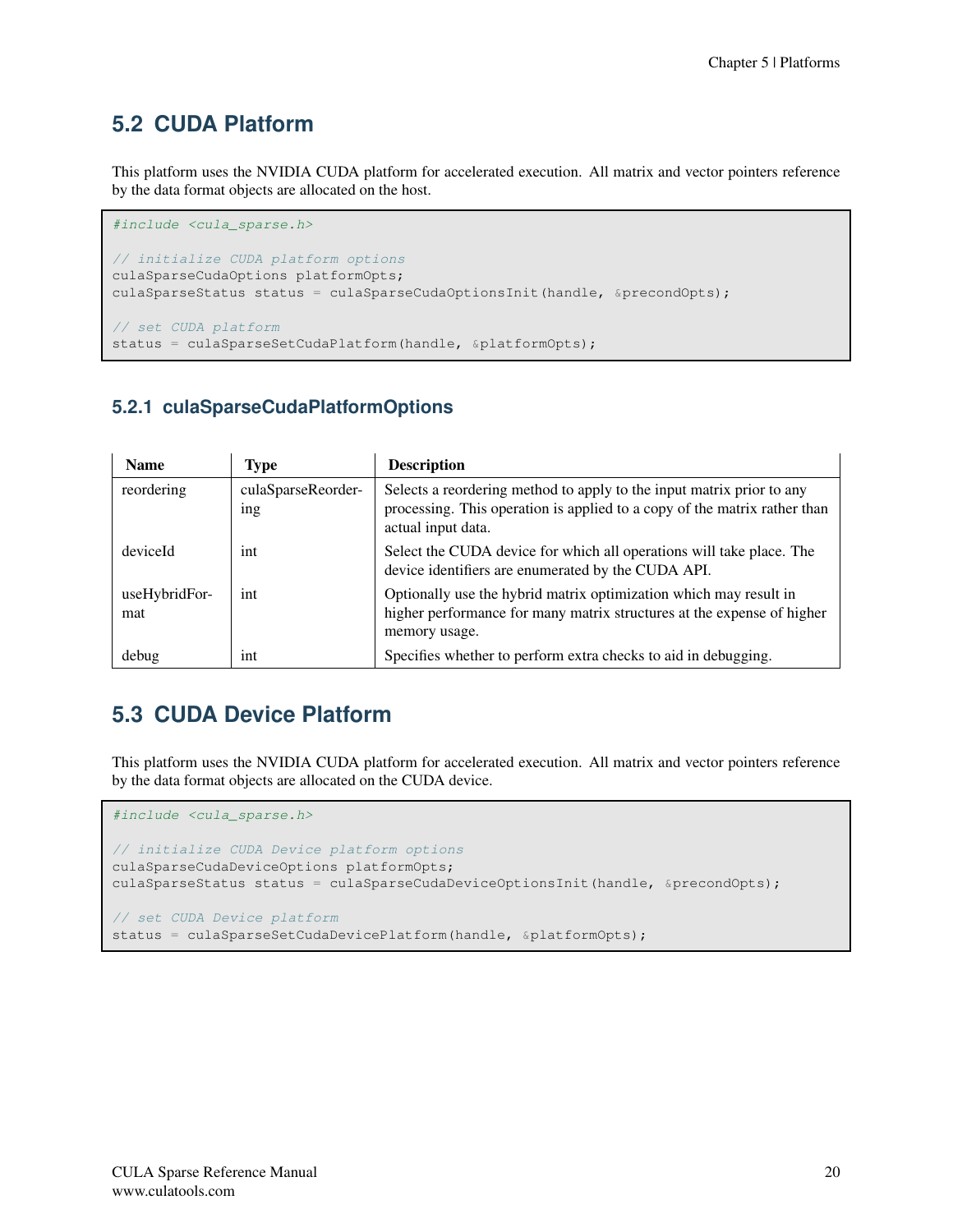# **5.3.1 culaSparseCudaDevicePlatformOptions**

| <b>Name</b>          | Type                      | <b>Description</b>                                                                                                                                                                                                   |
|----------------------|---------------------------|----------------------------------------------------------------------------------------------------------------------------------------------------------------------------------------------------------------------|
| reordering           | culaSparseReorder-<br>ing | Selects a reordering method to apply to the input matrix prior to any<br>processing. This operation is applied to a copy of the matrix rather than<br>actual input data.                                             |
| deviceId             | int                       | Select the CUDA device for which all operations will take place. The<br>device identifiers are enumerated by the CUDA API. The device id must<br>be the same as where memory allocation took place using cudaMalloc. |
| useHybridFor-<br>mat | int                       | Optionally use the hybrid matrix optimization which may result in<br>higher performance for many matrix structures at the expense of higher<br>memory usage.                                                         |
| debug                | int                       | Specifies whether to perform extra checks to aid in debugging.                                                                                                                                                       |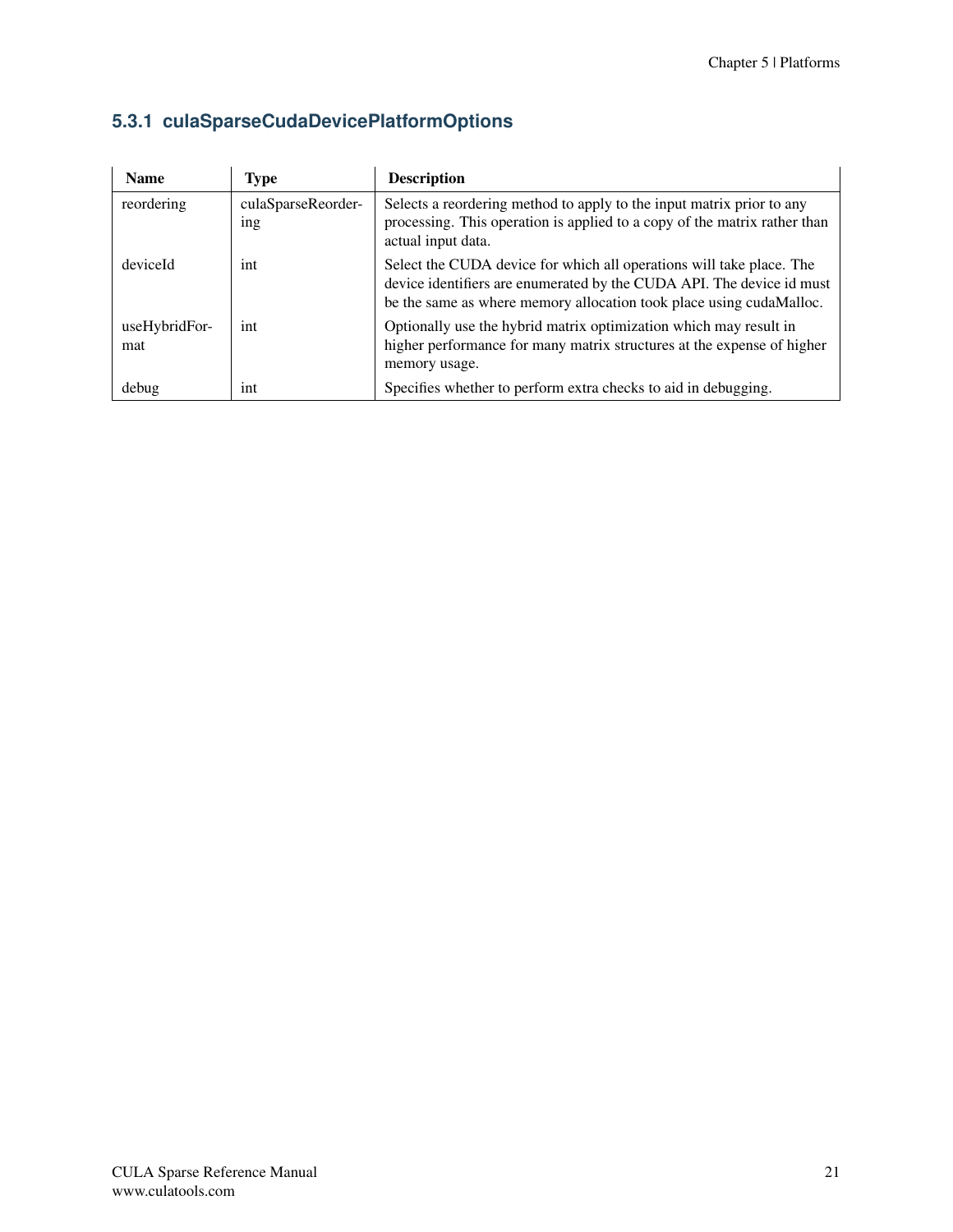### **CHAPTER**

**SIX**

# **DATA FORMATS**

### <span id="page-26-1"></span><span id="page-26-0"></span>**6.1 CSR Data Format**

This data format uses the compressed sparse row data format.

#include <cula\_sparse.h>

```
culaSparseScsrDataFormat (culaSparseHandle handle, culaSparsePlan plan, const culaSparseCsrOptions* p)
culaSparseDcsrDataFormat (culaSparseHandle handle, culaSparsePlan plan, const culaSparseCsrOptions* p
culaSparseCcsrDataFormat (culaSparseHandle handle, culaSparsePlan plan, const culaSparseCsrOptions* p)
culaSparseZcsrDataFormat (culaSparseHandle handle, culaSparsePlan plan, const culaSparseCsrOptions* p)
```
### **6.1.1 culaSparseCsrOptions**

| <b>Name</b>      | <b>Type</b> Description                 |
|------------------|-----------------------------------------|
| indexing $ $ int | 0 or 1 based offset of the index values |

For more information about storage format specifics, see *[Sparse Matrix Storage Formats](#page-12-0)*.

# <span id="page-26-2"></span>**6.2 COO Data Format**

This data format uses the sparse coordinate row data format.

```
#include <cula_sparse.h>
culaSparseScooDataFormat (culaSparseHandle handle, culaSparsePlan plan, const culaSparseCpoOptions* p)
culaSparseDcooDataFormat (culaSparseHandle handle, culaSparsePlan plan, const culaSparseCpoOptions* p
culaSparseCcooDataFormat (culaSparseHandle handle, culaSparsePlan plan, const culaSparseCpoOptions* p)
culaSparseZcooDataFormat (culaSparseHandle handle, culaSparsePlan plan, const culaSparseCpoOptions* p)
```
### **6.2.1 culaSparseCooOptions**

| <b>Name</b>    | <b>Type</b>   Description                            |
|----------------|------------------------------------------------------|
| $indexing$ int | $\overline{0}$ or 1 based offset of the index values |

For more information about storage format specifics, see *[Sparse Matrix Storage Formats](#page-12-0)*.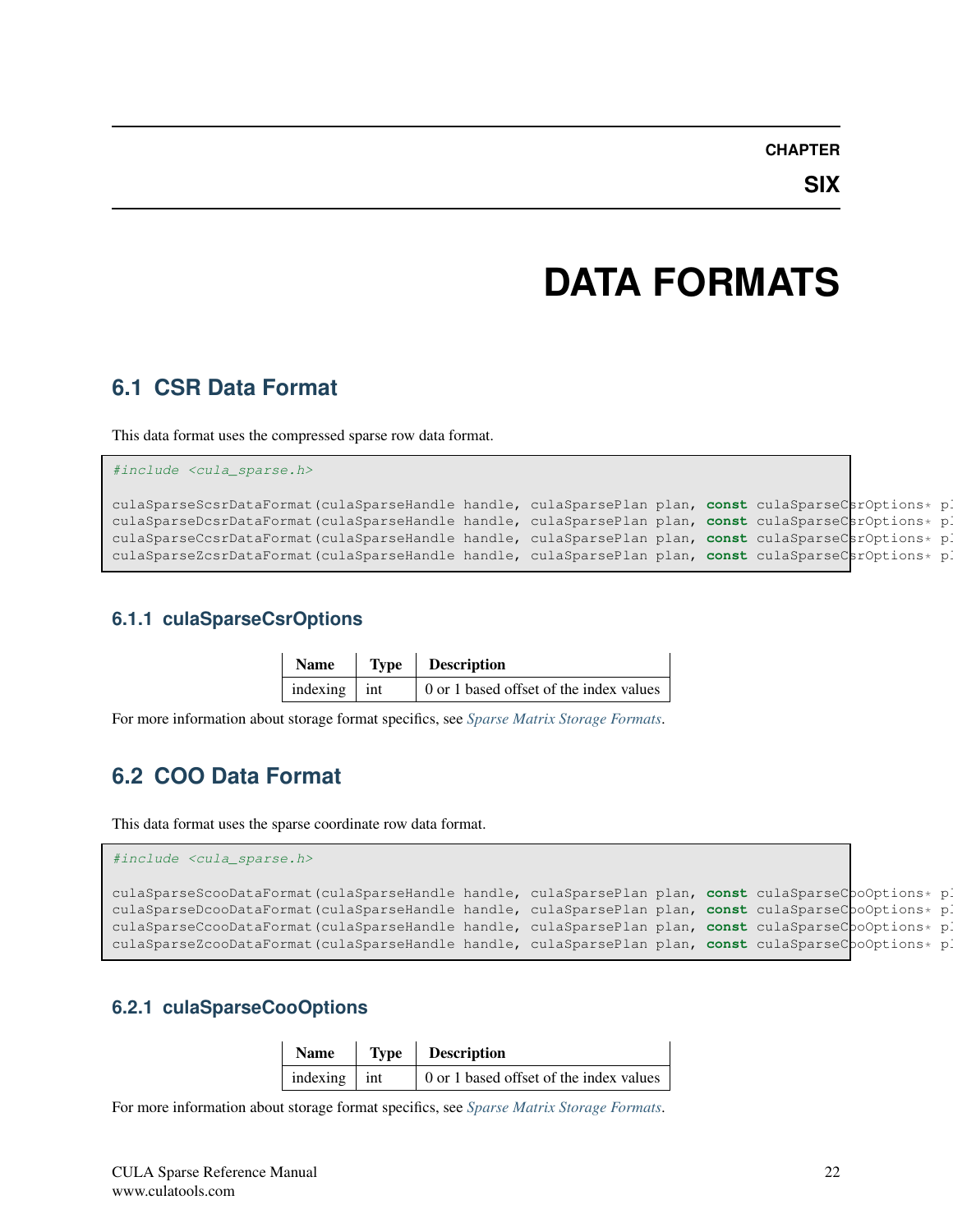### <span id="page-27-0"></span>**6.3 CSC Data Format**

This data format uses the compressed sparse column row data format.

```
#include <cula_sparse.h>
culaSparseScooDataFormat (culaSparseHandle handle, culaSparsePlan plan, const culaSparseCscOptions* p)
culaSparseDcooDataFormat (culaSparseHandle handle, culaSparsePlan plan, const culaSparseCscOptions* p)
culaSparseCcooDataFormat (culaSparseHandle handle, culaSparsePlan plan, const culaSparseCscOptions* p)
culaSparseZcooDataFormat(culaSparseHandle handle, culaSparsePlan plan, const culaSparseCscOptions* p)
```
### **6.3.1 culaSparseCscOptions**

| <b>Name</b>    | <b>Type</b> Description                 |
|----------------|-----------------------------------------|
| $indexing$ int | 0 or 1 based offset of the index values |

For more information about storage format specifics, see *[Sparse Matrix Storage Formats](#page-12-0)*.

### <span id="page-27-1"></span>**6.4 Matrix Free Format**

This data format utilizes a user supplied function that returns  $x' = A*x$  or  $x' = A^t*x$  opposed to explicitly performing the multiplication. This is achieved through a C function pointer that is called whenever an iterative solver needs to perform matrix-vector multiplication. As described in the following table, the function pointer must accept a transpose character, a constant input vector, an output vector, and a void pointer that may contain user data (the parameter names provided in the function pointer are just suggestions and don't have to match the user provided function).

This data format is not available in the legacy interface.

### **6.4.1 Function Pointer Signature**

| <b>Name</b> | Type        | <b>Description</b>                                                                                                           |
|-------------|-------------|------------------------------------------------------------------------------------------------------------------------------|
| trans       | char        | 'N' for transpose; 'T' for transpose; 'C' for conjugate transpose (current only<br>the BiCG solver will require a transpose) |
| input       | const data* | typed-pointer to the input vector of x                                                                                       |
| output      | $data*$     | typed-pointer to the output vector that should contain Ax after the function call                                            |
| user        | $void*$     | pass-through of the void pointer passed into the format creation; useful for<br>transporting user defined data               |

```
#include <cula_sparse.h>
struct user_t { ... };
void ax(char trans, const double* input, double* output, void* user)
{
    // user parameters
   user_t user_parameters = (user_t*) (user);
    // perform operation
    // trans == 'N' : output = A * input
```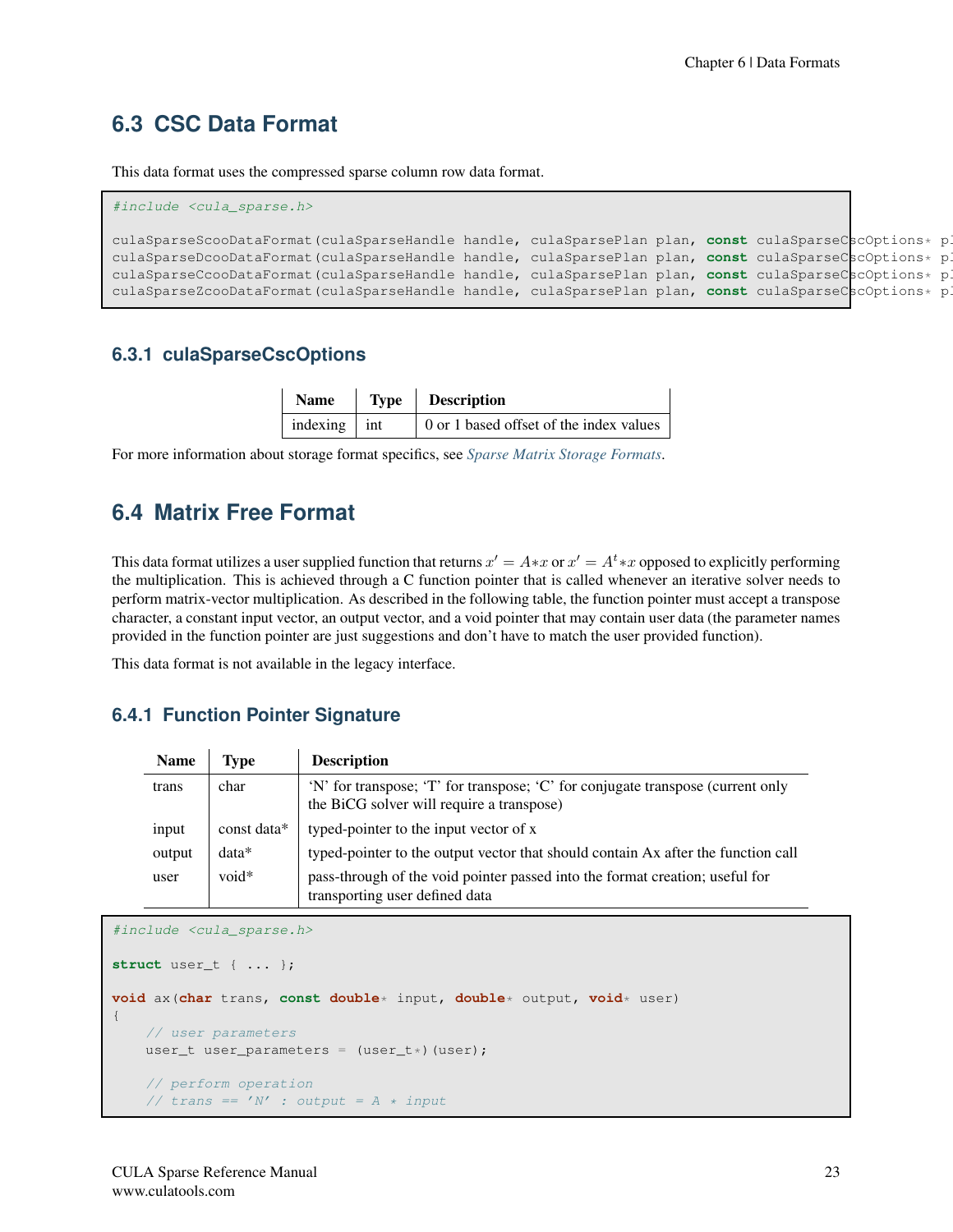```
// trans == 'T' : output = A^T * input (transpose)
    // trans == 'C' : output = A^H * input (conjugate transpose)
}
user_t user;
culaSparseSetDmatrixfreeData(handle, plan, platformOpts, n, ax, &user, x, b);
```
When using the host platform, the data pointers point to host allocated memory. On the CUDA and CUDA Device platforms, the data pointers point to CUDA allocated memory.

### **6.4.2 culaSparseMatrixFreeOptions**

| <b>Name</b> | Type | <b>Description</b> |
|-------------|------|--------------------|
| reserved    | int  | reserved           |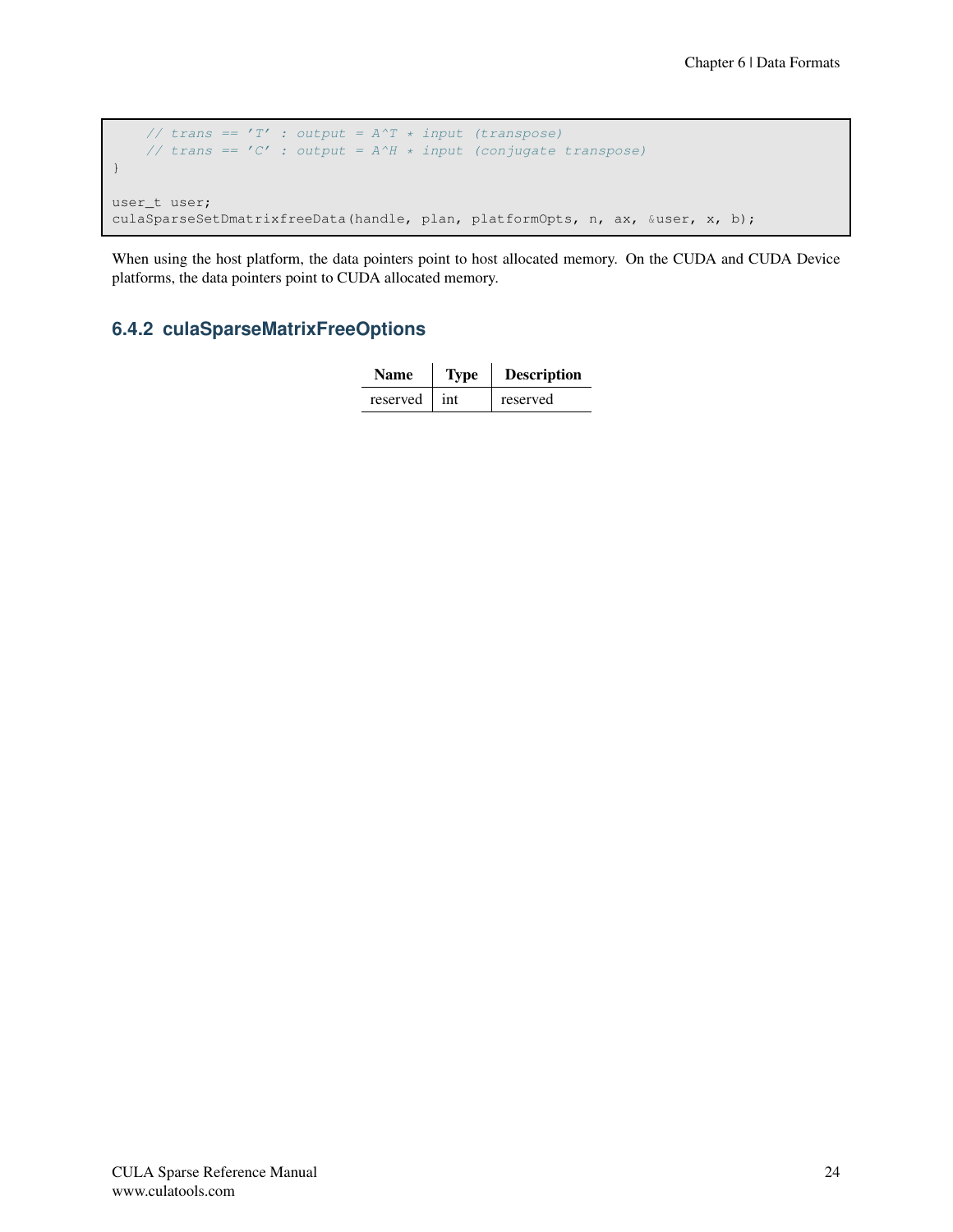**SEVEN**

# <span id="page-29-0"></span>**ITERATIVE PRECONDITIONERS**

Preconditioning is an additional step to aid in convergence of an iterative solver. This step is simply a means of transforming the original linear system into one which has the same solution, but which is most likely easier to solve with an iterative solver. Generally speaking, the inclusion of a preconditioner will decrease the number of iterations needed to converge upon a solution. Proper preconditioner selection is necessary for minimizing the number of iterations required to reach a solution. However, the preconditioning step does add additional work to every iteration as well as up-front processing time and additional memory. In some cases this additional work may end up being a new bottleneck and improved overall performance may be obtained using a preconditioner that takes more steps to converge, but the overall runtime is actually lower. As such, we recommend analyzing multiple preconditioner methods and looking at the total runtime as well the number of iterations required.

This chapter describes several preconditioners, which have different parameters in terms of effectiveness, memory usage, and setup/apply time.

For additional algorithmic details regarding the methods detailed in this chapter, we recommend reading the "Preconditioning Techniques" chapter from Yousef Saad's textbook "Iterative Methods for Sparse Linear Systems".

# <span id="page-29-1"></span>**7.1 No Preconditioner**

To solve a system without a preconditioner, simply do not associate the plan with a preconditioner. To remove a previously associated preconditioner call the culaSparseNoPreconditioner routine.

```
#include <cula_sparse.h>
// initialize cg options
culaSparseEmptyOptions precondOpts;
culaSparseStatus status = culaSparseEmptyOptionsInit(handle, &precondOpts);
// associate plan with no preconditioner
status = culaSparseSetNoPreconditioner(handle, plan, &solverOpts);
```
# <span id="page-29-2"></span>**7.2 Jacobi Preconditioner**

The Jacobi precondition is a simple preconditioner that is a replication of the diagonal:

$$
M_{i,k} = \begin{cases} A_{i,j} & \text{if } i = j \\ 0 & otherwise \end{cases}
$$

The Jacobi preconditioner is very lightweight in generation, memory usage, and application. As such, it is often a strong choice for GPU accelerated solvers.

CULA Sparse Reference Manual www.culatools.com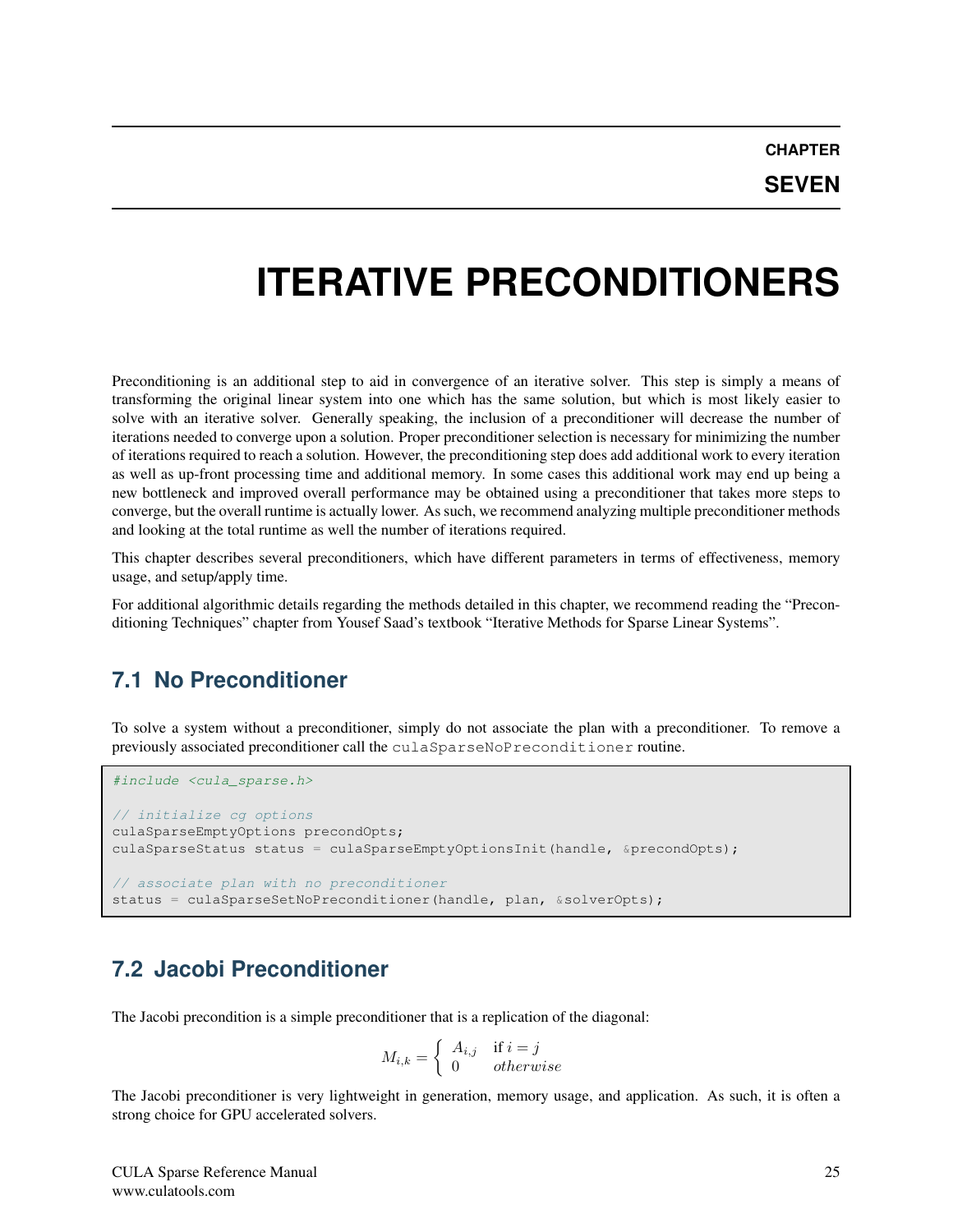The Jacobi preconditioner is associated with a plan by calling the culaSparseSetJacobiPreconditioner with the culaSparseJacobiOptions input struct parameter (see *[Options Structures](#page-22-1)*).

```
#include <cula_sparse.h>
// initialize jacobi options
culaSparseJacobiOptions precondOpts;
culaSparseStatus status = culaSparseJacobiOptionsInit(handle, &precondOpts);
// associate plan with jacobi preconditioner
status = culaSparseSetJacobiPreconditioner(handle, plan, &solverOpts);
```
### <span id="page-30-0"></span>**7.3 Block Jacobi**

The Block Jacobi preconditioner is an extension of the Jacobi preconditioner where the matrix is now represented as a block diagonal of size b:

$$
M_{i,k} = \begin{cases} A_{i,j} & \text{if } i \text{ and } j \text{ are within the block subset, } b \\ 0 & otherwise \end{cases}
$$

$$
M = \begin{bmatrix} B_0 & \cdots & 0 \\ \vdots & \ddots & \vdots \\ 0 & \cdots & B_n \end{bmatrix}
$$

This preconditioner is a natural fit for systems with multiple physical variables that have been grouped into blocks.

The Block Jacobi preconditioner requires more computation in both generation and application than the simpler Jacobi preconditioner. However, both generation and application are parallel operations that map well to the GPU.

The Block Jacobi preconditioner is associated with a plan by calling the culaSparseSetBlockPreconditioner with the culaSparseBlockJacobiOptions input struct parameter (see *[Options Structures](#page-22-1)*).

```
#include <cula_sparse.h>
// initialize cg options
culaSparseBlockjacobiOptions precondOpts;
culaSparseStatus status = culaSparseBlockjacobiOptionsInit(handle, &precondOpts);
// associate plan with block jacobi preconditioner
status = culaSparseSetBlockjacobiPreconditioner(handle, plan, &solverOpts);
```
### **7.3.1 culaSparseBlockjacobiOptions**

| <b>Name</b>     | Type Description                         |
|-----------------|------------------------------------------|
| $blockSize$ int | Block size for the Jacobi Preconditioner |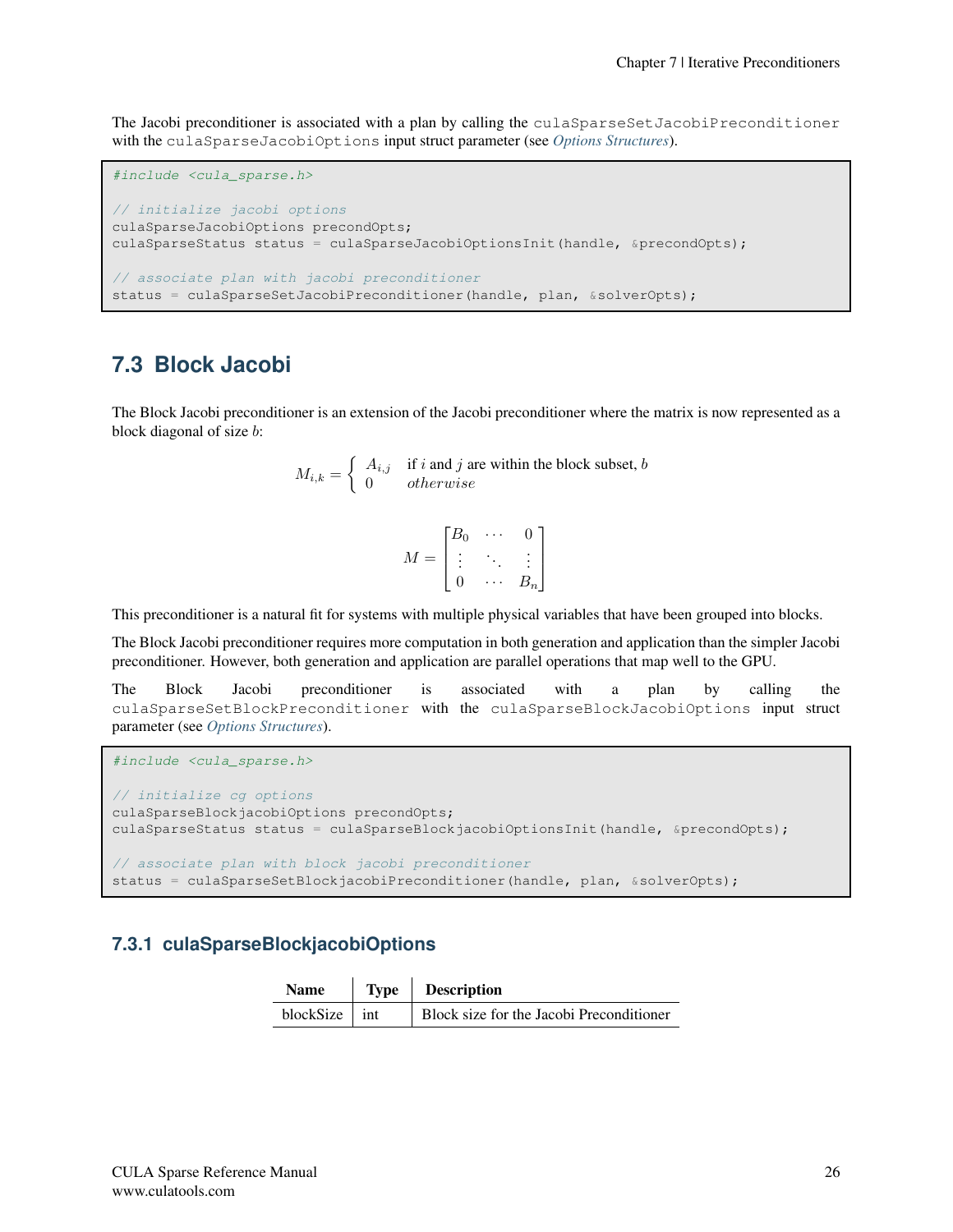### <span id="page-31-0"></span>**7.4 ILU0**

The ILU0 preconditioner is an incomplete LU factorization with zero fill-in, where  $L * U \approx A$ :

 $M = \begin{cases} L, & \text{lower triangular} \\ U & \text{upper triangular} \end{cases}$  $U$ , upper triangular

The ILU0 preconditioner is lightweight in generation, and due to the zero-fill component, requires roughly the same memory as the linear system trying to be solved. In application, the ILU0 preconditioner requires two triangular solve routines - a method not well suited for parallel processing platforms such as the GPU or multicore processors. As such, using the ILU0 preconditioner may result in a reduced number of iterations at the cost of a longer runtime.

In comparison to Jacobi, the construction and application time and the memory requirements are higher for ILU0. For some matrices, the ILU0 might result in significantly improved convergence, which can offset the costs.

In order to successfully complete the factorization, the input matrix must have a diagonal entry in every row, and it must be nonzero. Failure to meet this criteria will result in a culaSparsePreconditionerError code.

The ILU0 preconditioner is associated with a plan by calling the culaSparseSetIlu0Preconditioner with the culaSparseIlu0Options input struct parameter (see *[Options Structures](#page-22-1)*).

```
#include <cula_sparse.h>
// initialize cg options
culaSparseIlu0Options precondOpts;
culaSparseStatus status = culaSparseIlu0OptionsInit(handle, &precondOpts);
// associate plan with ilu0 preconditioner
status = culaSparseSetIlu0Precondition(handle, plan, &solverOpts);
```
### <span id="page-31-1"></span>**7.5 Approximate Inverse**

The factorized approximate inverse preconditioner is an incomplete approximation of the inverse of a symmetric positive definite input matrix, where  $A * M \approx I$  and M has a sparsity pattern as specified by culaSparseSparsityPattern. Fundamentally, the preconditioner attempts to minimize the Frobenius norm:

 $||AM - I||_F^2$ 

The approximate inverse preconditioner is heavyweight in generation. However, the algorithm expresses per-column parallelism and therefor can be generated efficiently. Unlike ilu based preconditioners, this preconditioner is applied using matrix-vector multiplication which can reach very high performance on GPU based systems.

The approximate inverse preconditioner is associated with a plan by calling the culaSparseSetAinvPreconditioner function with the culaSparseAinvOptions input struct parameter (see *[Options Structures](#page-22-1)*).

```
#include <cula_sparse.h>
// initialize ainv options
culaSparseAinvOptions precondOpts;
culaSparseStatus status = culaSparseAinvOptionsInit(handle, &precondOpts);
// associate plan with ainv preconditioner
status = culaSparseSetAinvPrecondition(handle, plan, &solverOpts);
```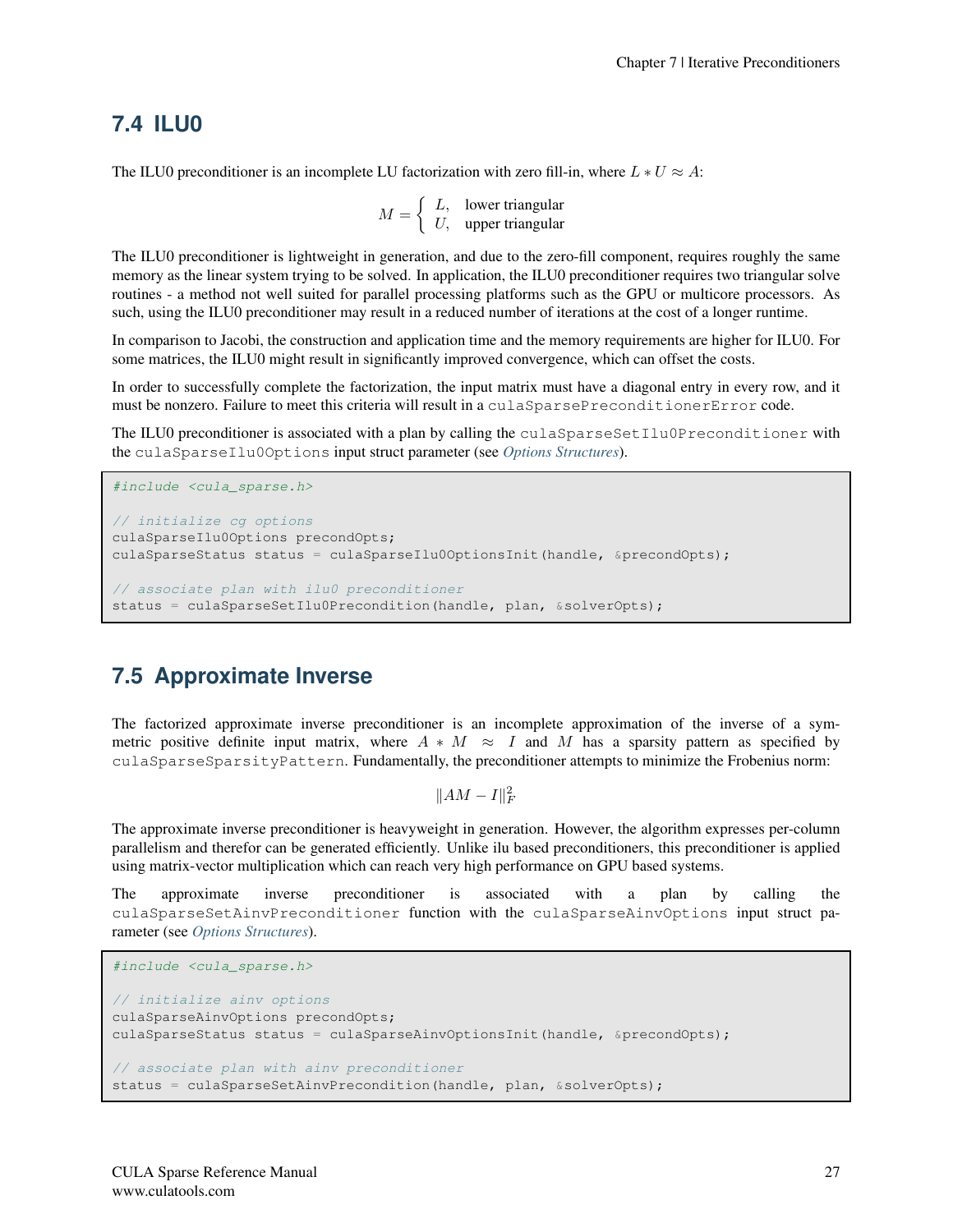### **7.5.1 culaSparseAvinOptions**

| <b>Name</b>   | 1vpe                      | <b>Meaning</b>                                                                          |
|---------------|---------------------------|-----------------------------------------------------------------------------------------|
| pattern       | culaSparseSparsityPattern | pattern of the generated preconditioner; defaults to match the input matrix             |
| dropTolerance | double                    | absolute threshold for which small values are dropped from the preconditioner; this can |

# <span id="page-32-0"></span>**7.6 Factorized Approximate Inverse**

The approximate inverse preconditioner is an incomplete approximation of the inverse of the input matrix, where  $M = LL^T \approx I$  and M has a sparsity pattern as specified by culaSparseSparsityPattern. Fundamentally, the preconditioner attempts to minimize the Frobenius norm:

$$
\|LL^T-I\|_F
$$

Unlike the standard approximate inverse preconditioner, this method generates a symmetric positive definite preconditioner appropriate for use with the conjugate gradient solver.

The factorized approximate inverse preconditioner is fairly heavyweight in generation. However, the algorithm expresses per-column parallelism and therefor can be generated efficiently. Unlike ilu based preconditioners, this preconditioner is applied using matrix-vector multiplication which can reach very high performance on GPU based systems.

The approximate inverse preconditioner is associated with a plan by calling the culaSparseSetAinvPreconditioner function with the culaSparseAinvOptions input struct parameter (see *[Options Structures](#page-22-1)*).

The factorized approximate inverse preconditioner is associated with a plan by calling the culaSparseSetFainvPreconditioner function with the culaSparseFainvOptions input struct parameter (see *[Options Structures](#page-22-1)*).

#include <cula\_sparse.h> // initialize fainv options culaSparseFainvOptions precondOpts; culaSparseStatus status = culaSparseFainv0OptionsInit(handle, &precondOpts); // associate plan with fainv preconditioner status = culaSparseSetFainvPrecondition(handle, plan, &solverOpts);

### **7.6.1 culaSparseFavinOptions**

| <b>Name</b>   | Type           | <b>Meaning</b>                                                                                          |
|---------------|----------------|---------------------------------------------------------------------------------------------------------|
| pattern       |                | culaSparseSparsityPattern   pattern of the generated preconditioner; defaults to match the input matrix |
| dropTolerance | $\vert$ double | absolute threshold for which small values are dropped from the preconditioner; this can                 |

# <span id="page-32-1"></span>**7.7 User Defined Preconditioner**

The user defined preconditioner allows the user to provide a callback function to preconditioner an input vector such that  $z' = M^{-1} * z$ .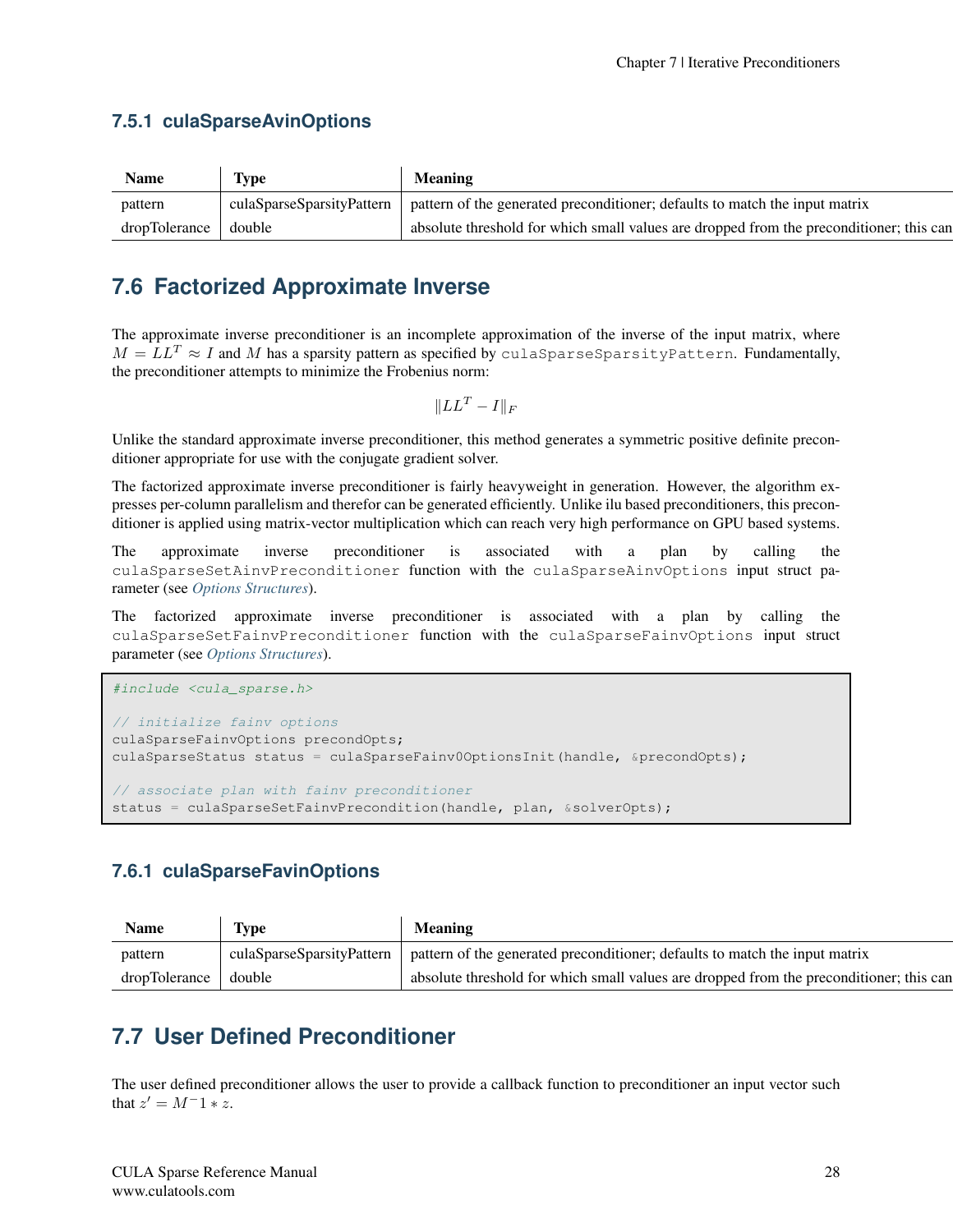This is achieved through a C function pointer that is called whenever an iterative solver needs to apply the preconditioner. As described in the following table, the function pointer must accept a transpose character, a constant input vector, an output vector, and a void pointer that may contain user data (the parameter names provided in the function pointer are just suggestions and don't have to match the user provided function).

### **7.7.1 Function Pointer Signature**

| <b>Name</b> | Type        | <b>Description</b>                                                                                                           |
|-------------|-------------|------------------------------------------------------------------------------------------------------------------------------|
| trans       | char        | 'N' for transpose; 'T' for transpose; 'C' for conjugate transpose (current only<br>the BiCG solver will require a transpose) |
| input       | const data* | typed-pointer to the input vector of z                                                                                       |
| output      | $data*$     | typed-pointer to the output vector that should contain $M^1 * z$ after the function<br>call                                  |
| user        | $void*$     | pass-through of the void pointer passed into the format creation; useful for<br>transporting user defined data               |

When using the host platform, the data pointers point to host allocated memory. On the CUDA and CUDA Device platforms, the data pointers point to CUDA allocated memory.

### **7.7.2 culaSparseUserDefinedOptions**

| <b>Name</b> | Type             | <b>Meaning</b>                                                          |
|-------------|------------------|-------------------------------------------------------------------------|
| sApply      | function pointer | call-back function to apply the single precision preconditioner         |
| dApply      | function pointer | call-back function to apply the double precision preconditioner         |
| cApply      | function pointer | call-back function to apply the single precision complex preconditioner |
| zApply      | function pointer | call-back function to apply the double precision complex preconditioner |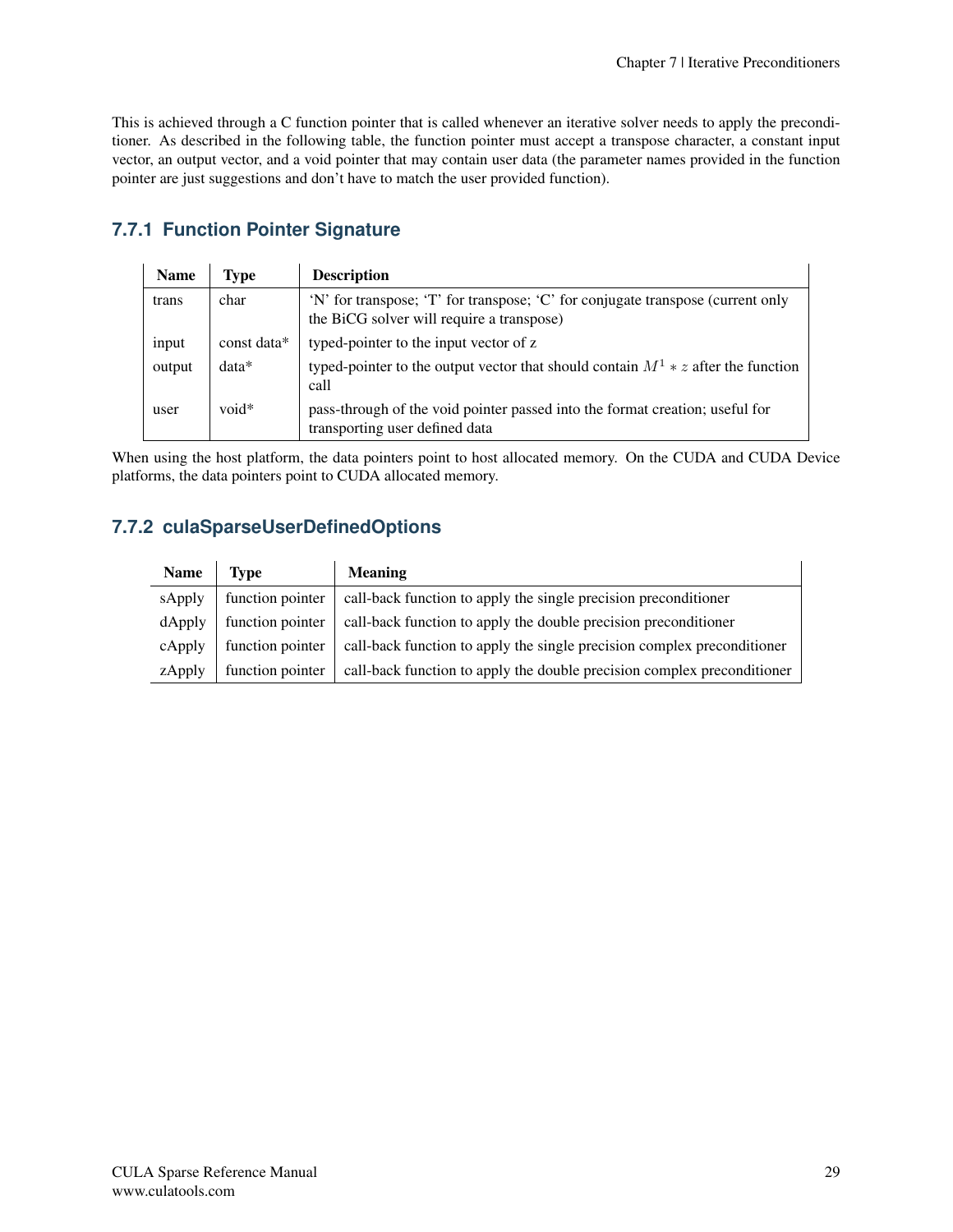# **ITERATIVE SOLVERS**

<span id="page-34-0"></span>This section describes the iterative solvers routines available in the *CULA Sparse* library.

For algorithmic details regarding the methods detailed in this chapter, we recommend reading the "Krylov Subspace Methods: Part 1 & 2" chapters from Yousef Saad's textbook "Iterative Methods for Sparse Linear Systems".

# <span id="page-34-1"></span>**8.1 Conjugate Gradient (CG)**

This family of functions attempt to solve  $Ax = b$  using the conjugate gradient (CG) method where A is a symmetric positive definite matrix stored in a sparse matrix format and  $x$  and  $b$  are dense vectors. The matrix must be a fully populated symmetric; i.e. for each populated entry  $A_{ij}$  there must be an identical entry  $A_{ji}$ .

| <b>Solver Trait</b>       | Value                              |
|---------------------------|------------------------------------|
| matrix class              | <b>Symmetric Positive Definite</b> |
| memory overhead $\mid$ 6n |                                    |

The conjugate gradient solver is associated with a plan by calling the culaSparseSetCgSolver with the culaSparseCgOptions input struct parameter (see *[Options Structures](#page-22-1)*).

```
#include <cula_sparse.h>
// initialize cg options
culaSparseCgOptions solverOpts;
culaSparseStatus status = culaSparseCgOptionsInit(handle, &solverOpts);
// associate plan with cg solver
status = culaSparseSetCqSolver(handle, plan, &solverOpts);
```
### **8.1.1 culaCgOptions**

| <b>Name</b>   | In/out   Meaning                  |
|---------------|-----------------------------------|
| $reserved$ in | reserved for future compatibility |

# <span id="page-34-2"></span>**8.2 Biconjugate Gradient (BiCG)**

This family of functions attempt to solve  $Ax = b$  using the conjugate gradient (BiCG) method where A is a square matrix stored in a sparse matrix format format and  $x$  and  $b$  are dense vectors. While BiCG may converge for general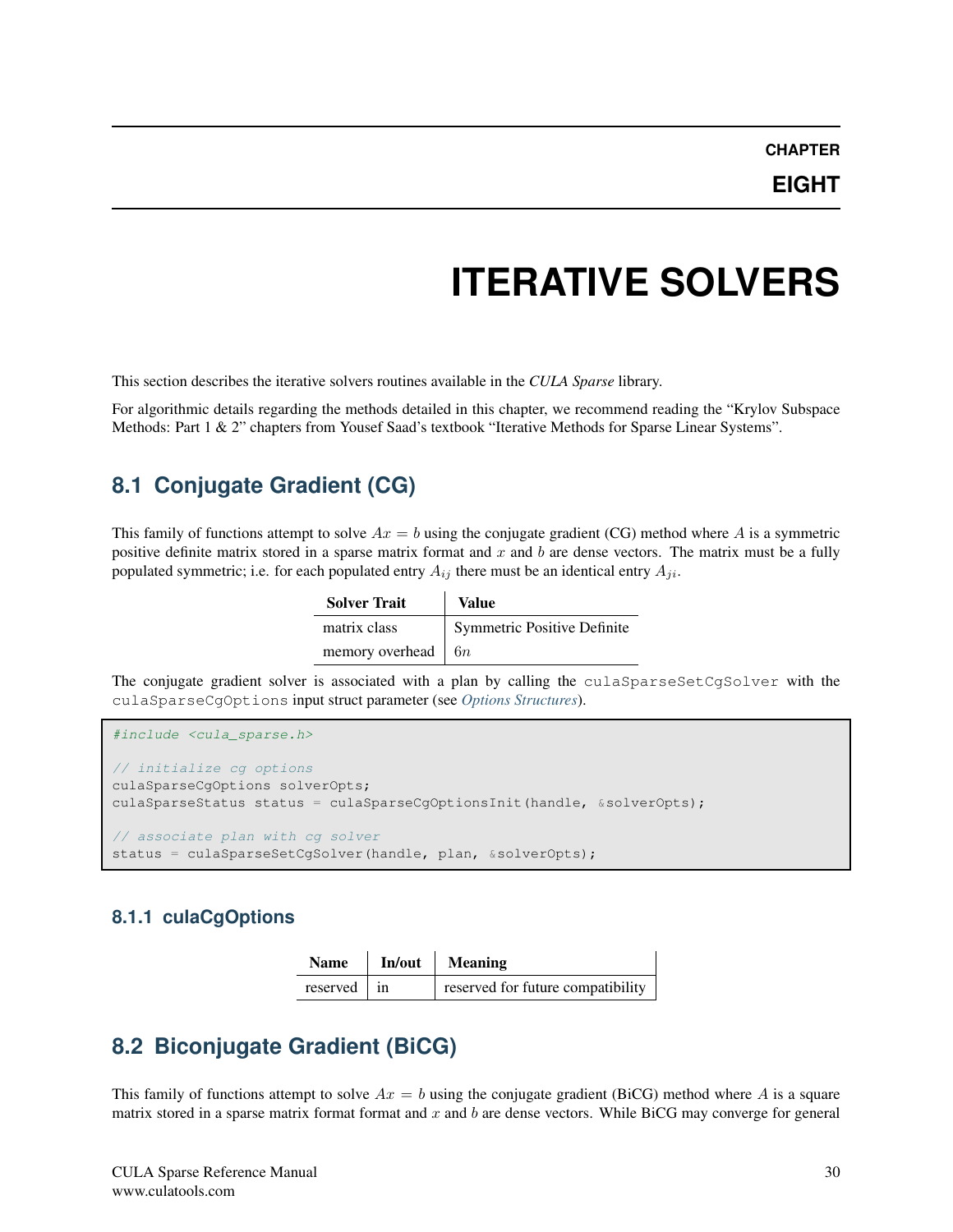matrices, it is mathematically most suitable for symmetric systems that are not positive definite. For symmetric positive definite systems, this method is identical to but considerably more expensive than CG.

The biconjugate gradient solver is associated with a plan by calling the culaSparseSetBicgSolver with the culaSparseBicgOptions input struct parameter (see *[Options Structures](#page-22-1)*).

```
#include <cula_sparse.h>
// initialize bicg options
culaSparseBicgOptions solverOpts;
culaSparseStatus status = culaSparseBicgOptionsInit(handle, &solverOpts);
// associate plan with bicg solver
status = culaSparseSetBicgSolver(handle, plan, &solverOpts);
```
### **8.2.1 culaBicgOptions**

| <b>Name</b>               | . .<br>In/out<br><b>Meaning</b> |                                                                                                                  |
|---------------------------|---------------------------------|------------------------------------------------------------------------------------------------------------------|
| $+100$<br>avoid franspose |                                 | The Avoids repeated transpose operations by creating a transposed copy of the input matrix.<br>May<br>lead to 11 |

# <span id="page-35-0"></span>**8.3 Biconjugate Gradient Stabilized (BiCGSTAB)**

This family of functions attempt to solve  $Ax = b$  using the conjugate gradient stabilized (BiCGSTAB) method where A is a square matrix stored in a sparse matrix format format and  $x$  and  $b$  are dense vectors. This method was developed to solve non-symmetric linear systems while avoiding the irregular convergence patterns of the Conjugate Gradient Squared (CGS) method.

| <b>Solver Trait</b> | <b>Value</b> |
|---------------------|--------------|
| matrix class        | General      |
| memory overhead     | 10n          |

The biconjugate gradient stabilized solver is associated with a plan by calling the culaSparseSetBicgstabSolver with the culaSparseBicgstabOptions input struct parameter (see *[Options Structures](#page-22-1)*).

```
#include <cula_sparse.h>
// initialize bicgstab options
culaSparseBicgstabOptions solverOpts;
culaSparseStatus status = culaSparseBicgstabOptionsInit(handle, &solverOpts);
// associate plan with bicgstab solver
status = culaSparseSetBicgstabSolver(handle, plan, &solverOpts);
```
### **8.3.1 culaBicgstabOptions**

| <b>Name</b>   | <b>Memory</b> | $\ln$ In/out $\ln$ | <b>Meaning</b>                    |
|---------------|---------------|--------------------|-----------------------------------|
| reserved host |               | 1n                 | reserved for future compatibility |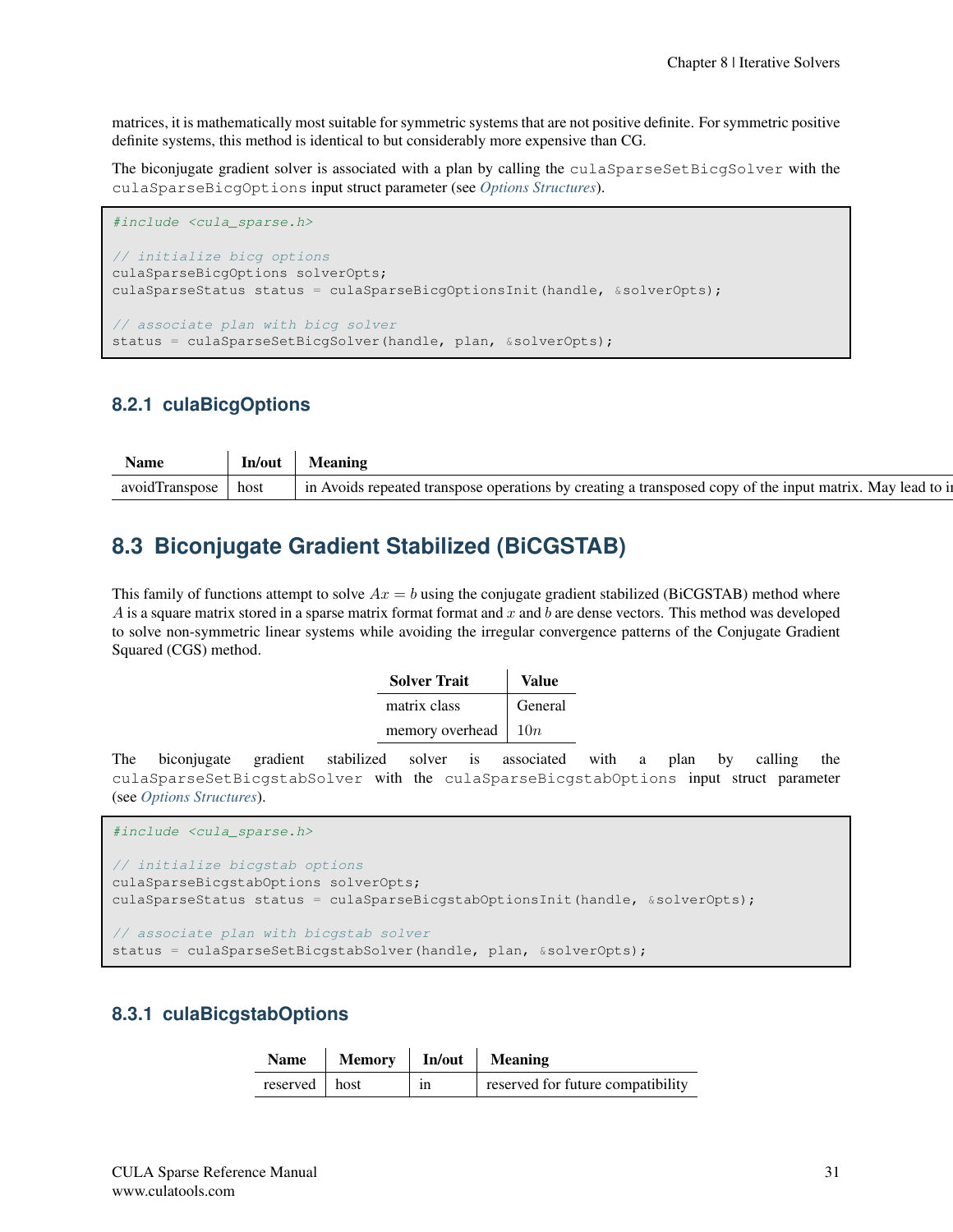# <span id="page-36-0"></span>**8.4 Generalized Biconjugate Gradient Stabilized (***L***) (BiCGSTAB(***L***))**

This family of functions attempt to solve  $Ax = b$  using the conjugate gradient stabilized (BiCGSTAB(*L*)) method where  $A$  is a square matrix stored in a sparse matrix format format and  $x$  and  $b$  are dense vectors. This method extendeds the BiCG algorithm by adding an additional GMRES step with a restart value of *L* after each BiCGSTAB iteration. In practice, this may help to smooth convergence - especially in cases where A has large complex eigenpairs.

| <b>Solver Trait</b> | Value        |
|---------------------|--------------|
| matrix class        | General      |
| memory overhead     | $n * L + 8n$ |

The biconjugate gradient stabilized (L) solver is associated with a plan by calling the culaSparseSetBicgstablSolver with the culaSparseBicgstablOptions input struct parameter (see *[Options Structures](#page-22-1)*).

```
#include <cula_sparse.h>
// initialize bicgstabl options
culaSparseBicgstablOptions solverOpts;
culaSparseStatus status = culaSparseBicgstablOptionsInit(handle, &solverOpts);
// associate plan with bicgstabl solver
status = culaSparseSetBicgstablSolver(handle, plan, &solverOpts);
```
### **8.4.1 culaBicgstablOptions**

| Name | <b>Memory</b> | In/out | <b>Meaning</b>                                                                            |
|------|---------------|--------|-------------------------------------------------------------------------------------------|
|      | host          | 1n     | restart value of the GMRES portion of the algorithm; directly related to<br>memory useage |

# <span id="page-36-1"></span>**8.5 Restarted General Minimum Residual (GMRES(***m***))**

This family of functions attempt to solve  $Ax = b$  using the restarted general minimal residual GMRES(*m*) method where  $\vec{A}$  is a square matrix stored in a sparse matrix format and  $x$  and  $b$  are dense vectors. This method is implemented using the modified Gram-Schmidt method for orthogonalization. When a preconditioner is specified, GMRES attempts to minimize  $||Mb - MAx||/||b||$  opposed to  $||b - Ax||/||b||$  in the absence of a preconditioner.

The maximum iterations, specified by culaIterativeConfig, are in reference to the outer iteration count. The maximum inner iteration count is specified by the restart value contained in the culaGmresOptions parameter.

The gmres solver is associated with a plan by calling the culaSparseSetGmresSolver with the culaSparseGmresOptions input struct parameter (see *[Options Structures](#page-22-1)*).

```
#include <cula_sparse.h>
// initialize gmres options
culaSparseGmresOptions solverOpts;
culaSparseStatus status = culaSparseGmresOptionsInit(handle, &solverOpts);
solverOpts.restart = 20;
// associate plan with gmres solver
status = culaSparseSetGmresSolver(handle, plan, &solverOpts);
```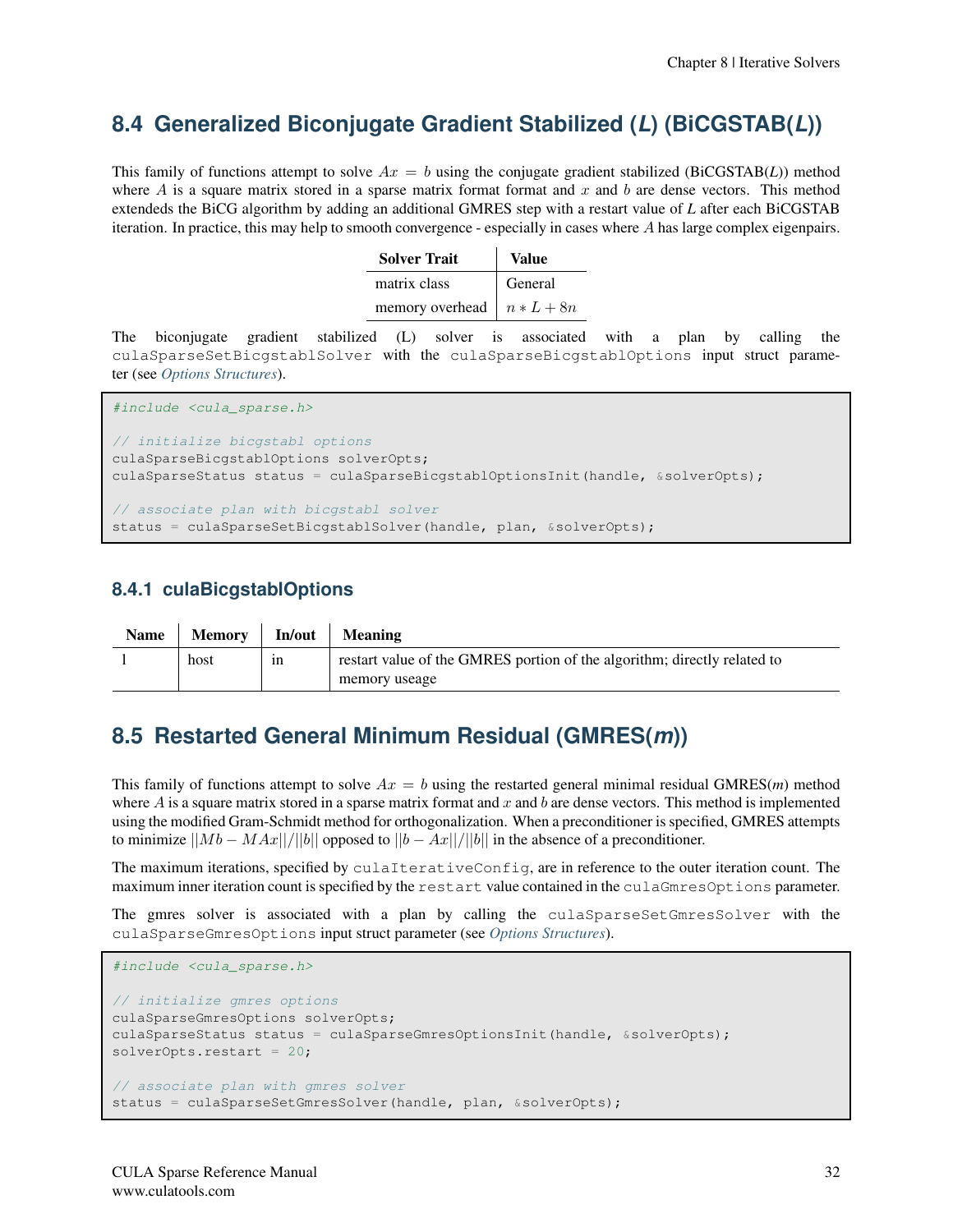| <b>Solver Trait</b>                    | Value   |
|----------------------------------------|---------|
| matrix class                           | General |
| memory overhead $\mid n * m + 5n \mid$ |         |

Note that the total memory overhead is directly proportional to the restart value, and so care should be taken with this parameter.

# <span id="page-37-0"></span>**8.6 Minimum residual method (MINRES)**

This family of functions attempt to solve  $Ax = b$  using the minimum residual method MINRES method where A is a square matrix stored in a sparse matrix format and  $x$  and  $b$  are dense vectors. When a preconditioner is specified, MINRES attempts to minimize  $||Mb - MAx||/||b||$  opposed to  $||b - Ax||/||b||$  in the absence of a preconditioner.

| <b>Solver Trait</b> | Value   |
|---------------------|---------|
| matrix class        | General |
| memory overhead     | 11n     |

The minres solver is associated with a plan by calling the culaSparseSetMinresSolver with the culaSparseMinresOptions input struct parameter (see *[Options Structures](#page-22-1)*).

#include <cula\_sparse.h> // initialize minres options culaSparseMinresOptions solverOpts; culaSparseStatus status = culaSparseMinresOptionsInit(handle, &solverOpts); // associate plan with minres solver status = culaSparseSetMinresSolver(handle, plan, &solverOpts);

### **8.6.1 culaMinresOptions**

|              | Name   In/out   Meaning                                                                            |
|--------------|----------------------------------------------------------------------------------------------------|
| $restart$ in | number of inner iterations at which point the algorithm restarts; directly related to memory usage |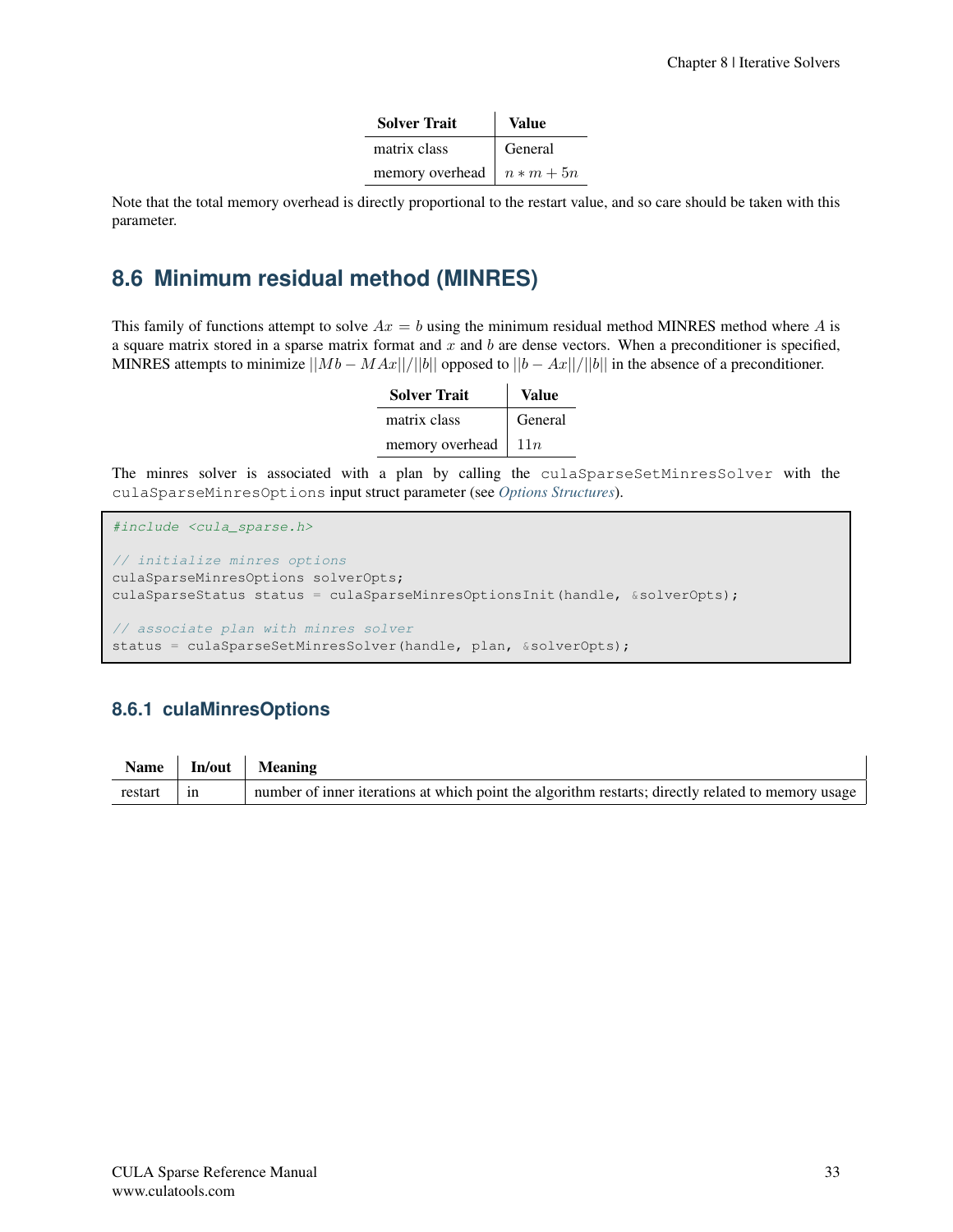**NINE**

# <span id="page-38-0"></span>**LEGACY NAMING CONVENTIONS**

This chapter describes the *Legacy Interface* found in cula\_sparse\_legacy.h():

The legacy interface provides a single function call interface to achieve all of the capability of the standard interface. Due to the number of platforms, data formats, solvers, and preconditioenrs, the combinatorial number of functions in this interface is very large. Five major concepts are conveyed by the function names of the iterative system solvers:

#include <cula\_sparse\_legacy.h>

culaSparse{platform}{type}{storage}{solver}{precond}(...)

Here, each {...} segment represents a different major component of the routine. The following table explains each of these components:

| <b>Name</b> | <b>Meaning</b>                    |
|-------------|-----------------------------------|
| platform    | execution platform                |
| type        | data type used                    |
| storage     | sparse matrix storage format used |
| solvers     | iterative method used             |
| precond     | preconditioner method used        |

For example, the routine culaSparseCudaDcsrCgJacobi() will use the CUDA platform to attempt to solve a double precision sparse matrix stored in the compressed sparse row (CSR) storage format using the conjugate gradient (CG) method with Jacobi preconditioning.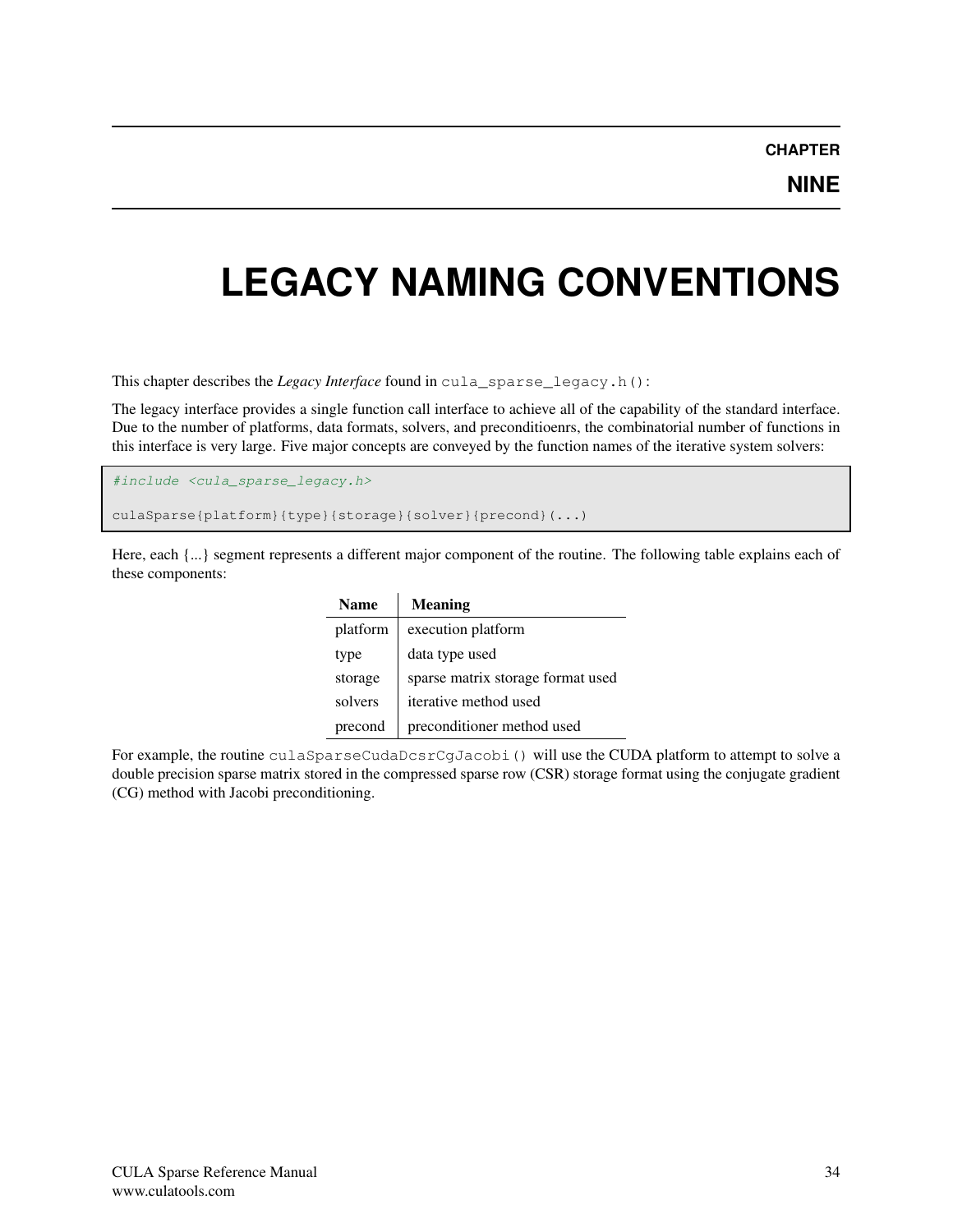# **AUXILIARY ROUTINES**

<span id="page-39-0"></span>This chapter outlines the auxiliary functions available in the *CULA Sparse* library.

| <b>Function</b>               | <b>Purpose</b>                                                                                                     |
|-------------------------------|--------------------------------------------------------------------------------------------------------------------|
| culaSparsePreinitializeCuda   | A standalone function to initialize the CUDA runtime rather than during the<br>first function call                 |
| culaSparseGetConfigString     | Returns a printable string with information regarding the configuration<br>structure                               |
| culaSparseGetLastStatusString | Returns a printable string with additional information regarding the previous<br>status associated with the handle |
| culaSparseGetResultString     | Returns a printable string with information regarding the result structure                                         |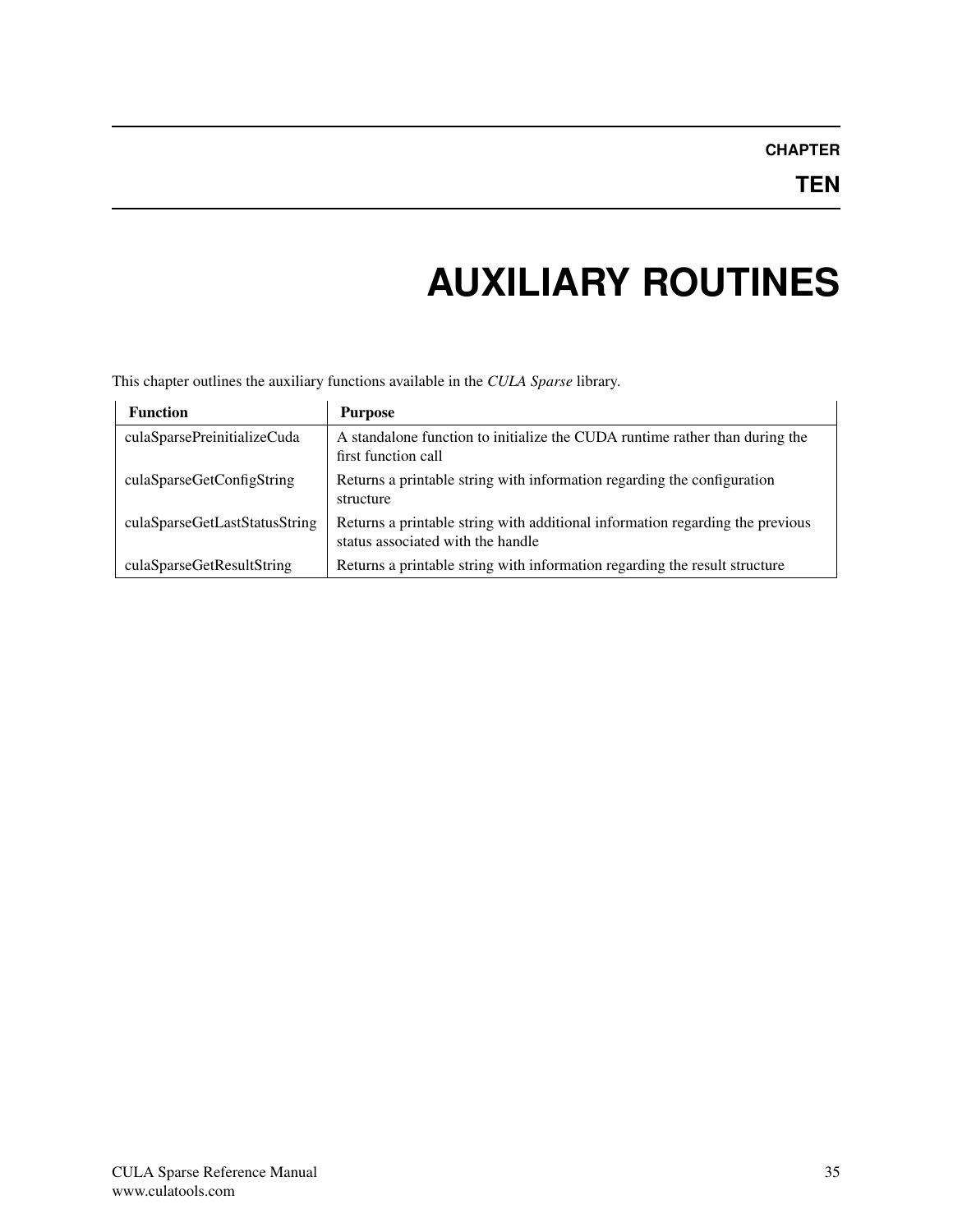**ELEVEN**

# <span id="page-40-0"></span>**PERFORMANCE AND ACCURACY**

This chapter outlines many of the performance and accuracy considerations pertaining to the *CULA Sparse* library. There are details regarding how to get the most performance out of your solvers and provide possible reasons why a particular solver may be under performing.

# <span id="page-40-1"></span>**11.1 Performance Considerations**

### **11.1.1 Double Precision**

Many of the solvers in *CULA Sparse* library should use the double precision data format to achieve convergence in less iterations. While users of the NVIDIA GeForce line may still see an appreciable speedup, we recommend using the NVIDIA Tesla line of compute cards with greatly improved double precision performance.

### **11.1.2 Problem Size**

The modern GPU is optimized to handle large, massively parallel problems with a high computation to memory access ratio. As such, small problems with minimal parallelism will perform poorly on the GPU and are much better suited for the CPU where they can reside in cache memory. Typical problem sizes worth GPU-acceleration are systems with at least 10,000 unknowns and at least 30,000 non-zero elements.

### **11.1.3 Storage Formats**

For storage and performance reasons, the compressed sparse row (CSR) format is preferred as many internal operations have been optimized for this format. For other storage formats, *CULA Sparse* will invoke accelerated conversions routines to convert to CSR internally. To measure this conversion overhead, inspect the overhead field of the timing structure in the culaIterativeResult return structure. These conversion routines also require an internal buffer of size nnz which for large problems may be more memory than is available on the GPU.

### **11.1.4 Preconditioner Selection**

Proper preconditioner selection is necessary for minimizing the number of iterations required to solve a solution. However, as mentioned in previous chapters, the preconditioning step does add additional work to every iteration. In some cases this additional work may end up being a new bottleneck and improved overall performance may be obtained using a preconditioner that takes more steps to converge, but the overall runtime is actually lower. As such, we recommend analyzing multiple preconditioner methods and looking at the total runtime as well the number of iterations required.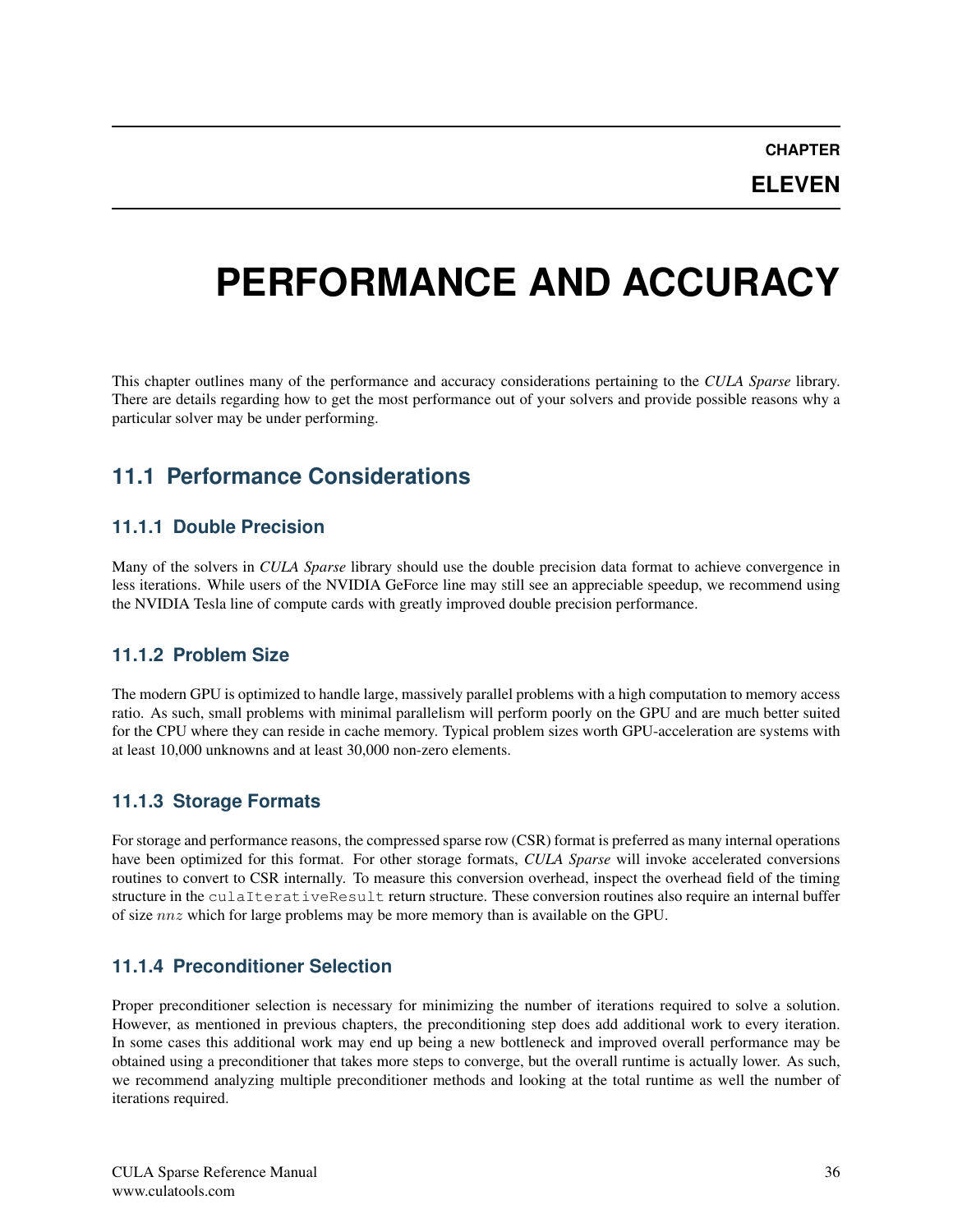# <span id="page-41-0"></span>**11.2 Accuracy Considerations**

### **11.2.1 Numerical Precision**

Iterative methods are typically very sensitive to numerical precision. Therefore, different implementations of the same algorithm may take a different number of iterations to converge to the same solution. This is as expected when dealing with the non-associative nature of floating point computations.

### **11.2.2 Relative Residual**

Unless otherwise specified, all of *CULA Sparse's* iteration calculations are done with regards to a residual relative to the norm of the right hand side of the linear system. The defining equation for this is  $||b - Ax||/||b||$ .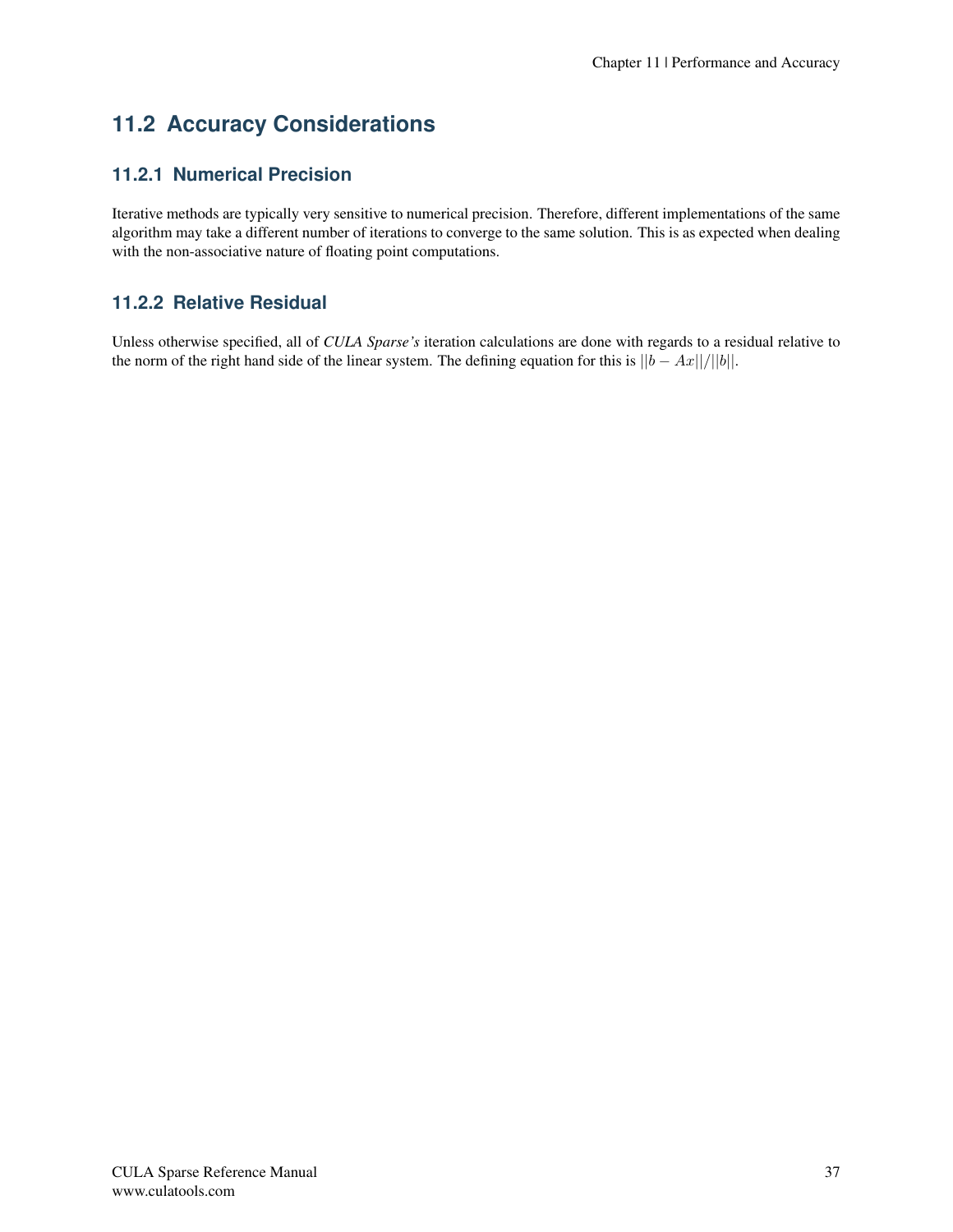# **API EXAMPLE**

<span id="page-42-0"></span>This section shows a very simple example of how to use the *CULA Sparse* API. Please note this example does no error checking and uses default parameters for each option. For a more complete example, see the *iterativeSystemSolve* SDK example.

```
#include <cula_sparse.h>
int main()
{
    // test data
   const int n = 8;
   const int nnz = 8;
   double a[nnz] = { 1., 2., 3., 4., 5., 6., 7., 8. };
   double x[n] = { 1., 1., 1., 1., 1., 1., 1., 1. };
   double b[n];
   int colInd[nnz] = { 0, 1, 2, 3, 4, 5, 6, 7 };
   int rowInd[nnz] = { 0, 1, 2, 3, 4, 5, 6, 7 };
   // character buffer used for results and error messages
   char buf[256];
   // create library handle
   culaSparseHandle handle;
   culaSparseCreate(&handle);
   // create execution plan
   culaSparsePlan plan;
   culaSparseCreatePlan(handle, &plan);
    // use the CUDA platform
   culaSparseCudaPlatform(handle, plan, 0)
    // associate coo data with the plan
   culaSparseSetDcooData(handle, plan, 0, n, nnz, a, rowInd, colInd, x, b);
   // associate cg solver with the plan
   culaSparseSetCgSolver(handle, plan, 0);
    // associate jacobi preconditioner with the plan
   culaSparseSetJacobiPreconditioner(handle, plan, 0);
    // execute plan
    culaSparseExecutePlan(handle, plan, &config, &result);
```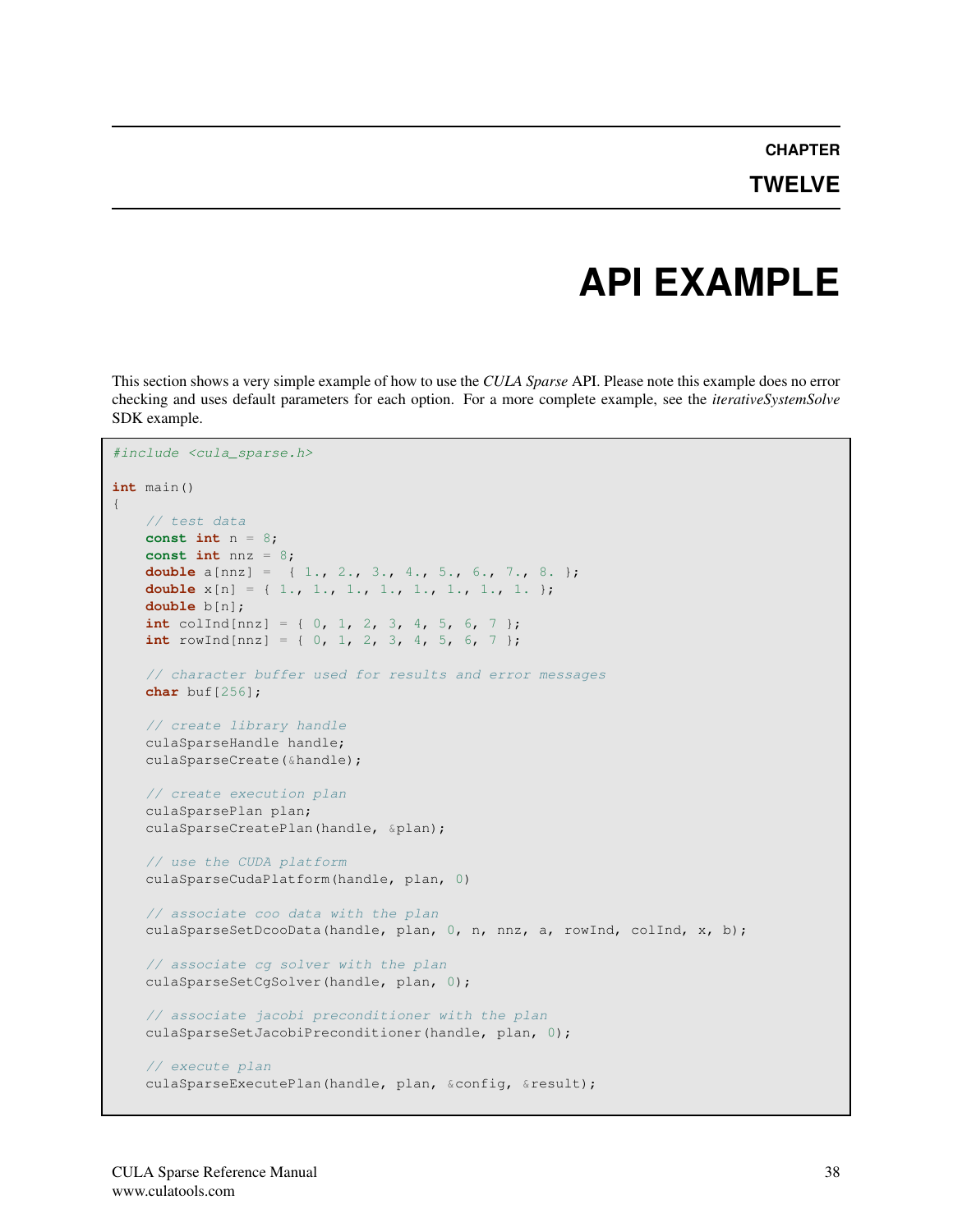// cleanup culaSparseDestroyPlan(plan); culaSparseDestroy(handle);

}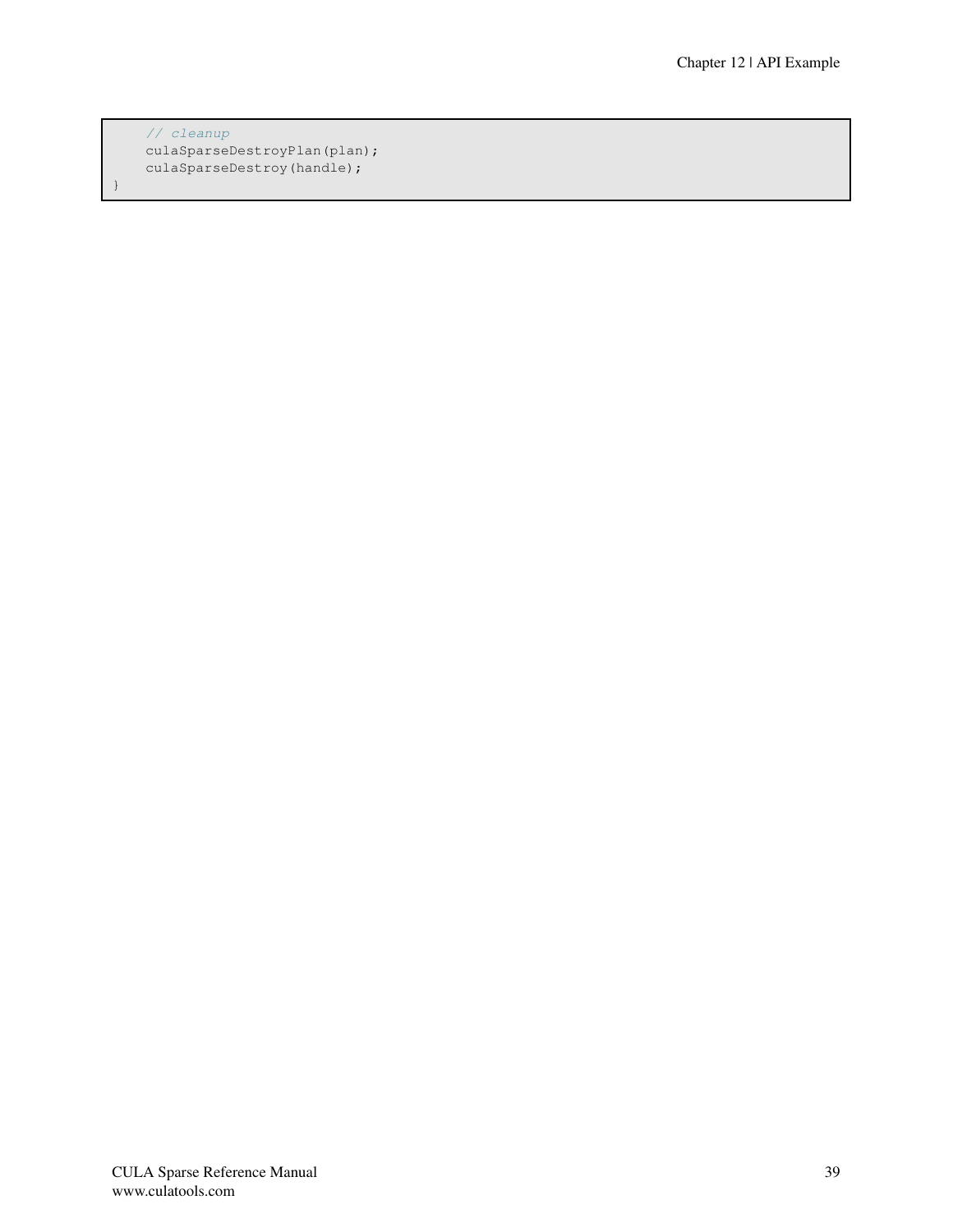**THIRTEEN**

# <span id="page-44-0"></span>**CONFIGURING YOUR ENVIRONMENT**

This section describes how to set up *CULA Sparse* using common tools, such as Microsoft® Visual Studio®, as well as command line tools for Linux and Mac OS X.

# <span id="page-44-1"></span>**13.1 Microsoft Visual Studio 2008**

This section describes how to configure Microsoft Visual Studio to use *CULA Sparse*. Before following the steps within this section, take note of where you installed *CULA Sparse* (the default is *C:\Program Files\CULA\S#*). To set up Visual Studio, you will need to set both Global- and Project-level settings. Each of these steps is described in the sections below.

### **13.1.1 Global Settings**

When inside Visual Studio, navigate to the menu bar and select *Tools > Options*. A window will open that offers several options; in this window, navigate to *Projects and Solutions > VC++ Directories*. From this dialog you will be able to configure global executable, include, and library paths, which will allow any project that you create to use *CULA Sparse*.

The table below specifies the recommended settings for the various directories that the *VC++ Directories* dialog makes available. When setting up your environment, prepend the path of your *CULA Sparse* installation to each of the entries in the table below. For example, to set the include path for a typical installation, enter *C:\Program Files\CULA\include* for the *Include Files* field.

| Option                  | Win32   | x64     |
|-------------------------|---------|---------|
| <b>Executable Files</b> | hin     | hin64   |
| Include Files           | include | include |
| <b>Library Files</b>    | lih     | lib64   |

With these global settings complete, Visual Studio will be able to include *CULA Sparse* files in your application. Before you can compile and link an application that uses *CULA Sparse*, however, you will need to set up your project to link *CULA Sparse*.

### **13.1.2 Project Settings**

To use *CULA Sparse*, you must instruct Visual Studio to link *CULA Sparse* to your application. To do this, right-click on your project and select *Properties*. From here, navigate to *Configuration Properties > Linker > Input*. In the *Additional Dependencies* field, enter "cula\_core.lib cula\_sparse.lib".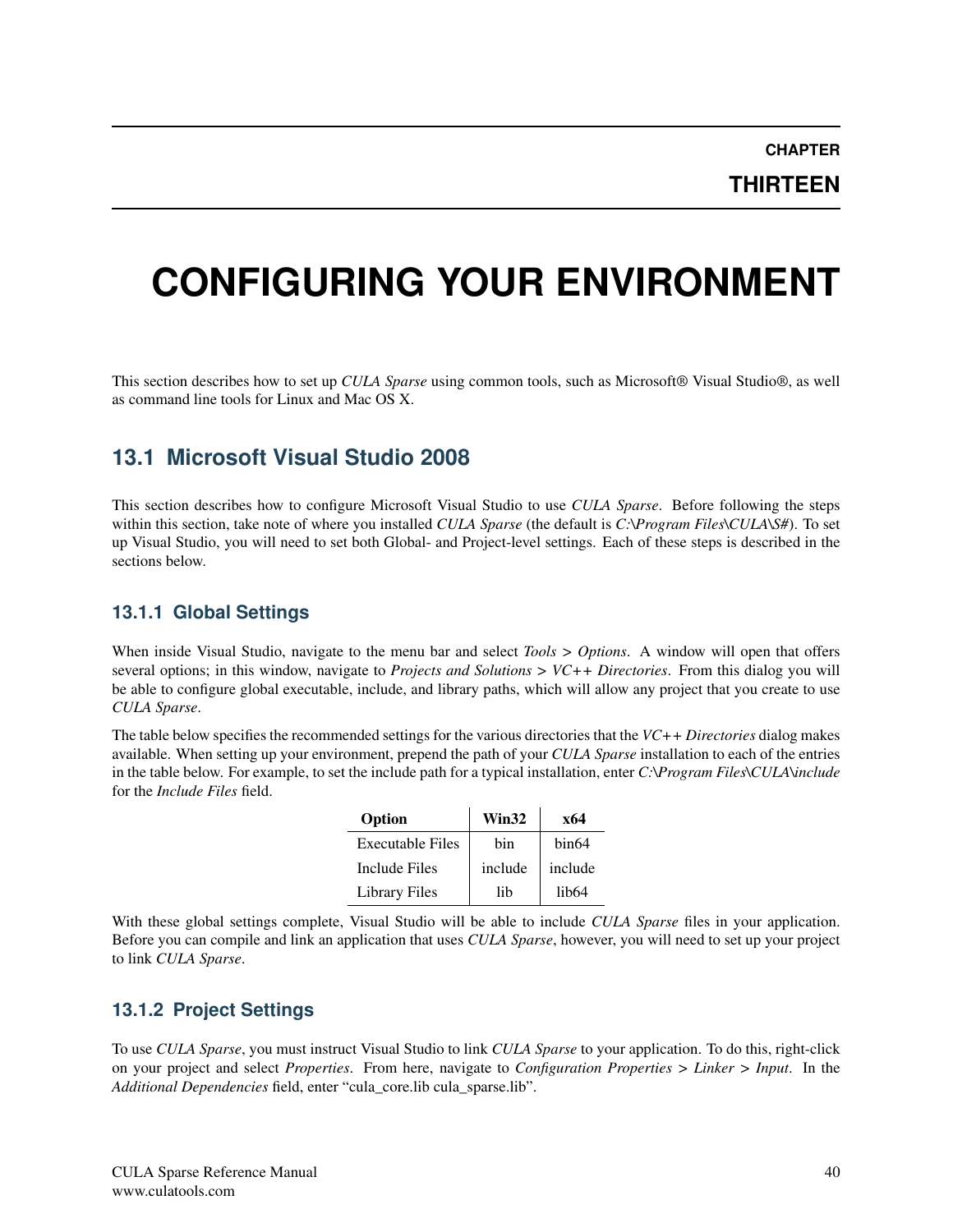On the Windows platform, *CULA Sparse's* libraries are distributed as a dynamic link library (DLL) (*cula\_sparse.dll*) and an import library (*cula\_sparse.lib*), located in the *bin* and *lib* directories of the *CULA Sparse* installation, respectively. By Linking *cula sparse.lib*, you are instructing Visual Studio to make an association between your application and the *CULA Sparse* DLL, which will allow your application to use the code that is contained within the *CULA Sparse* DLL.

### **13.1.3 Runtime Path**

*CULA Sparse* is built as a dynamically linked library, and as such it must be visible to your runtime system. This requires that cula\_sparse.dll and its supporting dll's are located in a directory that is a member of your system's runtime path. On Windows, you may do one of several things:

- 1. Add CULASPARSE\_BIN\_PATH\_32 or CULASPARSE\_BIN\_PATH\_64 to your PATH environment variable.
- 2. Copy cula\_sparse.dll and its supporting dll's to the working directory or your project's executable.

# <span id="page-45-0"></span>**13.2 Linux / Mac OS X - Command Line**

On a Linux system, a common way of building software is by using command line tools. This section describes how a project that is command line driven can be configured to use *CULA Sparse*.

### **13.2.1 Configure Environment Variables**

The first step in this process is to set up environment variables so that your build scripts can infer the location of *CULA Sparse*.

On a Linux or Mac OS X system, a simple way to set up *CULA Sparse* to use environment variables. For example, on a system that uses the *bourne* (*sh*) or *bash* shells, add the following lines to an appropriate shell configuration file (e.g. *.bashrc*).

```
export CULASPARSE_ROOT=/usr/local/culasparse
export CULASPARSE_INC_PATH=$CULASPARSE_ROOT/include
export CULASPARSE_BIN_PATH_32=$CULASPARSE_ROOT/bin
export CULASPARSE_BIN_PATH_64=$CULASPARSE_ROOT/bin64
export CULASPARSE_LIB_PATH_32=$CULASPARSE_ROOT/lib
export CULASPARSE_LIB_PATH_64=$CULASPARSE_ROOT/lib64
```
(where CULASPARSE\_ROOT is customized to the location you chose to install *CULA Sparse*)

After setting environment variables, you can now configure your build scripts to use *CULA Sparse*.

Note: You may need to reload your shell before you can use these variables.

### **13.2.2 Configure Project Paths**

This section describes how to set up the *gcc* compiler to include *CULA Sparse* in your application. When compiling an application, you will typically need to add the following arguments to your compiler's argument list: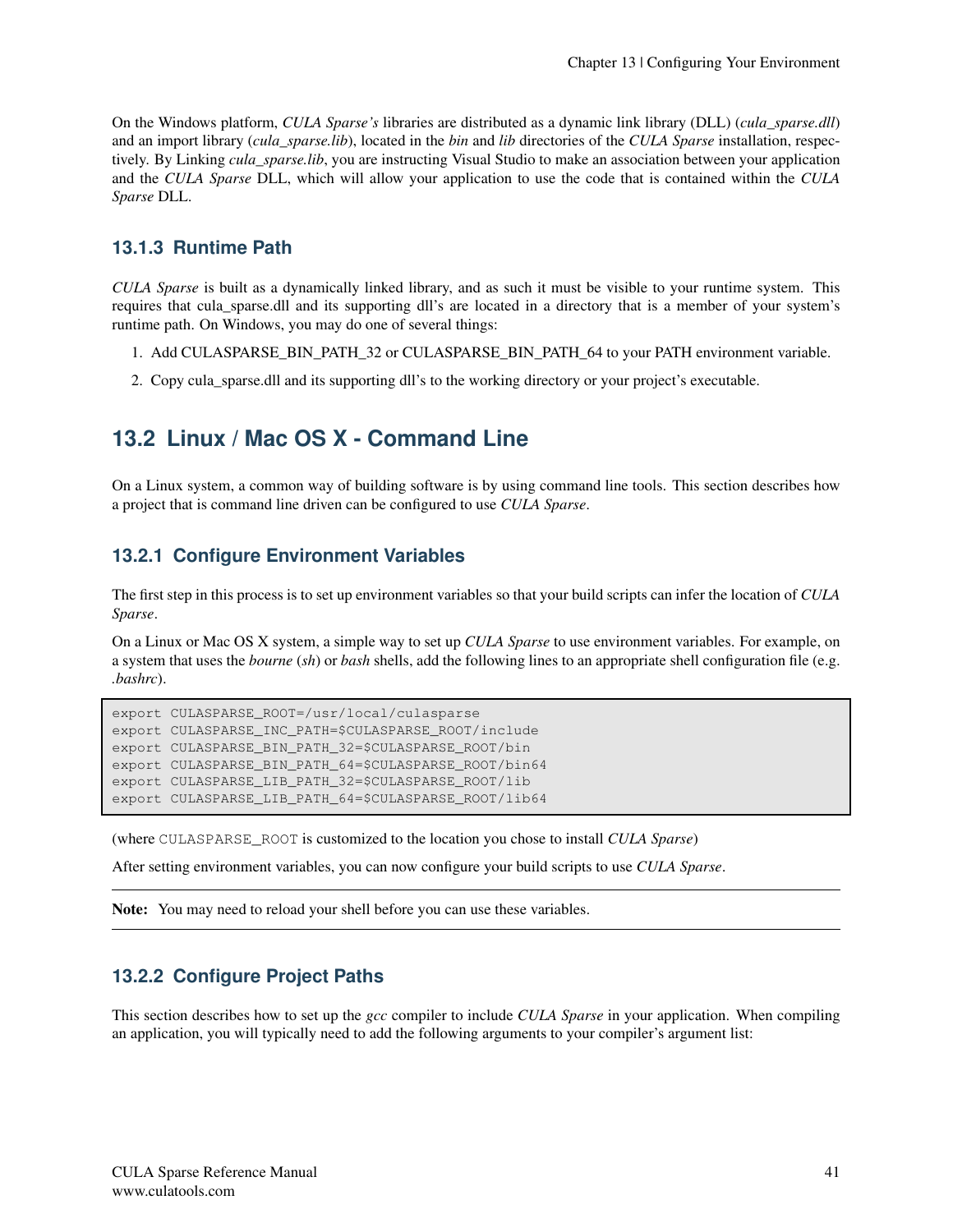| <b>Item</b>                | <b>Command</b>             |
|----------------------------|----------------------------|
| Include Path               | -I\$CULASPARSE_INC_PATH    |
| Library Path (32-bit arch) | -L\$CULASPARSE_LIB_PATH_32 |
| Library Path (64-bit arch) | -L\$CULASPARSE_LIB_PATH_64 |
| Libraries to Link against  | -lcula sparse              |

For a 32-bit compile:

```
gcc ... -I$CULASPARSE_INC_PATH -L$CULASPARSE_LIB_PATH_32 ...
        -lcula_sparse -lcublas -lcudart -lcusparse -liomp5 ...
```
For a 64-bit compile (not applicable to Mac OS X):

```
gcc ... -I$CULASPARSE_INC_PATH -L$CULASPARSE_LIB_PATH_64 ...
        -lcula_sparse -lcublas -lcudart -lcusparse -liomp5 ...
```
### **13.2.3 Runtime Path**

*CULA Sparse* is built as a shared library, and as such it must be visible to your runtime system. This requires that *CULA Sparse's* shared libraries are located in a directory that is a member of your system's runtime library path. On Linux, you may do one of several things:

- 1. Add CULASPARSE\_LIB\_PATH\_32 or CULASPARSE\_LIB\_PATH\_64 to your LD\_LIBRARY\_PATH environment variable.
- 2. Edit your system's ld.so.conf (found in /etc) to include either CULASPARSE\_LIB\_PATH\_32 or CULAS-PARSE\_LIB\_PATH\_64.

On the Mac OS X platform, you must edit the DYLD\_LIBRARY\_PATH environment variable for your shell, as above.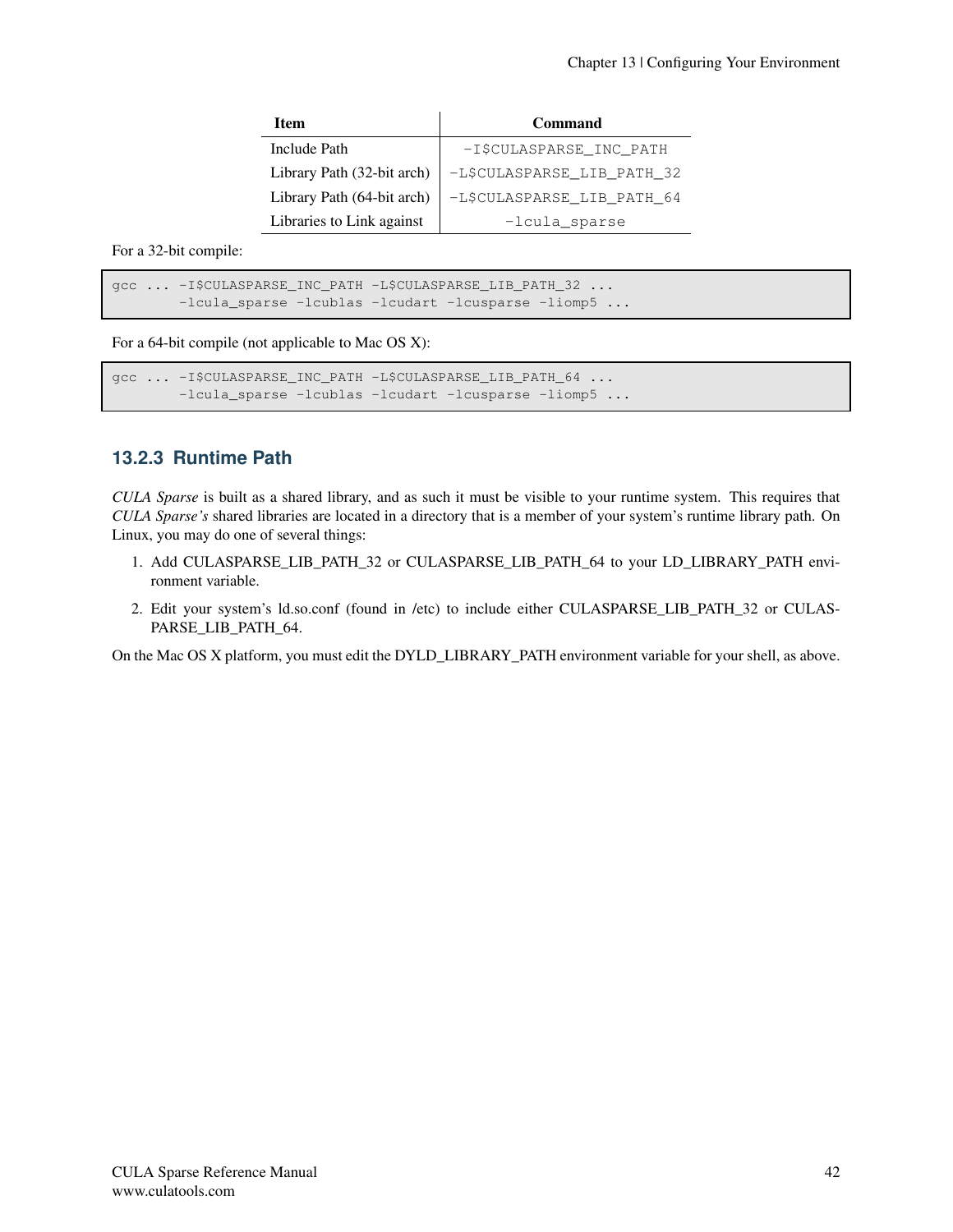**CHAPTER FOURTEEN**

# **COMMON ERRORS**

<span id="page-47-0"></span>This chapter provides solutions to errors commonly encountered when using the *CULA Sparse* library.

As a general note, whenever an error is encountered, consider enabling debugging mode. The configuration parameter offers a debugging flag that, when set, causes *CULA Sparse* to perform many more checks than it would normally. These checks can be computationally expensive and so are not enabled on a default run. These checks may highlight the issue for you directly, saving you from having to do more time consuming debugging. Debugging output will occur as either a culaSparseStatus return code (i.e., a malformed matrix may be printed to the console, or returned via the result culaBadStorageFormat or via the result structure.

### <span id="page-47-1"></span>**14.1 Argument Error**

#### Problem

A function's culaSparseStatus return code is equal to culaSparseArgumentError.

#### **Description**

This error indicates that one of your parameters to your function is in error. The culaSparseGetLastStatusString function will report which particular parameter is in error. Typical errors include invalid sizes or null pointers.

#### Solution

Check the noted parameter against the routine's documentation to make sure the input is valid.

# <span id="page-47-2"></span>**14.2 Malformed Matrix**

### Problem

A function's culaSparseStatus return code is equal to culaSparseDataFormatError.

#### Description

This error indicates that the set of inputs describing a sparse matrix is somehow malformed. If the debugging flag is set, the culaSparseGetLastStatusString function will report which particular parameter is in error. Typical errors include invalid sizes or null pointers.

There are many conditions which can trigger this, of which a few common examples are listed below.

- For 0-based indexing, any entry in the row or column values is less than zero or greater than  $n 1$
- For 1-based indexing, any entry in the row or column values is less than one or greater than  $n$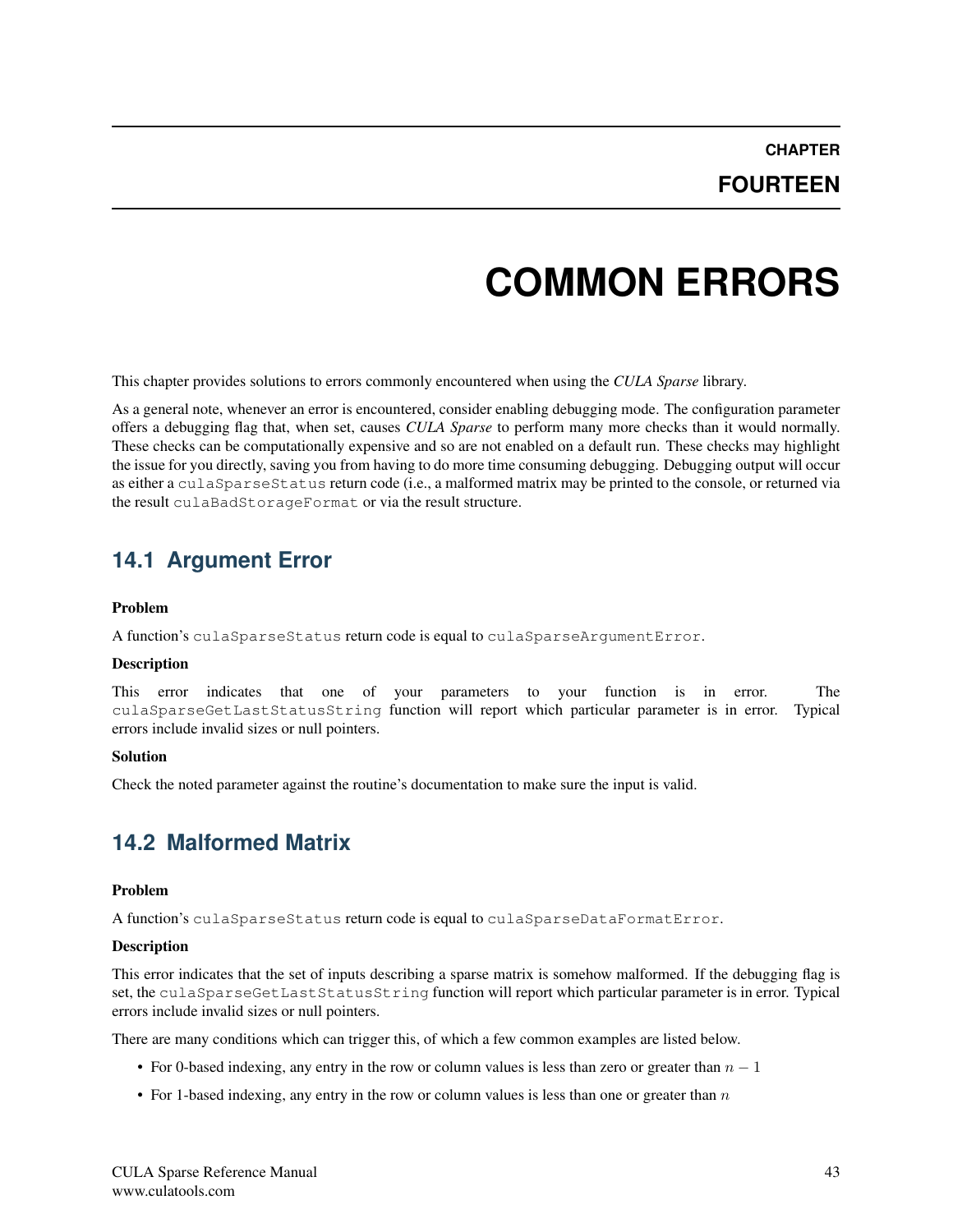- Duplicated indices
- Entries in an Index array are not ascending
- The  $n + 1$  element of an Index array is not set properly; ie it does not account for all  $nnz$  elements

There are many others, and the above may not be true for all matrix types.

### Solution

Check the matrix data against the documentation for matrix storage types to ensure that it meets any necessary criteria.

# <span id="page-48-0"></span>**14.3 Non Convergence**

Upon a culaSparseNonConvergence return code, it is possible to obtain more information by examining the culaSparseFlag within the culaSparseResult structure. This will indicate a problem with of the following errors:

### **14.3.1 Maximum Iterations Reached**

### Problem

A function's culaSparseStatus return code is equal to culaSparseNonConvergence and the culaSparseFlag is indicating culaSparseMaxIterationsReached.

### **Description**

This error indicates that the solver has reached a maximum number of iterations before the an answer within the given tolerance was reached.

#### Solution

Increase the iteration count or lower the desired tolerance. Also, the given solver and/or preconditioner might not be appropriate for your data. If this is the case, try a different solver and/or preconditioner. It is also possible that the input matrix may not be solvable with any of the methods available in *CULA Sparse*.

This might also be a desirable outcome in the case that the user is seeking the best possible answer within a budgeted number of iterations. In this case, the "error" can be safely ignored.

### **14.3.2 Stagnation**

### Problem

A function's culaSparseStatus return code is equal to culaSparseNonConvergence and the culaSparseFlag is indicating culaSparseStagnation.

#### **Description**

The selected iterative solver has stagnated by calculating the same residual for multiple iterations in a row. The solver has exited early because a better solution cannot be calculated.

### Solution

A different iterative solver and/or preconditioner may be necessary. It is also possible that the input matrix may not be solvable with any of the methods available in *CULA Sparse*.

It is implicit when this error is issued that the current residual still exceeds the specified tolerance, but the result may still be usable if the user is looking only for a "best effort" solution. In that case, this "error" can be disregarded.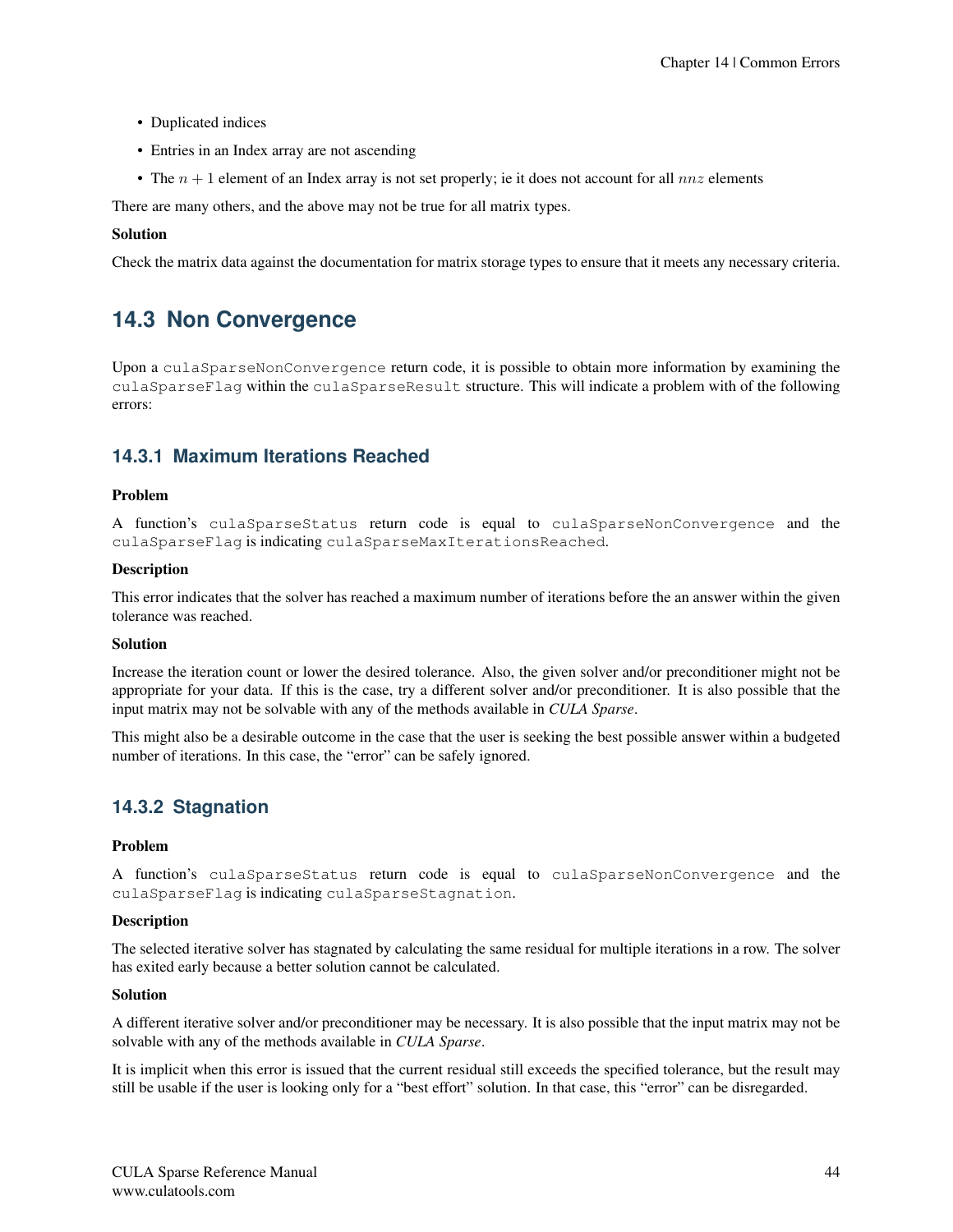### **14.3.3 Breakdown**

### Problem

```
A function's culaSparseStatus return code is equal to culaSparseNonConvergence and the
culaSparseFlag is indicating culaSparseBreakdown.
```
### **Description**

The selected iterative solver has encountered an invalid floating point value during calculations. It is possible the method has broken down and isn't able to solve the provided linear system.

### Solution

Therefore, a different iterative solver and/or preconditioner may be necessary. It is also possible that the input matrix may not be solvable with any of the methods available in *CULA Sparse*. Also, it is possible the input matrix has improperly formed data.

### **14.3.4 Unknown Iteration Error**

### Problem

A function's culaSparseStatus return code is equal to culaSparseNonConvergence and the culaSparseFlag is indicating culaSparseUnknownIterationError.

### **Description**

The selected iterative solver has encountered an unknown error.

### Solution

This error is unexpected and should be reported the *CULA Sparse* development team.

# <span id="page-49-0"></span>**14.4 Preconditioner Failure**

### Problem

A function's culaSparseStatus return code is equal to culaSparsePreconditionerError.

### Description

The preconditioner failed to generate and no iterations were attempted. This error is usually specific to different preconditioner methods but typically indicates that there is either bad data (i.e., malformed matrix) or a singular matrix. See the documentation for the preconditioner used, as it may specify certain conditions which must be met.

#### Solution

More information can be obtained through the culaSparseGetLastStatusString() function. In many cases the input matrix is singular and factorization methods such as ILU0 are not appropriate. In this case, try a different preconditioner and check that the structure of your matrix is correct.

# <span id="page-49-1"></span>**14.5 Unimplemented Feature**

### Problem

A function's culaSparseStatus return code is equal to culaSparseFeatureNotImplemented.

### Description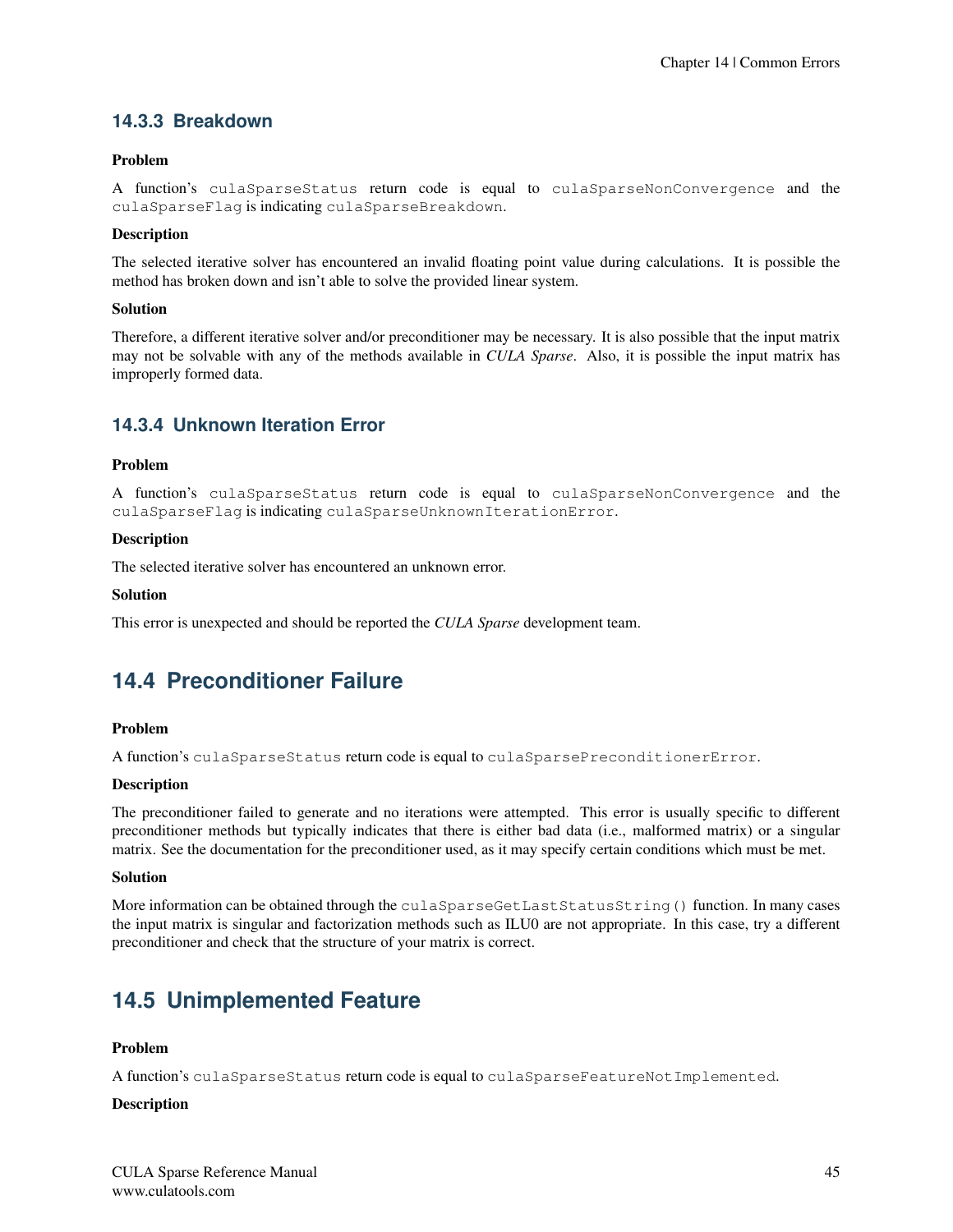Execution failed because a necessary internal function is not implemented.

### Solution

More information can be obtained through the culaSparseGetLastStatusString() function. In some cases, certain preconditioner and solvers are only implemented for a specific platform or explicitly require a specific storage format.

# <span id="page-50-0"></span>**14.6 Runtime Error**

### Problem

A function's culaSparseStatus return code is equal to culaSparseRuntimeError.

### Description

An error associated with the selected platform's runtime library has occurred. When using the CUDA platform, this error is commonly seen under a few circumstances:

- No capable GPU is found
- The CUDA GPU
- The installed CUDA driver is out-of-date
- Passing a device pointer into a function that is expected a host pointer or vise-versa
- The Window's watchdog timer was exhausted
- Input data is malformed and out-of-bounds memory was accessed

#### Solution

More information can be obtained through the culaSparseGetLastStatusString() function. Check the common circumstances outlined above.

# <span id="page-50-1"></span>**14.7 Alignment Error**

### Problem

A function's culaSparseStatus return code is equal to culaSparseAlignmentError.

#### Description

The CUDA Device platform requires data to be 16-byte aligned.

#### Solution

More information can be obtained through the culaSparseGetLastStatusString() function. Use the provided complex types to guarantee proper alignment.

# <span id="page-50-2"></span>**14.8 Insufficient Memory Error**

#### Problem

A function's culaSparseStatus return code is equal to culaSparseInsufficientMemory.

#### **Description**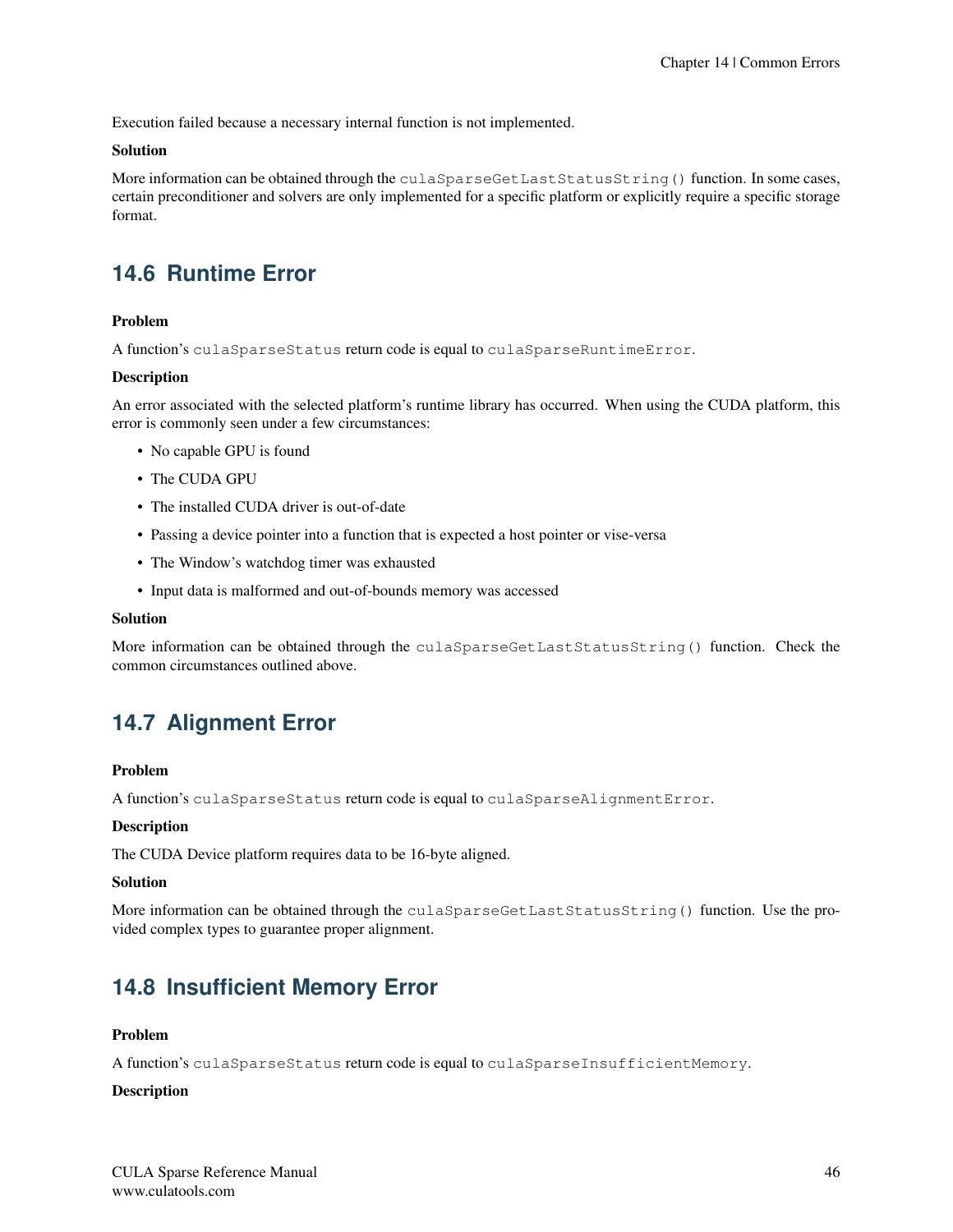Insufficient CPU or GPU memory was available to complete the requested operation. This includes storage for the input data, output data, and intermediates required by the solver.

### Solution

Try another solver and/or preconditioner with a lower memory requirement. See each routine for details on how much memory is required to store the intermediate values.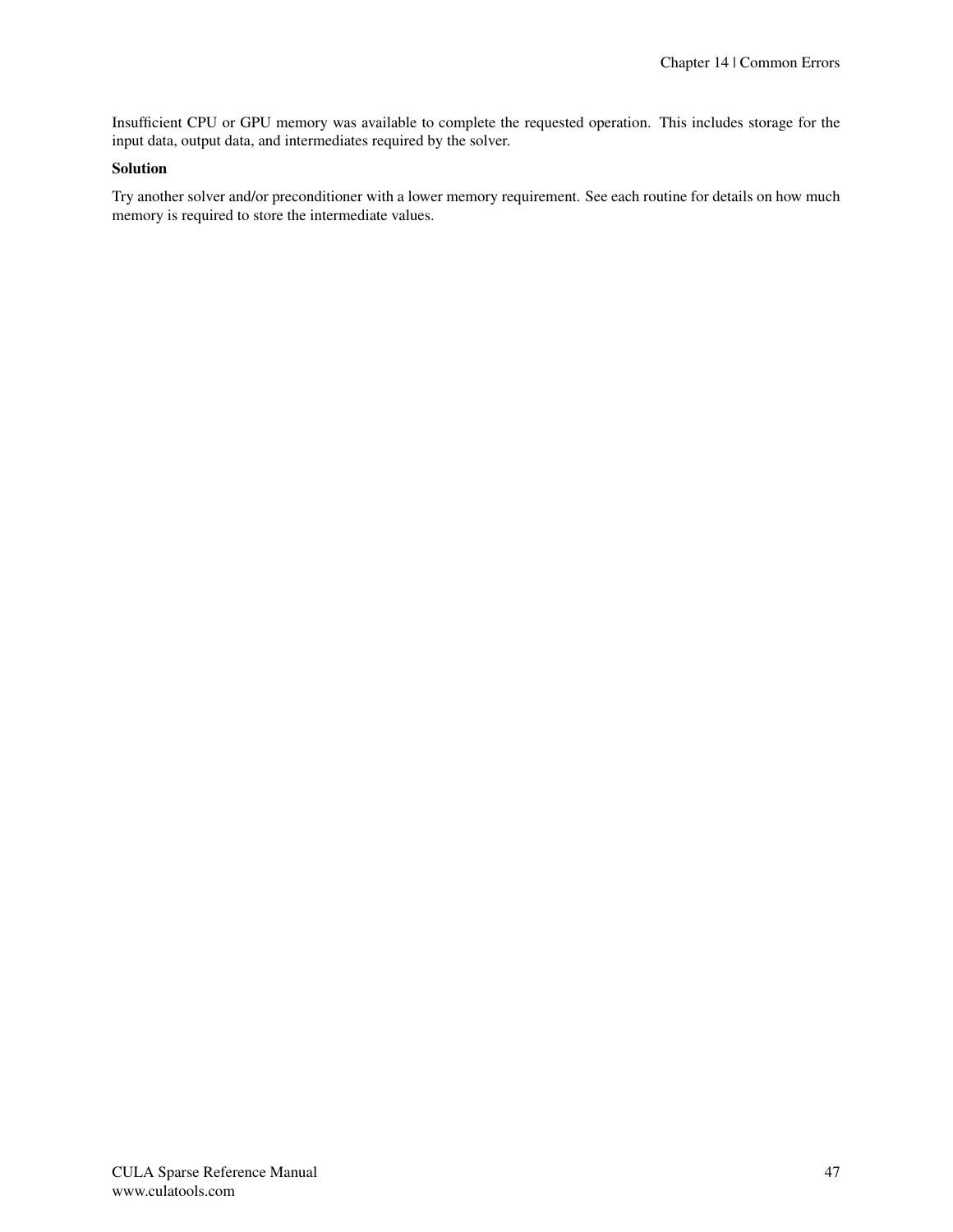# **SUPPORT OPTIONS**

<span id="page-52-0"></span>If none of the entries in the *[Common Errors](#page-47-0)* chapter solve your issue, you can seek technical support.

EM Photonics provides a user forum at <http://www.culatools.com/forums> at which you can seek help. Additionally, if your license level provides direct support, you may contact us directly.

When reporting a problem, make sure to include the following information:

- System Information
- CULA Version
- Version of NVIDIA® *CUDA* Toolkit installed, if any
- Problem Description (with code if applicable)

# <span id="page-52-1"></span>**15.1 Matrix Submission Guidelines**

Occasionally you may need to send us your sparse matrix so that we can work with it directly. EM Photonics accepts two different sparse matrix formats:

- Matlab sparse matrices (.mat)
- Matrix-market format (.mtx)

Matlab's sparse matrices are stored in .mat files. Matlab matrices can be saved with the 'save' command or by selecting a workspace variable and selecting 'Save As'.

Matrix-market formats are discussed here: <http://math.nist.gov/MatrixMarket/formats.html> . This site contains routines for several languages for reading and writing to these file types.

For easy transfer to EM Photonics, please compress the matrix using one of .zip or .tar.gz compression methods.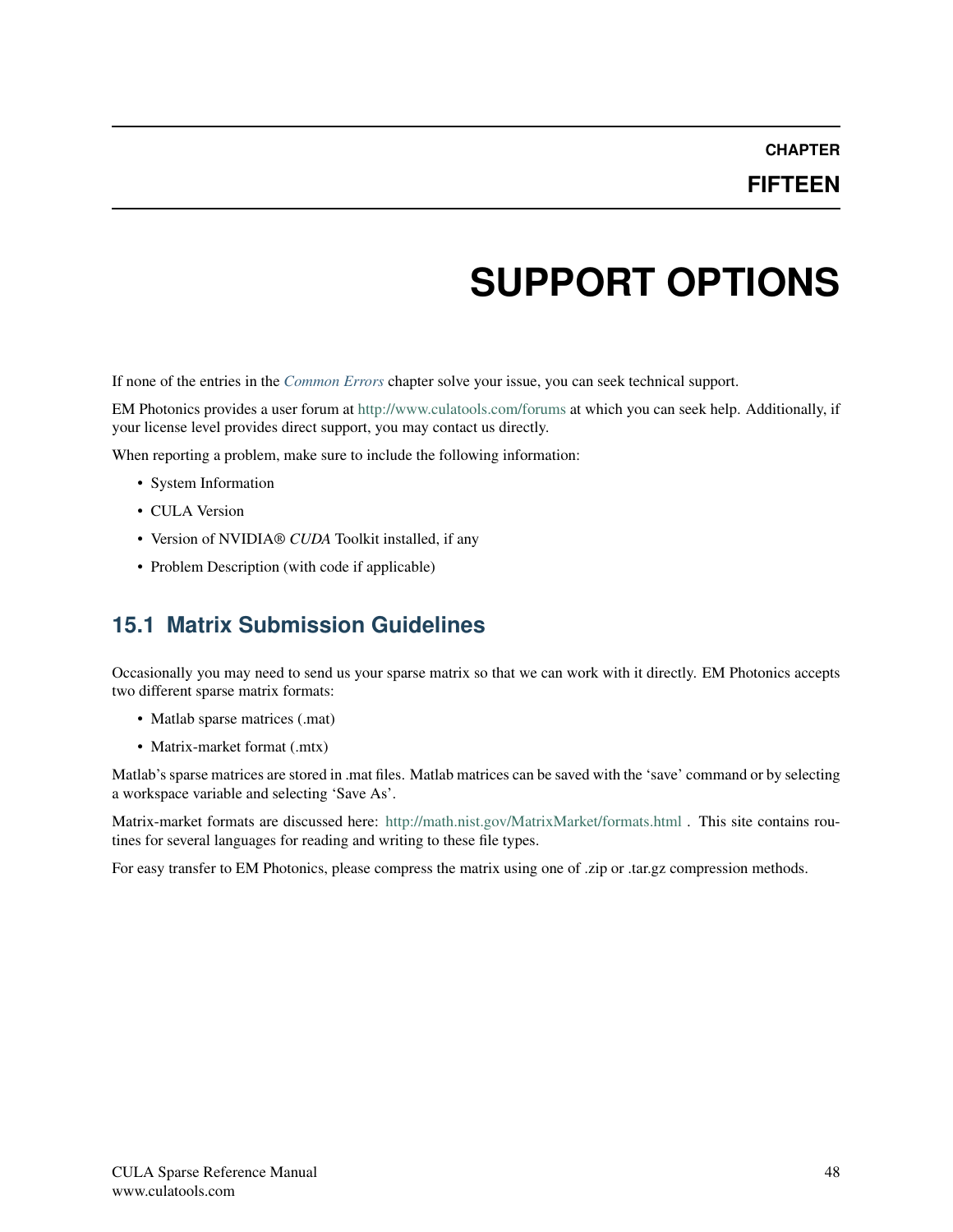# <span id="page-53-0"></span>**ROUTINE SELECTION FLOWCHARTS**

Selecting the best sparse iterative solver and preconditioner is often a difficult decision. Very rarely can one simply know which combination will converge quickest to find a solution within the given constraints. Often the best answer requires knowledge pertaining to the structure of the matrix and the properties it exhibits. To help aid in the selection of a solver and preconditioner, we have constructed two flow charts to help gauge which solver and preconditioner might work best. Again, since there is no correct answer for any given system, we encourage users to experiment with different solvers, preconditioners, and options. These flowcharts are simply designed to give suggestions, and not absolute answers.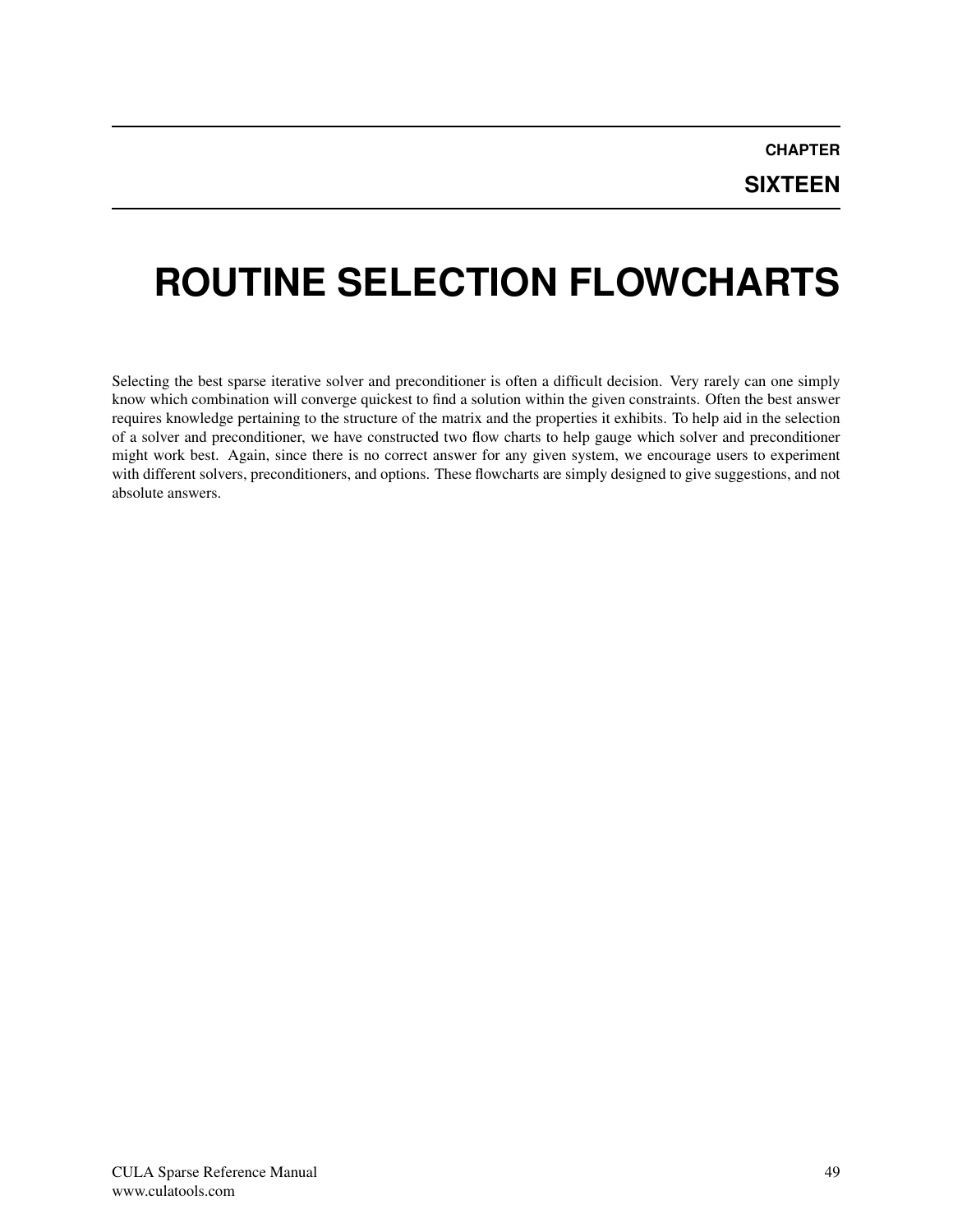# <span id="page-54-0"></span>**16.1 Solver Selection Flowchart**

Figure 16.1: This flowchart assists in solver selection for your application.

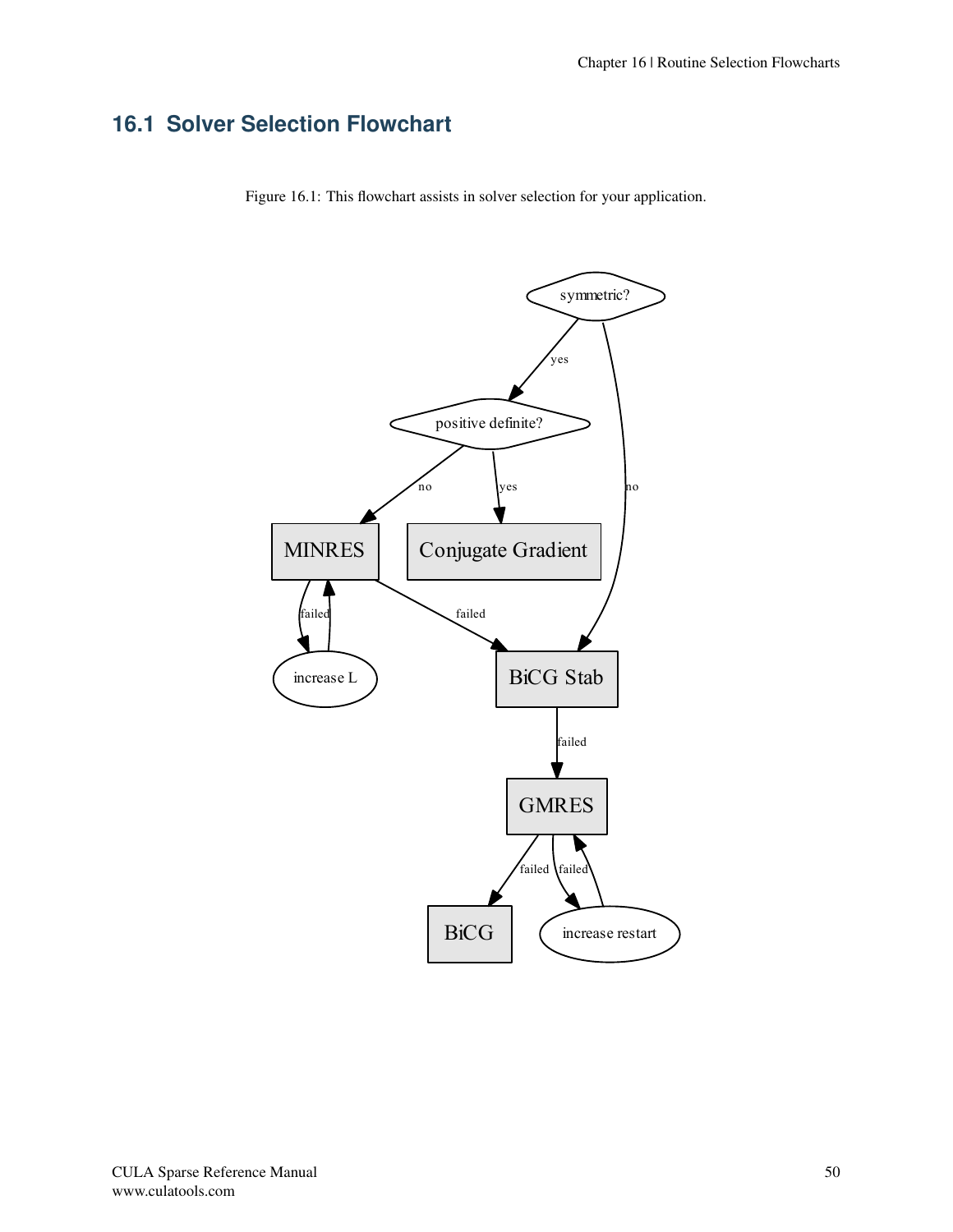# <span id="page-55-0"></span>**16.2 Preconditioner Selection Flowchart**



Figure 16.2: This flowchart assists in preconditioner selection for your application.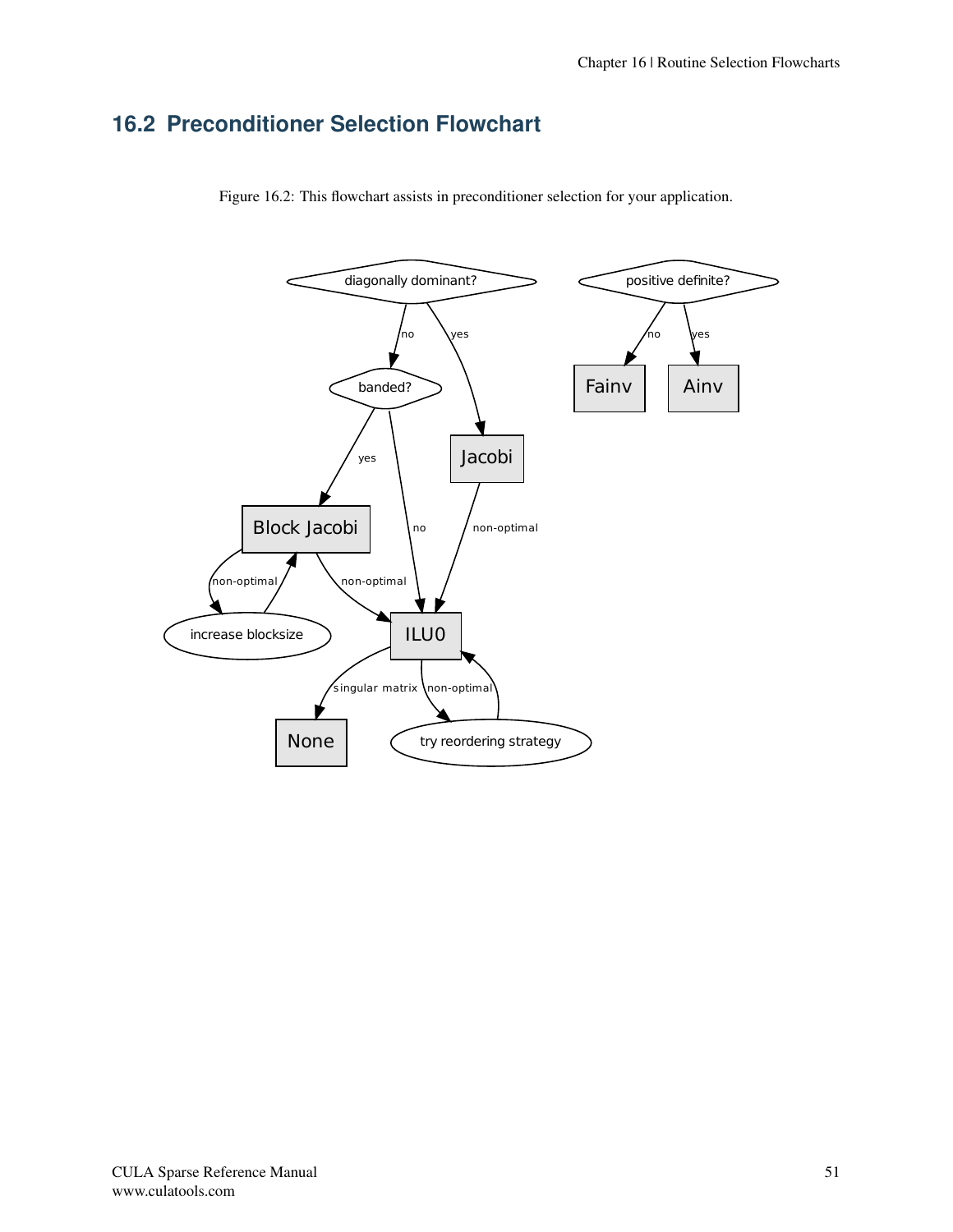### **CHAPTER**

### **SEVENTEEN**

# **CHANGELOG**

### <span id="page-56-1"></span><span id="page-56-0"></span>**17.1 Release S5 CUDA 5.0 (May 8, 2012)**

- Feature: New plan based interface
- Feature: Support for user defined matrix-free solvers
- Feature: Support user defined preconditioners
- Feature: Ability to cache preconditioner generation
- Feature: Ability to cache CUDA data preperation
- Feature: High performance multi-threaded CPU support
- Feature: CUDA device support for memory allocated by cudaMalloc
- Feature: Added sparse approximate inverse preconditioner (fainv)
- Feature: Added factorized sparse approximate inverse preconditioner (ainv)
- Feature: Many new options available
- Feature: Fortran90 module interface added for legacy interface
- Feature: Null parameter for options will now results in default options
- Improved: Descriptive error messages via culaSparseGetLastStatusString
- Changed: API overhaul; see documentation for all changes
- Changed: Residual configuration option changed to relativeResidual
- Changed: A number of options are more specific in name to prevent conflicts
- Changed: culaSparse now prefixes every function and control structure
- Changed: Dependency of cula\_core library removed
- Changed: Explicit handle management now required
- Changed: Functionality of cula\_sparse.h moved to cula\_sparse\_legacy.h
- Changed: Runtime dependency on Intel OpenMP 5 redistributable (libiomp5) added
- Changed: Indexing and reordering option moved to data options structures
- Removed: Fortran compatibility libraries; please use module files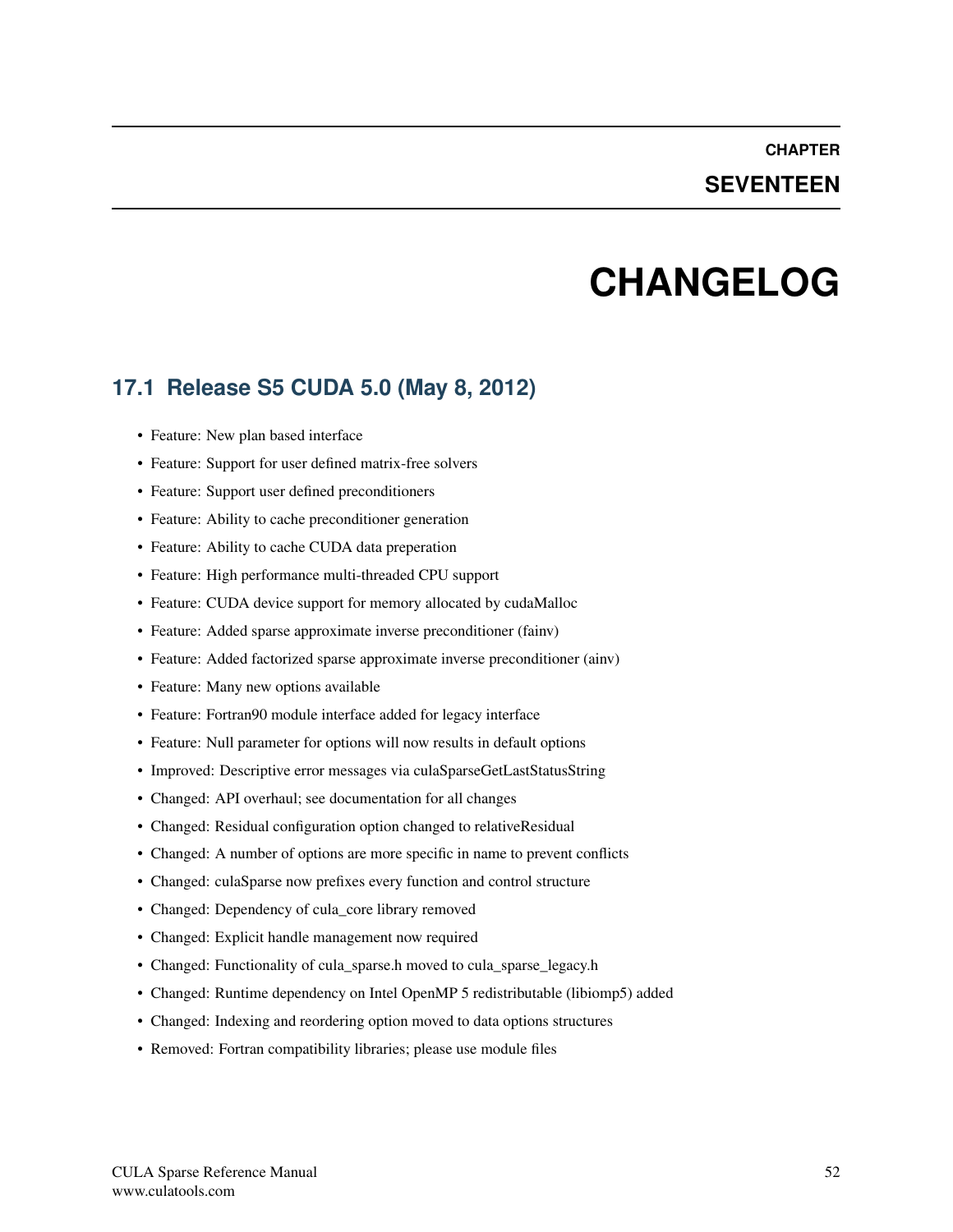# <span id="page-57-0"></span>**17.2 Release S4 CUDA 5.0 (October 16, 2012)**

- Feature: CUDA runtime upgraded to 5.0
- Feature: K20 support

# <span id="page-57-1"></span>**17.3 Release S3 CUDA 4.2 (August 14, 2012)**

- Announcement: All packages are now "universal" and contain both 32-bit and 64-bit binaries
- Feature: CUDA runtime upgraded to 4.2
- Feature: Kepler support
- Changed: Fortran module is now located in "include"

# <span id="page-57-2"></span>**17.4 Release S2 CUDA 4.1 (January 30, 2012)**

- Feature: CUDA runtime upgraded to version 4.1
- Improved: Stability of COO and CSC interfaces
- Fixed: Now shipping all dependencies required by OSX systems

# <span id="page-57-3"></span>**17.5 Release S1 CUDA 4.0 (November 2, 2011)**

- Feature: Improved speeds for all solvers
- Feature: Matrix reordering option; can lead to large perf gains for ILU
- Feature: MINRES solver
- Feature: Fully compatible with CULA R13 and above
- Feature: Option to disable stagnation checking for more speed
- Feature: Added iterativeBenchmark example for evaluating the performance of different solvers and options
- Improved: Result printout will show if useBestAnswer was invoked
- Changed: Header renamed to cula\_sparse.h; transitional header available
- Notice: Integrated LGPL COLAMD package; see src folder and license

# <span id="page-57-4"></span>**17.6 Release S1 Beta 2 CUDA 4.0 (September 27, 2011)**

- Feature: BiCGSTAB solver
- Feature: BiCGSTAB(L) solver
- Feature: Complex (Z) data types available for all solvers
- Feature: Fortran module added
- Feature: Configuration parameter to return best experienced solution